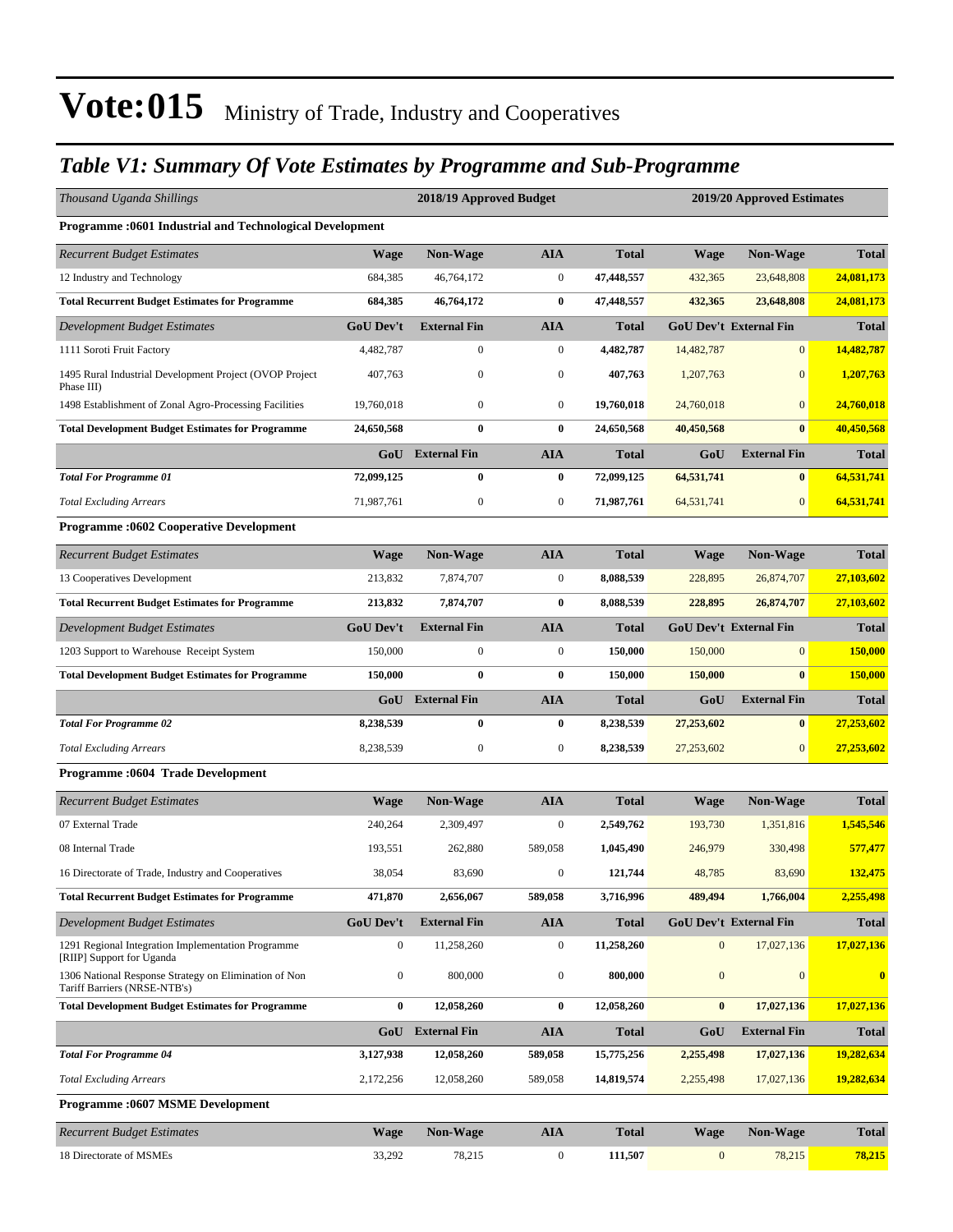| 19 Processing and Marketing Department                              | 100,000          | 289.541             | $\mathbf{0}$     | 389,541      | 243,029     | 289,541                       | 532,570      |
|---------------------------------------------------------------------|------------------|---------------------|------------------|--------------|-------------|-------------------------------|--------------|
| 20 Business Development and Quality Assurance<br>Department         | 100,000          | 321,795             | $\overline{0}$   | 421,795      | 240,701     | 316,795                       | 557,496      |
| <b>Total Recurrent Budget Estimates for Programme</b>               | 233,292          | 689,550             | $\bf{0}$         | 922,842      | 483,731     | 684,550                       | 1,168,281    |
|                                                                     | G <sub>0</sub> U | <b>External Fin</b> | <b>AIA</b>       | <b>Total</b> | GoU         | <b>External Fin</b>           | <b>Total</b> |
| <b>Total For Programme 07</b>                                       | 922,842          | $\mathbf{0}$        | $\bf{0}$         | 922,842      | 1,168,281   | $\mathbf{0}$                  | 1,168,281    |
| <b>Total Excluding Arrears</b>                                      | 922,842          | $\mathbf{0}$        | $\boldsymbol{0}$ | 922,842      | 1,168,281   | $\mathbf{0}$                  | 1,168,281    |
| Programme : 0649 General Administration, Policy and Planning        |                  |                     |                  |              |             |                               |              |
| <b>Recurrent Budget Estimates</b>                                   | <b>Wage</b>      | Non-Wage            | <b>AIA</b>       | <b>Total</b> | <b>Wage</b> | <b>Non-Wage</b>               | <b>Total</b> |
| 01 HOs and Administration                                           | 708,935          | 9,803,134           | $\boldsymbol{0}$ | 10,512,069   | 664,926     | 19,708,563                    | 20,373,489   |
| 15 Internal Audit                                                   | 24,318           | 67,750              | $\overline{0}$   | 92,068       | 24,859      | 67,750                        | 92,609       |
| 17 Policy and Planning                                              | 121,616          | 278,480             | $\boldsymbol{0}$ | 400,095      | 133,979     | 278,480                       | 412,459      |
| <b>Total Recurrent Budget Estimates for Programme</b>               | 854,869          | 10,149,363          | $\bf{0}$         | 11,004,232   | 823,764     | 20,054,793                    | 20,878,557   |
| Development Budget Estimates                                        | <b>GoU Dev't</b> | <b>External Fin</b> | <b>AIA</b>       | <b>Total</b> |             | <b>GoU Dev't External Fin</b> | <b>Total</b> |
| 1408 Support to the Ministry of Trade, Industry and<br>Cooperatives | 3,826,000        | $\mathbf{0}$        | 500,000          | 4,326,000    | 3,426,000   | $\Omega$                      | 3,426,000    |
| <b>Total Development Budget Estimates for Programme</b>             | 3,826,000        | $\bf{0}$            | 500,000          | 4,326,000    | 3,426,000   | $\mathbf{0}$                  | 3,426,000    |
|                                                                     | GoU              | <b>External Fin</b> | <b>AIA</b>       | <b>Total</b> | GoU         | <b>External Fin</b>           | <b>Total</b> |
| <b>Total For Programme 49</b>                                       | 14,830,232       | $\bf{0}$            | 500,000          | 15,330,232   | 24,304,557  | $\mathbf{0}$                  | 24,304,557   |
| <b>Total Excluding Arrears</b>                                      | 14,353,546       | $\boldsymbol{0}$    | 500,000          | 14,853,546   | 14,304,557  | $\mathbf{0}$                  | 14,304,557   |
| <b>Total Vote 015</b>                                               | 99,218,677       | 12,058,260          | 1,089,058        | 112,365,995  | 119,513,678 | 17,027,136                    | 136,540,814  |
| <b>Total Excluding Arrears</b>                                      | 97,674,943       | 12,058,260          | 1,089,058        | 110,822,262  | 109,513,678 | 17,027,136                    | 126,540,814  |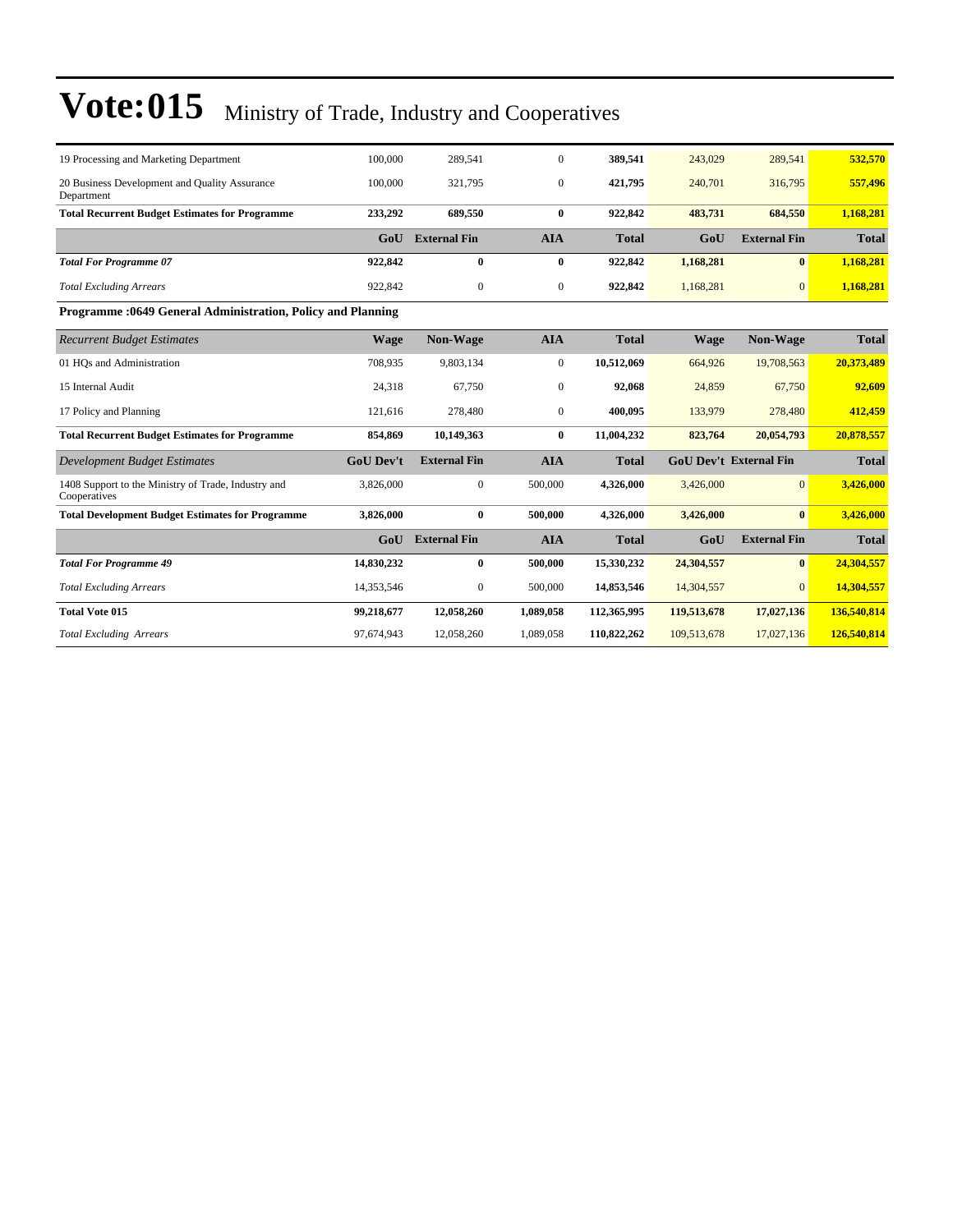### *Table V2: Summary Vote Estimates by Item*

| Thousand Uganda Shillings                                   |            | 2018/19 Approved Budget |          | 2019/20Approved Estimates |            |                     |              |
|-------------------------------------------------------------|------------|-------------------------|----------|---------------------------|------------|---------------------|--------------|
|                                                             | GoU        | <b>External Fin</b>     | AIA      | Total                     | GoU        | <b>External Fin</b> | <b>Total</b> |
| <b>Employees, Goods and Services (Outputs Provided)</b>     | 15,368,749 | 4,200,000               | 589,058  | 20,157,807                | 34,930,837 | 1,269,138           | 36,199,976   |
| 211101 General Staff Salaries                               | 2,458,249  | $\bf{0}$                | $\bf{0}$ | 2,458,249                 | 2,458,249  | $\bf{0}$            | 2,458,249    |
| 211102 Contract Staff Salaries                              | 0          | $\bf{0}$                | $\bf{0}$ | 0                         | $\bf{0}$   | 80,424              | 80,424       |
| 211103 Allowances (Inc. Casuals, Temporary)                 | 1,557,415  | 67,164                  | 375,720  | 2,000,299                 | 1,476,915  | 476,727             | 1,953,642    |
| 212101 Social Security Contributions                        | $\bf{0}$   | $\bf{0}$                | $\bf{0}$ | $\boldsymbol{0}$          | $\bf{0}$   | 21,134              | 21,134       |
| 212102 Pension for General Civil Service                    | 3,423,784  | $\bf{0}$                | $\bf{0}$ | 3,423,784                 | 3,847,395  | $\bf{0}$            | 3,847,395    |
| 212106 Validation of old Pensioners                         | 20,000     | $\bf{0}$                | $\bf{0}$ | 20,000                    | 20,000     | $\bf{0}$            | 20,000       |
| 213001 Medical expenses (To employees)                      | 20,000     | $\bf{0}$                | $\bf{0}$ | 20,000                    | 10,000     | $\bf{0}$            | 10,000       |
| 213002 Incapacity, death benefits and funeral expenses      | 20,000     | $\bf{0}$                | $\bf{0}$ | 20,000                    | 2,400      | $\bf{0}$            | 2,400        |
| 213004 Gratuity Expenses                                    | 433,800    | $\bf{0}$                | $\bf{0}$ | 433,800                   | 433,800    | $\bf{0}$            | 433,800      |
| 221001 Advertising and Public Relations                     | 10,000     | $\bf{0}$                | $\bf{0}$ | 10,000                    | 39,687     | $\bf{0}$            | 39,687       |
| 221002 Workshops and Seminars                               | 582,313    | 1,308,850               | 57,120   | 1,948,283                 | 544,440    | 324,870             | 869,310      |
| 221003 Staff Training                                       | 86,012     | $\bf{0}$                | $\bf{0}$ | 86,012                    | 101,047    | $\bf{0}$            | 101,047      |
| 221007 Books, Periodicals & Newspapers                      | 25,000     | 0                       | $\bf{0}$ | 25,000                    | 35,000     | $\bf{0}$            | 35,000       |
| 221008 Computer supplies and Information Technology<br>(TT) | 28,160     | $\bf{0}$                | $\bf{0}$ | 28,160                    | 15,600     | $\bf{0}$            | 15,600       |
| 221009 Welfare and Entertainment                            | 118,209    | $\bf{0}$                | $\bf{0}$ | 118,209                   | 127,094    | $\bf{0}$            | 127,094      |
| 221011 Printing, Stationery, Photocopying and Binding       | 108,032    | 117,836                 | 14,992   | 240,860                   | 85,080     | 4,500               | 89,580       |
| 221012 Small Office Equipment                               | 7,200      | $\bf{0}$                | $\bf{0}$ | 7,200                     | 7,200      | $\bf{0}$            | 7,200        |
| 221016 IFMS Recurrent costs                                 | 45,000     | $\bf{0}$                | $\bf{0}$ | 45,000                    | 45,000     | $\bf{0}$            | 45,000       |
| 221017 Subscriptions                                        | 10,000     | $\bf{0}$                | $\bf{0}$ | 10,000                    | 2,000      | $\bf{0}$            | 2,000        |
| 221020 IPPS Recurrent Costs                                 | 25,000     | 0                       | $\bf{0}$ | 25,000                    | 25,000     | $\bf{0}$            | 25,000       |
| 222001 Telecommunications                                   | 70,800     | $\bf{0}$                | 5,000    | 75,800                    | 64,797     | 10,200              | 74,997       |
| 222002 Postage and Courier                                  | 16,296     | $\bf{0}$                | $\bf{0}$ | 16,296                    | 22,391     | $\bf{0}$            | 22,391       |
| 222003 Information and communications technology<br>(ICT)   | 82,000     | $\bf{0}$                | $\bf{0}$ | 82,000                    | 100,000    | $\bf{0}$            | 100,000      |
| 223001 Property Expenses                                    | 20,000     | $\bf{0}$                | $\bf{0}$ | 20,000                    | 20,000     | $\bf{0}$            | 20,000       |
| 223004 Guard and Security services                          | 155,200    | $\bf{0}$                | $\bf{0}$ | 155,200                   | 155,200    | $\bf{0}$            | 155,200      |
| 223005 Electricity                                          | 100,000    | $\bf{0}$                | $\bf{0}$ | 100,000                   | 100,000    | $\bf{0}$            | 100,000      |
| 223006 Water                                                | 16,000     | $\bf{0}$                | $\bf{0}$ | 16,000                    | 18,000     | $\bf{0}$            | 18,000       |
| 223901 Rent - (Produced Assets) to other govt. units        | 120,000    | 0                       | $\bf{0}$ | 120,000                   | 120,000    | $\bf{0}$            | 120,000      |
| 224004 Cleaning and Sanitation                              | 75,000     | $\bf{0}$                | $\bf{0}$ | 75,000                    | 75,000     | $\bf{0}$            | 75,000       |
| 225001 Consultancy Services- Short term                     | 87,460     | 697,568                 | $\bf{0}$ | 785,028                   | 104,460    | 13,200              | 117,660      |
| 225002 Consultancy Services-Long-term                       | 0          | 50,000                  | $\bf{0}$ | 50,000                    | $\pmb{0}$  | $\bf{0}$            | $\bf{0}$     |
| 225003 Taxes on (Professional) Services                     | 0          | $\boldsymbol{0}$        | $\bf{0}$ | 0                         | $\bf{0}$   | 94,445              | 94,445       |
| 226001 Insurances                                           | $\bf{0}$   | $\bf{0}$                | $\bf{0}$ | $\bf{0}$                  | $\pmb{0}$  | 10,669              | 10,669       |
| 227001 Travel inland                                        | 514,042    | 527,164                 | $\bf{0}$ | 1,041,206                 | 693,495    | 16,500              | 709,995      |
| 227002 Travel abroad                                        | 335,845    | 531,418                 | 70,000   | 937,263                   | 328,145    | 161,085             | 489,230      |
| 227004 Fuel, Lubricants and Oils                            | 489,224    | $\boldsymbol{0}$        | 46,226   | 535,450                   | 543,933    | 31,740              | 575,673      |
| 228001 Maintenance - Civil                                  | 69,594     | $\boldsymbol{0}$        | $\bf{0}$ | 69,594                    | 69,594     | $\boldsymbol{0}$    | 69,594       |
| 228002 Maintenance - Vehicles                               | 127,000    | $\boldsymbol{0}$        | 20,000   | 147,000                   | 127,800    | 11,993              | 139,793      |
| 228003 Maintenance – Machinery, Equipment $\&$<br>Furniture | 35,000     | $\boldsymbol{0}$        | $\bf{0}$ | 35,000                    | 35,000     | 11,652              | 46,652       |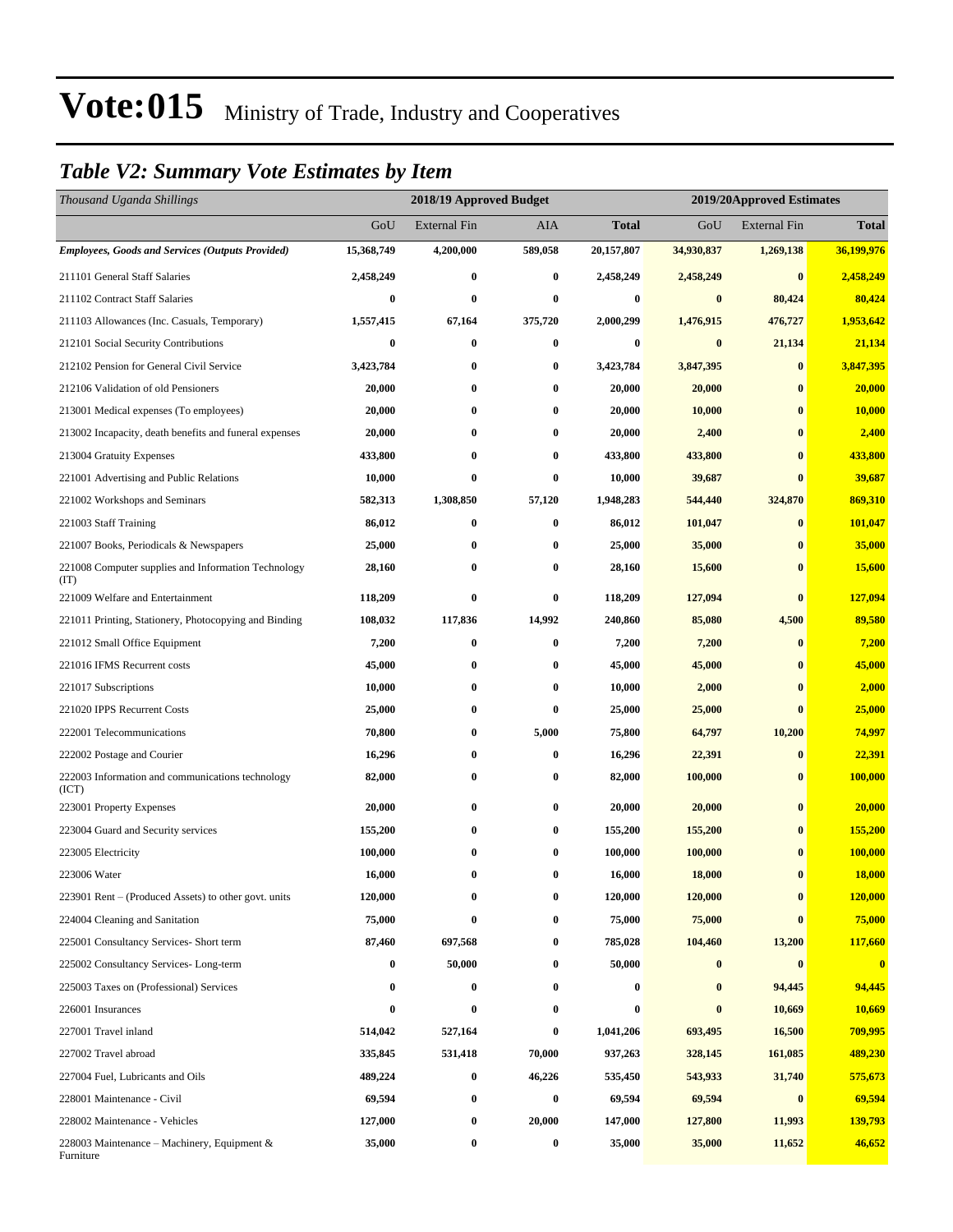| 282104 Compensation to 3rd Parties                                    | 4,077,116  | 900,000    | $\bf{0}$  | 4,977,116   | 23,077,116  | $\bf{0}$     | 23,077,116              |
|-----------------------------------------------------------------------|------------|------------|-----------|-------------|-------------|--------------|-------------------------|
| <b>Grants, Transfers and Subsides (Outputs Funded)</b>                | 67,119,724 | $\bf{0}$   | $\bf{0}$  | 67,119,724  | 34,119,724  | $\bf{0}$     | 34,119,724              |
| 262201 Contributions to International Organisations<br>(Capital)      | 3,400,001  | $\bf{0}$   | $\bf{0}$  | 3,400,001   | 3,400,001   | $\bf{0}$     | 3,400,001               |
| 263204 Transfers to other govt. Units (Capital)                       | 3,000,000  | $\bf{0}$   | $\bf{0}$  | 3,000,000   | 3,000,000   | $\bf{0}$     | 3,000,000               |
| 264101 Contributions to Autonomous Institutions                       | 59,147,778 | $\bf{0}$   | $\bf{0}$  | 59,147,778  | 25,949,781  | $\mathbf{0}$ | 25,949,781              |
| 264102 Contributions to Autonomous Institutions (Wage<br>Subventions) | 1,571,945  | $\bf{0}$   | $\bf{0}$  | 1,571,945   | 1,769,942   | $\bf{0}$     | 1,769,942               |
| <b>Investment</b> (Capital Purchases)                                 | 15,186,470 | 7,858,260  | 500,000   | 23,544,730  | 40,463,116  | 15,757,998   | 56,221,114              |
| 281501 Environment Impact Assessment for Capital<br>Works             | 840,000    | $\bf{0}$   | $\bf{0}$  | 840,000     | 440,000     | $\bf{0}$     | 440,000                 |
| 281502 Feasibility Studies for Capital Works                          | 2,000,000  | $\bf{0}$   | $\bf{0}$  | 2,000,000   | 2,000,000   | $\bf{0}$     | 2,000,000               |
| 281503 Engineering and Design Studies & Plans for<br>capital works    | 2,245,000  | $\bf{0}$   | $\bf{0}$  | 2,245,000   | 3,865,018   | $\mathbf{0}$ | 3,865,018               |
| 281504 Monitoring, Supervision & Appraisal of capital<br>works        | 30,000     | $\bf{0}$   | 0         | 30,000      | 380,000     | 176,101      | 556,101                 |
| 312101 Non-Residential Buildings                                      | 3,975,018  | 200,000    | $\bf{0}$  | 4,175,018   | 3,150,000   | $\mathbf{0}$ | 3,150,000               |
| 312103 Roads and Bridges.                                             | 700,000    | $\bf{0}$   | $\bf{0}$  | 700,000     | $\bf{0}$    | $\bf{0}$     | $\bf{0}$                |
| 312104 Other Structures                                               | $\bf{0}$   | 7,658,260  | $\bf{0}$  | 7,658,260   | 3,765,000   | 15,581,897   | 19,346,897              |
| 312201 Transport Equipment                                            | 400,000    | $\bf{0}$   | 500,000   | 900,000     | $\bf{0}$    | $\bf{0}$     | $\bf{0}$                |
| 312202 Machinery and Equipment                                        | 228,264    | $\bf{0}$   | $\bf{0}$  | 228,264     | 14,094,910  | $\bf{0}$     | 14,094,910              |
| 312203 Furniture & Fixtures                                           | 75,401     | $\bf{0}$   | $\bf{0}$  | 75,401      | 75,401      | $\bf{0}$     | 75,401                  |
| 312213 ICT Equipment                                                  | 60,000     | $\bf{0}$   | $\bf{0}$  | 60,000      | 210,000     | $\bf{0}$     | 210,000                 |
| 312214 Laboratory Equipments                                          | 150,000    | $\bf{0}$   | $\bf{0}$  | 150,000     | $\bf{0}$    | $\bf{0}$     | $\bf{0}$                |
| 314201 Materials and supplies                                         | 4,482,787  | $\bf{0}$   | $\bf{0}$  | 4,482,787   | 12,482,787  | $\bf{0}$     | 12,482,787              |
| <b>Arrears</b>                                                        | 1,543,733  | $\bf{0}$   | $\bf{0}$  | 1,543,733   | 10,000,000  | $\bf{0}$     | 10,000,000              |
| 321605 Domestic arrears (Budgeting)                                   | 1,094,506  | $\bf{0}$   | $\bf{0}$  | 1,094,506   | 10,000,000  | $\bf{0}$     | 10,000,000              |
| 321608 General Public Service Pension arrears<br>(Budgeting)          | 251,721    | $\bf{0}$   | $\bf{0}$  | 251,721     | $\bf{0}$    | $\mathbf{0}$ | $\bf{0}$                |
| 321613 Telephone arrears (Budgeting)                                  | 197,507    | $\bf{0}$   | $\bf{0}$  | 197,507     | $\bf{0}$    | $\bf{0}$     | $\overline{\mathbf{0}}$ |
| <b>Grand Total Vote 015</b>                                           | 99,218,677 | 12,058,260 | 1,089,058 | 112,365,995 | 119,513,678 | 17,027,136   | 136,540,814             |
| <b>Total Excluding Arrears</b>                                        | 97,674,943 | 12,058,260 | 1,089,058 | 110,822,262 | 109,513,678 | 17,027,136   | 126,540,814             |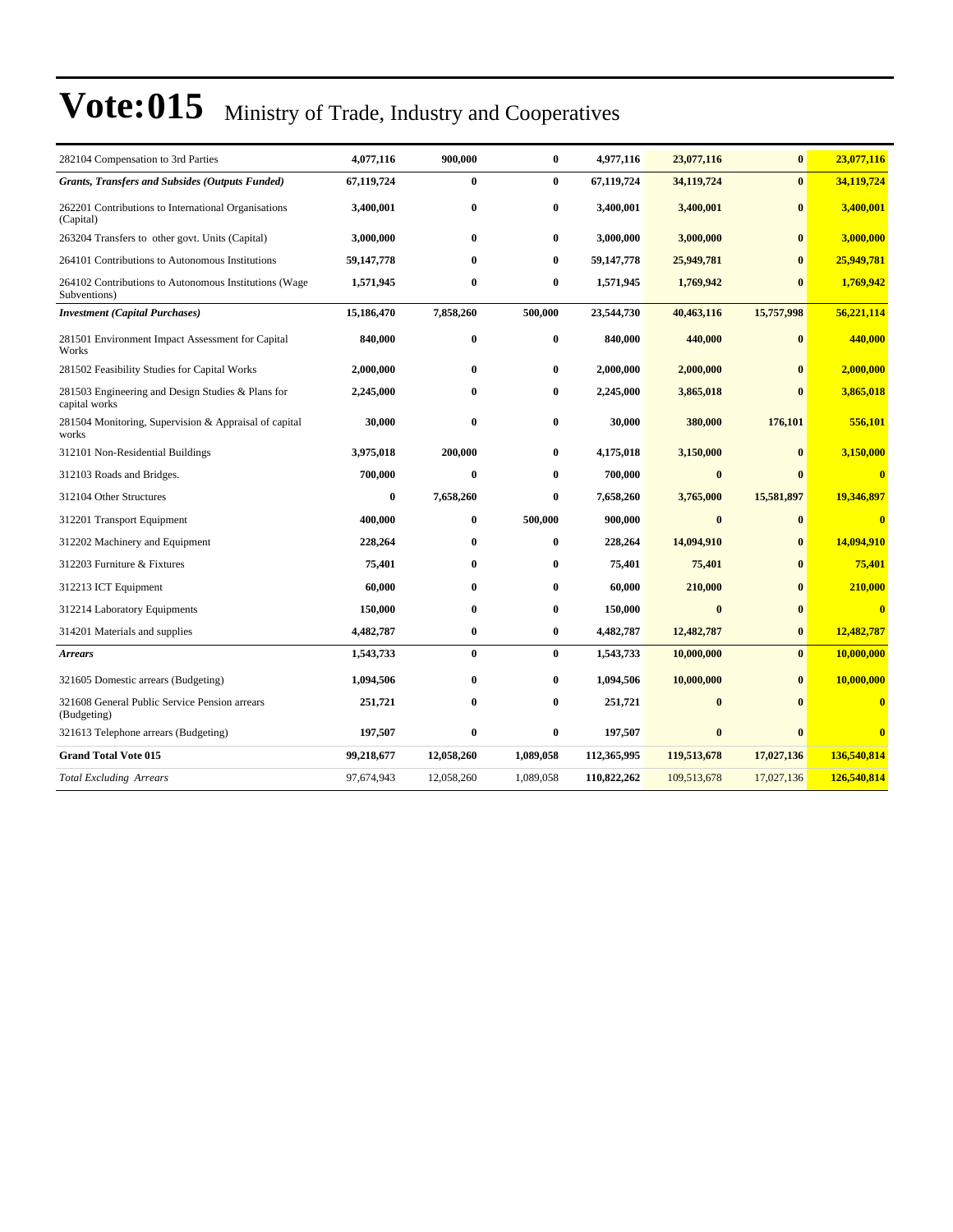### *Table V3: Detailed Estimates by Programme, Sub Programme, Output and Item*

#### *Programme :0601 Industrial and Technological Development*

*Recurrent Budget Estimates*

#### **SubProgramme 12 Industry and Technology**

| Thousand Uganda Shillings                                             |                  | 2018/19 Approved Budget |                  |              | 2019/20 Approved Estimates |                |               |  |
|-----------------------------------------------------------------------|------------------|-------------------------|------------------|--------------|----------------------------|----------------|---------------|--|
| <b>Outputs Provided</b>                                               | Wage             | Non Wage                | AIA              | <b>Total</b> | Wage                       | Non Wage       | <b>Total</b>  |  |
| Output 060101 Industrial Policies, Strategies and Monitoring Services |                  |                         |                  |              |                            |                |               |  |
| 211101 General Staff Salaries                                         | 543,994          | $\boldsymbol{0}$        | $\boldsymbol{0}$ | 543,994      | 432,365                    | $\overline{0}$ | 432,365       |  |
| 211103 Allowances (Inc. Casuals, Temporary)                           | $\boldsymbol{0}$ | 60,300                  | $\mathbf{0}$     | 60,300       | $\mathbf{0}$               | 60,300         | 60,300        |  |
| 221002 Workshops and Seminars                                         | $\boldsymbol{0}$ | $\overline{0}$          | $\mathbf{0}$     | $\mathbf{0}$ | $\mathbf{0}$               | 60,555         | 60,555        |  |
| 221008 Computer supplies and Information Technology (IT)              | $\mathbf{0}$     | 1,200                   | $\mathbf{0}$     | 1,200        | $\mathbf{0}$               | $\overline{0}$ | $\bf{0}$      |  |
| 221009 Welfare and Entertainment                                      | $\mathbf{0}$     | 13,310                  | $\boldsymbol{0}$ | 13,310       | $\mathbf{0}$               | $\overline{0}$ | $\bf{0}$      |  |
| 221011 Printing, Stationery, Photocopying and Binding                 | $\boldsymbol{0}$ | 2,400                   | $\boldsymbol{0}$ | 2,400        | $\boldsymbol{0}$           | 10,000         | 10,000        |  |
| 222001 Telecommunications                                             | $\mathbf{0}$     | 6,000                   | $\mathbf{0}$     | 6,000        | $\mathbf{0}$               | $\overline{0}$ | $\bf{0}$      |  |
| 227001 Travel inland                                                  | $\mathbf{0}$     | 20,000                  | $\mathbf{0}$     | 20,000       | $\mathbf{0}$               | 60,000         | 60,000        |  |
| 227004 Fuel, Lubricants and Oils                                      | $\overline{0}$   | 41,000                  | $\boldsymbol{0}$ | 41,000       | $\mathbf{0}$               | 36,000         | <b>36,000</b> |  |
| 228002 Maintenance - Vehicles                                         | $\boldsymbol{0}$ | 7,200                   | $\mathbf{0}$     | 7,200        | $\mathbf{0}$               | 10,000         | 10,000        |  |
| <b>Total Cost of Output 01</b>                                        | 543,994          | 151,410                 | 0                | 695,404      | 432,365                    | 236,855        | 669,220       |  |
| Output 060102 Capacity Building for Jua Kali and Private Sector       |                  |                         |                  |              |                            |                |               |  |
| 211101 General Staff Salaries                                         | 109,999          | $\boldsymbol{0}$        | $\mathbf{0}$     | 109,999      | $\boldsymbol{0}$           | $\overline{0}$ | $\bf{0}$      |  |
| 211103 Allowances (Inc. Casuals, Temporary)                           | $\boldsymbol{0}$ | 60,000                  | $\mathbf{0}$     | 60,000       | $\mathbf{0}$               | $\overline{0}$ | $\bf{0}$      |  |
| 221002 Workshops and Seminars                                         | $\overline{0}$   | $\overline{0}$          | $\boldsymbol{0}$ | $\bf{0}$     | $\mathbf{0}$               | 31,000         | 31,000        |  |
| 221003 Staff Training                                                 | $\mathbf{0}$     | 10,000                  | $\mathbf{0}$     | 10,000       | $\mathbf{0}$               | $\mathbf{0}$   | $\mathbf{0}$  |  |
| 221017 Subscriptions                                                  | $\boldsymbol{0}$ | $\overline{0}$          | $\boldsymbol{0}$ | $\bf{0}$     | $\mathbf{0}$               | 2,000          | 2,000         |  |
| 227001 Travel inland                                                  | $\boldsymbol{0}$ | 5,000                   | $\boldsymbol{0}$ | 5,000        | $\boldsymbol{0}$           | $\mathbf{0}$   | $\bf{0}$      |  |
| 227002 Travel abroad                                                  | $\boldsymbol{0}$ | 10,000                  | $\mathbf{0}$     | 10,000       | $\mathbf{0}$               | $\overline{0}$ | $\bf{0}$      |  |
| <b>Total Cost of Output 02</b>                                        | 109,999          | 85,000                  | 0                | 194,999      | $\boldsymbol{\theta}$      | 33,000         | <b>33,000</b> |  |
| <b>Output 060103 Industrial Information Services</b>                  |                  |                         |                  |              |                            |                |               |  |
| 211101 General Staff Salaries                                         | 30,391           | $\boldsymbol{0}$        | $\boldsymbol{0}$ | 30,391       | $\mathbf{0}$               | $\overline{0}$ | $\bf{0}$      |  |
| 221002 Workshops and Seminars                                         | $\boldsymbol{0}$ | $\boldsymbol{0}$        | $\mathbf{0}$     | $\bf{0}$     | $\boldsymbol{0}$           | 20,000         | 20,000        |  |
| 221007 Books, Periodicals & Newspapers                                | $\boldsymbol{0}$ | $\overline{0}$          | $\mathbf{0}$     | $\bf{0}$     | $\mathbf{0}$               | 10,000         | 10,000        |  |
| 221011 Printing, Stationery, Photocopying and Binding                 | 0                | 33,000                  | $\mathbf{0}$     | 33,000       | $\mathbf{0}$               | $\mathbf{0}$   | $\bf{0}$      |  |
| 222003 Information and communications technology (ICT)                | $\boldsymbol{0}$ | $\boldsymbol{0}$        | $\boldsymbol{0}$ | 0            | $\boldsymbol{0}$           | 20,000         | 20,000        |  |
| 227001 Travel inland                                                  | $\mathbf{0}$     | 12,000                  | $\mathbf{0}$     | 12,000       | $\overline{0}$             | 10,000         | 10,000        |  |
| 227004 Fuel, Lubricants and Oils                                      | $\boldsymbol{0}$ | $\boldsymbol{0}$        | $\boldsymbol{0}$ | $\bf{0}$     | $\boldsymbol{0}$           | 40,000         | 40,000        |  |
| <b>Total Cost of Output 03</b>                                        | 30,391           | 45,000                  | 0                | 75,391       | $\boldsymbol{\theta}$      | 100,000        | 100,000       |  |
| Output 060104 Promotion of Value Addition and Cluster Development     |                  |                         |                  |              |                            |                |               |  |
| 221002 Workshops and Seminars                                         | $\boldsymbol{0}$ | 26,645                  | $\boldsymbol{0}$ | 26,645       | $\boldsymbol{0}$           | $\mathbf{0}$   | $\bf{0}$      |  |
| 221017 Subscriptions                                                  | $\overline{0}$   | 10,000                  | $\boldsymbol{0}$ | 10,000       | $\boldsymbol{0}$           | $\mathbf{0}$   | $\bf{0}$      |  |
| 227001 Travel inland                                                  | $\boldsymbol{0}$ | 36,000                  | $\boldsymbol{0}$ | 36,000       | $\mathbf{0}$               | $\mathbf{0}$   | $\bf{0}$      |  |
| 227002 Travel abroad                                                  | $\boldsymbol{0}$ | 10,000                  | $\boldsymbol{0}$ | 10,000       | $\boldsymbol{0}$           | $\mathbf{0}$   | $\bf{0}$      |  |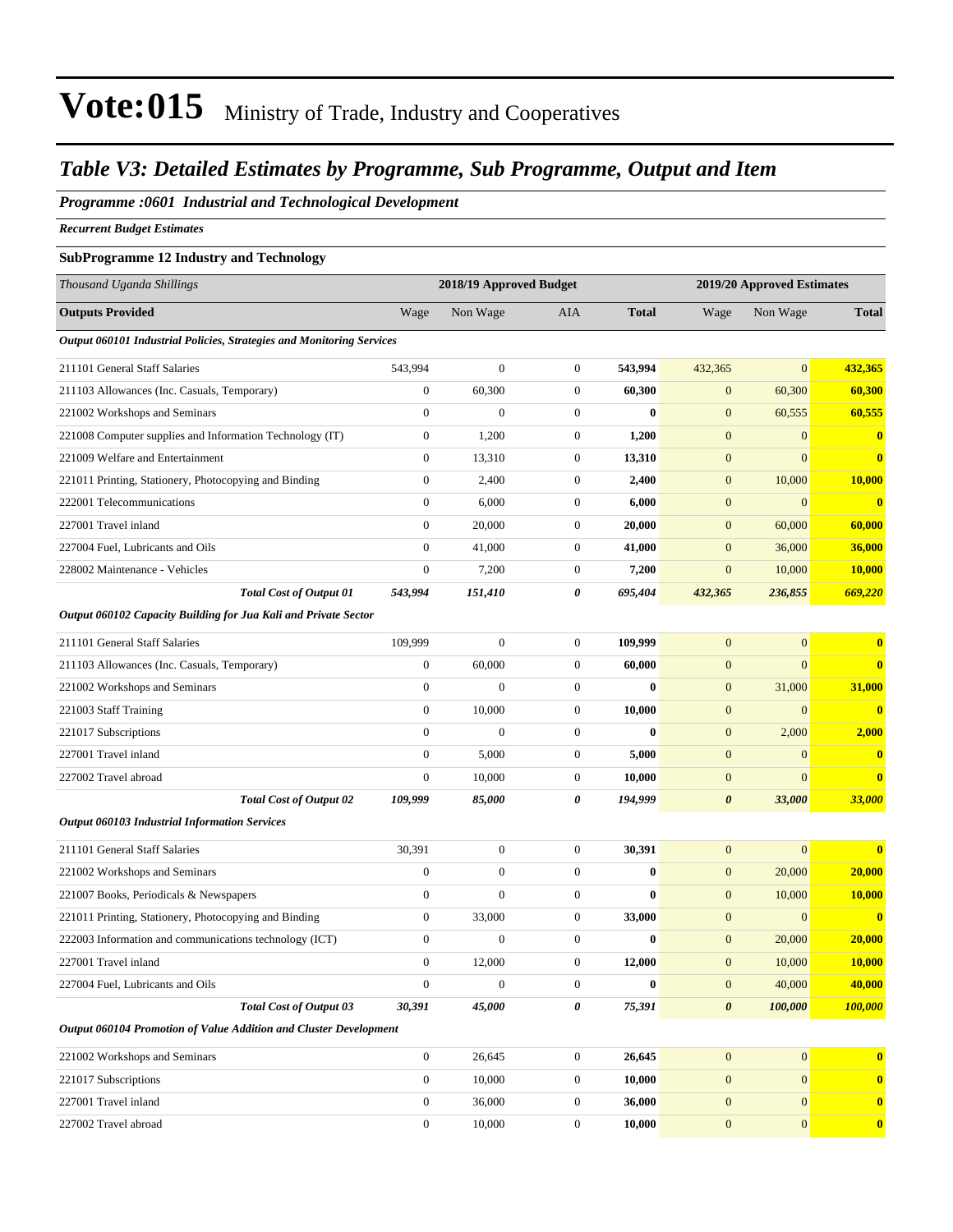| 227004 Fuel. Lubricants and Oils                                       | $\mathbf{0}$          | 9,800                         | $\overline{0}$   | 9,800            | $\mathbf{0}$                  | $\overline{0}$             | $\bf{0}$                |
|------------------------------------------------------------------------|-----------------------|-------------------------------|------------------|------------------|-------------------------------|----------------------------|-------------------------|
| <b>Total Cost of Output 04</b>                                         | $\boldsymbol{\theta}$ | 92,445                        | 0                | 92,445           | $\boldsymbol{\theta}$         | $\boldsymbol{\theta}$      | $\boldsymbol{\theta}$   |
| <b>Total Cost Of Outputs Provided</b>                                  | 684,385               | 373,855                       | 0                | 1,058,240        | 432,365                       | 369,855                    | 802,220                 |
| <b>Outputs Funded</b>                                                  | Wage                  | Non Wage                      | AIA              | <b>Total</b>     | Wage                          | Non Wage                   | <b>Total</b>            |
| Output 060151 Management Training and Advisory Services (MTAC)         |                       |                               |                  |                  |                               |                            |                         |
| 264102 Contributions to Autonomous Institutions (Wage<br>Subventions)  | $\boldsymbol{0}$      | 100,000                       | $\mathbf{0}$     | 100,000          | $\mathbf{0}$                  | 100,000                    | 100,000                 |
| $o/w$ $MTAC$                                                           | 0                     | 100,000                       | 0                | 100,000          | $\boldsymbol{\theta}$         | $\boldsymbol{0}$           | $\bf{0}$                |
| $o/w$ wage subvention (MTAC)                                           | $\theta$              | $\boldsymbol{\theta}$         | 0                | $\bf{0}$         | $\boldsymbol{0}$              | 100,000                    | 100,000                 |
| <b>Total Cost of Output 51</b>                                         | $\boldsymbol{\theta}$ | 100.000                       | 0                | 100,000          | $\boldsymbol{\theta}$         | 100,000                    | 100,000                 |
| Output 060152 Commercial and Economic Infrastructure Development (UDC) |                       |                               |                  |                  |                               |                            |                         |
| 264101 Contributions to Autonomous Institutions                        | $\mathbf{0}$          | 45,255,108                    | $\boldsymbol{0}$ | 45,255,108       | $\mathbf{0}$                  | 22,057,110                 | 22,057,110              |
| o/w Uganda Development Corporation                                     | $\theta$              | 255,108                       | 0                | 255,108          | $\boldsymbol{0}$              | $\boldsymbol{\theta}$      | $\bf{0}$                |
| o/w<br><b>Atiak Sugar Factory</b>                                      | $\theta$              | 45,000,000                    | 0                | 45,000,000       | $\boldsymbol{0}$              | $\boldsymbol{\theta}$      | $\bf{0}$                |
| o/w Uganda Development Corporation                                     | $\theta$              | 0                             | 0                | $\bf{0}$         | $\boldsymbol{\theta}$         | 57,110                     | 57,110                  |
| o/w Atiak Sugar Factory                                                | $\theta$              | $\theta$                      | $\theta$         | $\mathbf{0}$     | $\boldsymbol{\theta}$         | 22,000,000                 | 22,000,000              |
| 264102 Contributions to Autonomous Institutions (Wage<br>Subventions)  | $\mathbf{0}$          | 923,845                       | $\boldsymbol{0}$ | 923,845          | $\mathbf{0}$                  | 1,121,842                  | 1,121,842               |
| $o/w$ $UDC$                                                            | $\theta$              | 923,845                       | 0                | 923,845          | $\boldsymbol{0}$              | $\boldsymbol{\theta}$      | $\overline{\mathbf{0}}$ |
| o/w Wage Subventions (UDC)                                             | $\boldsymbol{\theta}$ | $\theta$                      | 0                | $\bf{0}$         | $\boldsymbol{\theta}$         | 1,121,842                  | 1,121,842               |
| <b>Total Cost of Output 52</b>                                         | 0                     | 46,178,953                    | 0                | 46,178,953       | $\boldsymbol{\theta}$         | 23,178,953                 | 23,178,953              |
| <b>Total Cost Of Outputs Funded</b>                                    | $\bf{0}$              | 46,278,953                    | 0                | 46,278,953       | $\bf{0}$                      | 23,278,953                 | 23,278,953              |
| <b>Arrears</b>                                                         | Wage                  | Non Wage                      | AIA              | <b>Total</b>     | Wage                          | Non Wage                   | <b>Total</b>            |
| Output 060199 Arrears                                                  |                       |                               |                  |                  |                               |                            |                         |
| 321605 Domestic arrears (Budgeting)                                    | $\mathbf{0}$          | 111,365                       | $\mathbf{0}$     | 111,365          | $\mathbf{0}$                  | $\mathbf{0}$               | $\bf{0}$                |
| <b>Total Cost of Output 99</b>                                         | 0                     | 111,365                       | 0                | 111,365          | $\boldsymbol{\theta}$         | $\boldsymbol{\theta}$      | $\boldsymbol{\theta}$   |
| <b>Total Cost Of Arrears</b>                                           | $\bf{0}$              | 111,365                       | $\bf{0}$         | 111,365          | $\bf{0}$                      | $\bf{0}$                   | $\bf{0}$                |
| <b>Total Cost for SubProgramme 12</b>                                  | 684,385               | 46,764,172                    | $\bf{0}$         | 47,448,557       | 432,365                       | 23,648,808                 | 24,081,173              |
| <b>Total Excluding Arrears</b>                                         | 684,385               | 46,652,808                    | 0                | 47,337,193       | 432,365                       | 23,648,808                 | 24,081,173              |
| <b>Development Budget Estimates</b>                                    |                       |                               |                  |                  |                               |                            |                         |
| Project 1111 Soroti Fruit Factory                                      |                       |                               |                  |                  |                               |                            |                         |
| Thousand Uganda Shillings                                              |                       | 2018/19 Approved Budget       |                  |                  |                               | 2019/20 Approved Estimates |                         |
| <b>Capital Purchases</b>                                               |                       | <b>GoU Dev't External Fin</b> | <b>AIA</b>       | <b>Total</b>     | <b>GoU Dev't External Fin</b> |                            | <b>Total</b>            |
| Output 060180 Construction of Common Industrial Facilities             |                       |                               |                  |                  |                               |                            |                         |
| 312104 Other Structures                                                | $\boldsymbol{0}$      | $\boldsymbol{0}$              | $\boldsymbol{0}$ | $\bf{0}$         | 700,000                       | $\mathbf{0}$               | 700,000                 |
| 312202 Machinery and Equipment                                         | $\boldsymbol{0}$      | $\boldsymbol{0}$              | $\boldsymbol{0}$ | $\boldsymbol{0}$ | 1,300,000                     | $\mathbf{0}$               | 1,300,000               |
| 314201 Materials and supplies                                          | 4,482,787             | $\boldsymbol{0}$              | 0                | 4,482,787        | 12,482,787                    | $\mathbf{0}$               | 12,482,787              |
| Total Cost Of Output 060180                                            | 4,482,787             | 0                             | 0                | 4,482,787        | 14,482,787                    | $\boldsymbol{\theta}$      | 14,482,787              |
| <b>Total Cost for Capital Purchases</b>                                | 4,482,787             | $\boldsymbol{0}$              | 0                | 4,482,787        | 14,482,787                    | $\mathbf{0}$               | 14,482,787              |
| <b>Total Cost for Project: 1111</b>                                    | 4,482,787             | $\boldsymbol{0}$              | $\boldsymbol{0}$ | 4,482,787        | 14,482,787                    | $\mathbf{0}$               | 14,482,787              |
| <b>Total Excluding Arrears</b>                                         | 4,482,787             | $\boldsymbol{0}$              | $\boldsymbol{0}$ | 4,482,787        | 14,482,787                    | $\mathbf{0}$               | 14,482,787              |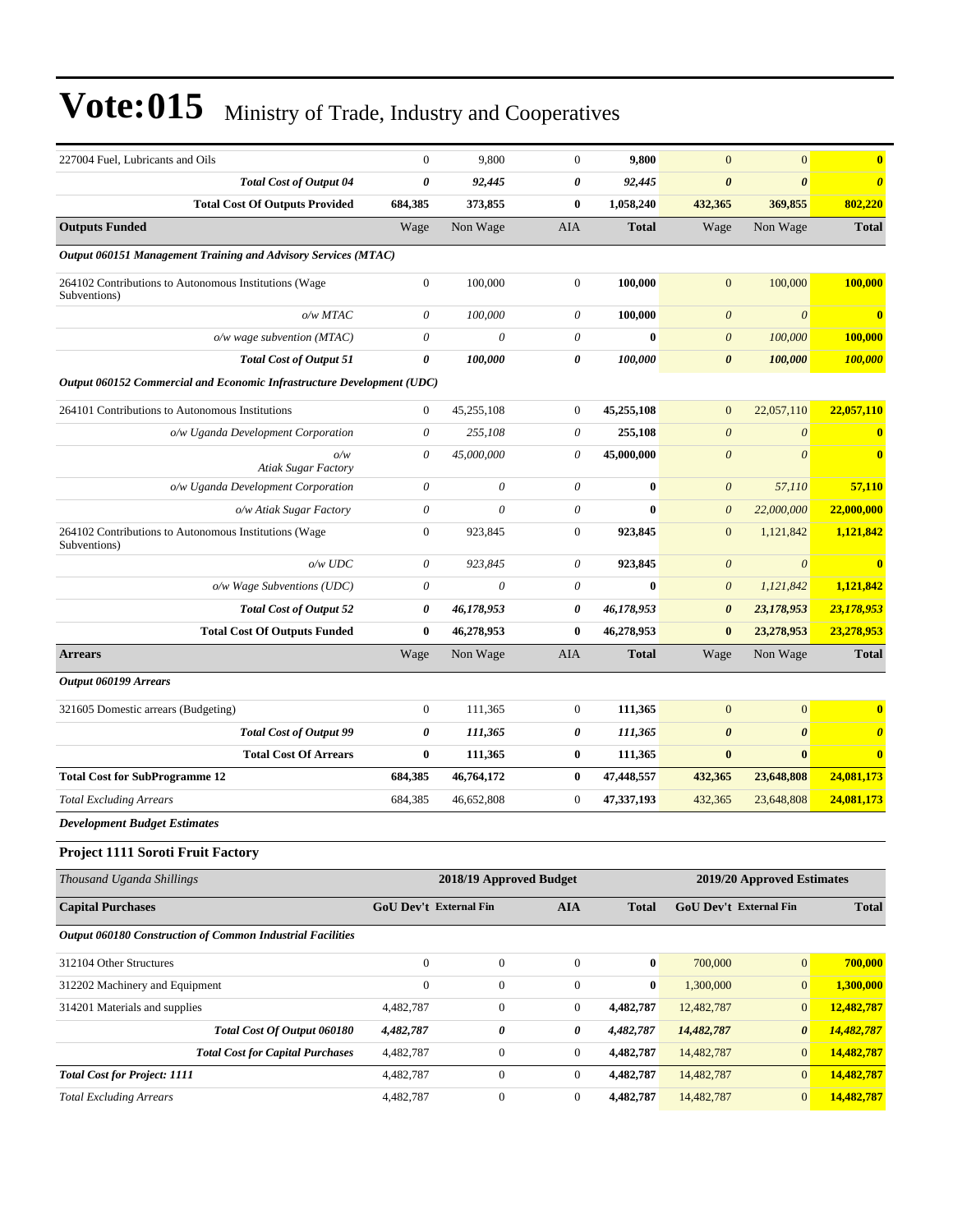| Project 1495 Rural Industrial Development Project (OVOP Project Phase III) |                        |                         |                  |                  |                            |                        |                  |  |  |
|----------------------------------------------------------------------------|------------------------|-------------------------|------------------|------------------|----------------------------|------------------------|------------------|--|--|
| Thousand Uganda Shillings                                                  |                        | 2018/19 Approved Budget |                  |                  | 2019/20 Approved Estimates |                        |                  |  |  |
| <b>Outputs Provided</b>                                                    | GoU Dev't External Fin |                         | AIA              | <b>Total</b>     |                            | GoU Dev't External Fin | <b>Total</b>     |  |  |
| Output 060101 Industrial Policies, Strategies and Monitoring Services      |                        |                         |                  |                  |                            |                        |                  |  |  |
| 211103 Allowances (Inc. Casuals, Temporary)                                | $\mathbf{0}$           | $\boldsymbol{0}$        | $\boldsymbol{0}$ | $\bf{0}$         | 36,620                     | $\boldsymbol{0}$       | 36,620           |  |  |
| 221009 Welfare and Entertainment                                           | $\mathbf{0}$           | $\mathbf{0}$            | $\overline{0}$   | $\bf{0}$         | 12,960                     | $\mathbf{0}$           | 12,960           |  |  |
| 221011 Printing, Stationery, Photocopying and Binding                      | $\overline{0}$         | $\boldsymbol{0}$        | $\boldsymbol{0}$ | $\bf{0}$         | 3,640                      | $\mathbf{0}$           | 3,640            |  |  |
| 222001 Telecommunications                                                  | $\boldsymbol{0}$       | $\boldsymbol{0}$        | $\boldsymbol{0}$ | $\bf{0}$         | 1,932                      | $\mathbf{0}$           | 1,932            |  |  |
| 225001 Consultancy Services- Short term                                    | $\overline{0}$         | $\boldsymbol{0}$        | $\boldsymbol{0}$ | $\bf{0}$         | 72,000                     | $\mathbf{0}$           | 72,000           |  |  |
| 227004 Fuel, Lubricants and Oils                                           | $\overline{0}$         | $\boldsymbol{0}$        | $\boldsymbol{0}$ | $\bf{0}$         | 42,018                     | $\mathbf{0}$           | 42,018           |  |  |
| 228002 Maintenance - Vehicles                                              | $\mathbf{0}$           | $\boldsymbol{0}$        | $\boldsymbol{0}$ | $\bf{0}$         | 12,000                     | $\mathbf{0}$           | 12,000           |  |  |
| Total Cost Of Output 060101                                                | $\boldsymbol{\theta}$  | 0                       | 0                | 0                | 181,170                    | $\boldsymbol{\theta}$  | 181,170          |  |  |
| Output 060102 Capacity Building for Jua Kali and Private Sector            |                        |                         |                  |                  |                            |                        |                  |  |  |
| 211103 Allowances (Inc. Casuals, Temporary)                                | $\mathbf{0}$           | $\boldsymbol{0}$        | $\boldsymbol{0}$ | $\bf{0}$         | 8,200                      | $\mathbf{0}$           | 8,200            |  |  |
| 221002 Workshops and Seminars                                              | 42,208                 | $\boldsymbol{0}$        | $\boldsymbol{0}$ | 42,208           | $\mathbf{0}$               | $\mathbf{0}$           | $\bf{0}$         |  |  |
| 221008 Computer supplies and Information Technology (IT)                   | 760                    | $\boldsymbol{0}$        | $\boldsymbol{0}$ | 760              | $\mathbf{0}$               | $\mathbf{0}$           | $\bf{0}$         |  |  |
| 221009 Welfare and Entertainment                                           | $\mathbf{0}$           | $\boldsymbol{0}$        | $\boldsymbol{0}$ | $\bf{0}$         | 3,200                      | $\mathbf{0}$           | 3,200            |  |  |
| 221011 Printing, Stationery, Photocopying and Binding                      | 232                    | $\boldsymbol{0}$        | $\boldsymbol{0}$ | 232              | 640                        | $\mathbf{0}$           | 640              |  |  |
| 227004 Fuel, Lubricants and Oils                                           | 2,299                  | $\boldsymbol{0}$        | 0                | 2,299            | 3,432                      | $\mathbf{0}$           | 3,432            |  |  |
| 228002 Maintenance - Vehicles                                              | 4,000                  | $\boldsymbol{0}$        | $\boldsymbol{0}$ | 4,000            | $\mathbf{0}$               | $\mathbf{0}$           | $\bf{0}$         |  |  |
| Total Cost Of Output 060102                                                | 49,499                 | 0                       | 0                | 49,499           | 15,472                     | $\boldsymbol{\theta}$  | 15,472           |  |  |
| <b>Output 060103 Industrial Information Services</b>                       |                        |                         |                  |                  |                            |                        |                  |  |  |
| 211103 Allowances (Inc. Casuals, Temporary)                                | $\boldsymbol{0}$       | $\boldsymbol{0}$        | $\boldsymbol{0}$ | $\bf{0}$         | 4,720                      | $\mathbf{0}$           | 4,720            |  |  |
| 221009 Welfare and Entertainment                                           | $\overline{0}$         | $\boldsymbol{0}$        | $\boldsymbol{0}$ | $\bf{0}$         | 600                        | $\mathbf{0}$           | 600              |  |  |
| 222001 Telecommunications                                                  | $\boldsymbol{0}$       | $\boldsymbol{0}$        | $\boldsymbol{0}$ | $\bf{0}$         | 100                        | $\mathbf{0}$           | <b>100</b>       |  |  |
| 227004 Fuel, Lubricants and Oils                                           | $\boldsymbol{0}$       | $\boldsymbol{0}$        | $\boldsymbol{0}$ | $\bf{0}$         | 2,376                      | $\mathbf{0}$           | 2,376            |  |  |
| Total Cost Of Output 060103                                                | $\boldsymbol{\theta}$  | 0                       | 0                | 0                | 7,796                      | $\boldsymbol{\theta}$  | 7,796            |  |  |
| Output 060104 Promotion of Value Addition and Cluster Development          |                        |                         |                  |                  |                            |                        |                  |  |  |
| 211103 Allowances (Inc. Casuals, Temporary)                                | $\boldsymbol{0}$       | $\boldsymbol{0}$        | $\boldsymbol{0}$ | $\bf{0}$         | 25,040                     | $\mathbf{0}$           | 25,040           |  |  |
| 221001 Advertising and Public Relations                                    | $\Omega$               | 0                       | $\boldsymbol{0}$ | $\bf{0}$         | 29,687                     | $\boldsymbol{0}$       | 29,687           |  |  |
| 221002 Workshops and Seminars                                              | 84,260                 | $\boldsymbol{0}$        | $\boldsymbol{0}$ | 84,260           | $\boldsymbol{0}$           | $\mathbf{0}$           | $\mathbf{0}$     |  |  |
| 221009 Welfare and Entertainment                                           | $\boldsymbol{0}$       | $\boldsymbol{0}$        | $\boldsymbol{0}$ | $\bf{0}$         | 3,360                      | $\mathbf{0}$           | 3,360            |  |  |
| 222001 Telecommunications                                                  | $\boldsymbol{0}$       | $\boldsymbol{0}$        | $\boldsymbol{0}$ | $\bf{0}$         | 560                        | $\mathbf{0}$           | 560              |  |  |
| 227001 Travel inland                                                       | 15,740                 | $\boldsymbol{0}$        | 0                | 15,740           | $\mathbf{0}$               | $\mathbf{0}$           | $\bf{0}$         |  |  |
| 227004 Fuel, Lubricants and Oils                                           | $\overline{0}$         | $\boldsymbol{0}$        | $\boldsymbol{0}$ | $\bf{0}$         | 9,768                      | $\mathbf{0}$           | 9,768            |  |  |
| Total Cost Of Output 060104                                                | 100,000                | 0                       | 0                | 100,000          | 68,415                     | $\boldsymbol{\theta}$  | 68,415           |  |  |
| <b>Total Cost for Outputs Provided</b>                                     | 149,499                | $\boldsymbol{0}$        | $\boldsymbol{0}$ | 149,499          | 272,853                    | $\mathbf{0}$           | 272,853          |  |  |
| <b>Capital Purchases</b>                                                   | GoU Dev't External Fin |                         | <b>AIA</b>       | <b>Total</b>     |                            | GoU Dev't External Fin | <b>Total</b>     |  |  |
| Output 060177 Purchase of Specialised Machinery & Equipment                |                        |                         |                  |                  |                            |                        |                  |  |  |
| 312202 Machinery and Equipment                                             | $\boldsymbol{0}$       | $\boldsymbol{0}$        | $\mathbf{0}$     | $\boldsymbol{0}$ | 934,910                    | $\mathbf{0}$           | 934,910          |  |  |
| Total Cost Of Output 060177                                                | $\pmb{\theta}$         | 0                       | 0                | 0                | 934,910                    | $\boldsymbol{\theta}$  | 934,910          |  |  |
| <b>Output 060180 Construction of Common Industrial Facilities</b>          |                        |                         |                  |                  |                            |                        |                  |  |  |
| 281504 Monitoring, Supervision & Appraisal of capital works                | 30,000                 | $\boldsymbol{0}$        | $\boldsymbol{0}$ | 30,000           | $\boldsymbol{0}$           | 0                      | $\boldsymbol{0}$ |  |  |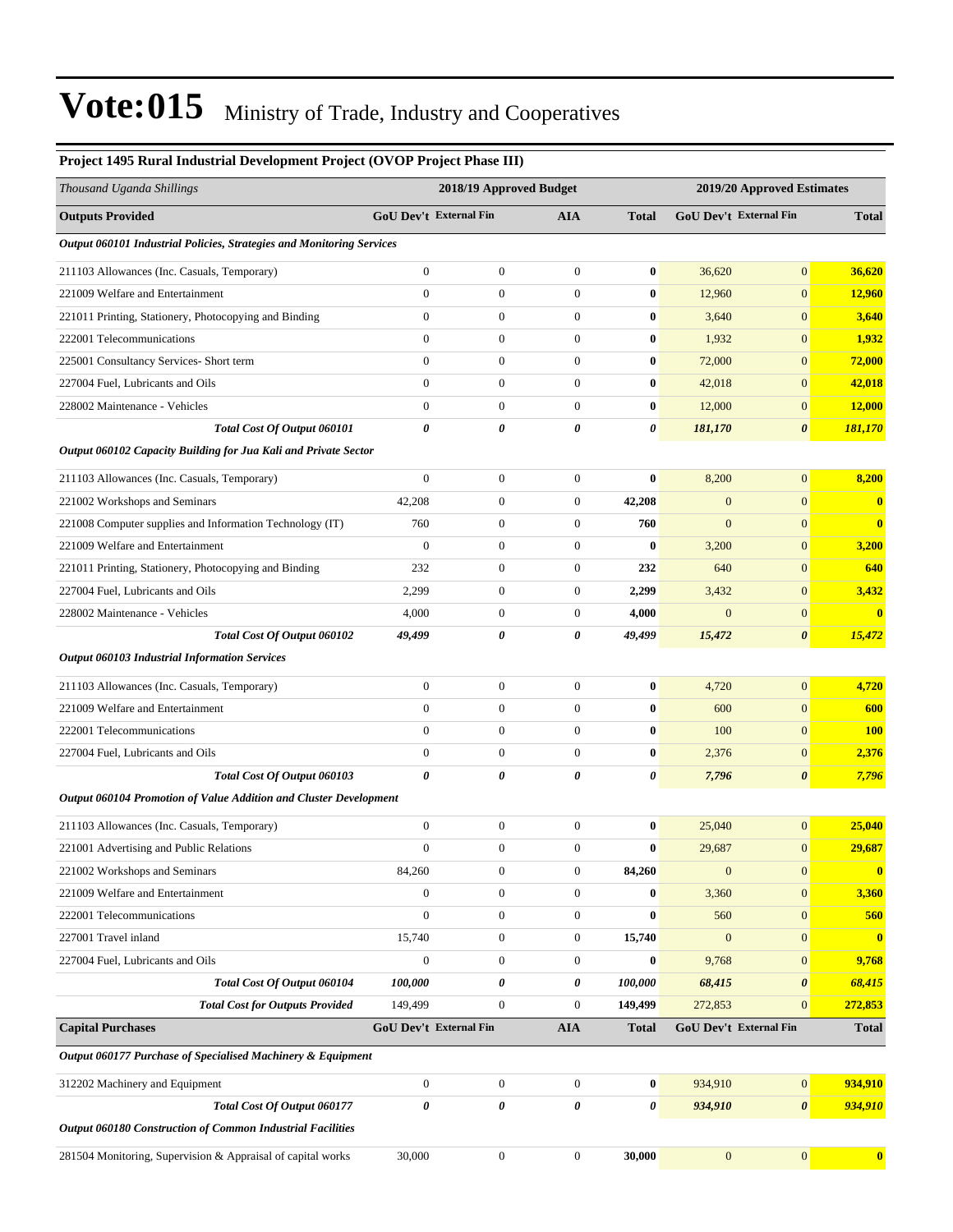| 312202 Machinery and Equipment                                         | 228,264                                              | $\overline{0}$          | $\overline{0}$   | 228,264      | $\overline{0}$        | $\overline{0}$             | $\overline{\mathbf{0}}$ |
|------------------------------------------------------------------------|------------------------------------------------------|-------------------------|------------------|--------------|-----------------------|----------------------------|-------------------------|
| Total Cost Of Output 060180                                            | 258,264                                              | 0                       | 0                | 258,264      | $\boldsymbol{\theta}$ | $\boldsymbol{\theta}$      | $\boldsymbol{\theta}$   |
| <b>Total Cost for Capital Purchases</b>                                | 258,264                                              | $\boldsymbol{0}$        | $\mathbf{0}$     | 258,264      | 934,910               | $\mathbf{0}$               | 934,910                 |
| <b>Total Cost for Project: 1495</b>                                    | 407,763                                              | $\overline{0}$          | $\mathbf{0}$     | 407,763      | 1,207,763             | $\overline{0}$             | 1,207,763               |
| <b>Total Excluding Arrears</b>                                         | 407,763                                              | $\boldsymbol{0}$        | $\mathbf{0}$     | 407,763      | 1,207,763             | $\overline{0}$             | 1,207,763               |
| <b>Project 1498 Establishment of Zonal Agro-Processing Facilities</b>  |                                                      |                         |                  |              |                       |                            |                         |
| Thousand Uganda Shillings                                              |                                                      | 2018/19 Approved Budget |                  |              |                       | 2019/20 Approved Estimates |                         |
| <b>Outputs Funded</b>                                                  | <b>GoU Dev't External Fin</b><br>AIA<br><b>Total</b> |                         |                  |              |                       | GoU Dev't External Fin     | <b>Total</b>            |
| Output 060152 Commercial and Economic Infrastructure Development (UDC) |                                                      |                         |                  |              |                       |                            |                         |
| 264101 Contributions to Autonomous Institutions                        | 10,000,000                                           | $\boldsymbol{0}$        | $\mathbf{0}$     | 10,000,000   | $\overline{0}$        | $\overline{0}$             | $\mathbf{0}$            |
| o/w Kayonza Tea Factory                                                | 3,000,000                                            | $\theta$                | 0                | 3,000,000    | $\boldsymbol{\theta}$ | $\theta$                   | $\mathbf{0}$            |
| o/w Mabale Tea Factory                                                 | 3,000,000                                            | $\theta$                | 0                | 3,000,000    | $\boldsymbol{\theta}$ | $\theta$                   | $\bf{0}$                |
| o/w Zombo/Nebbi Tea Factory                                            | 4,000,000                                            | $\theta$                | $\theta$         | 4,000,000    | $\theta$              | $\theta$                   | $\mathbf{0}$            |
| Total Cost Of Output 060152                                            | 10,000,000                                           | 0                       | 0                | 10,000,000   | $\boldsymbol{\theta}$ | $\boldsymbol{\theta}$      | $\boldsymbol{\theta}$   |
| <b>Total Cost for Outputs Funded</b>                                   | 10,000,000                                           | $\overline{0}$          | $\mathbf{0}$     | 10,000,000   | $\boldsymbol{0}$      | $\mathbf{0}$               | $\bf{0}$                |
| <b>Capital Purchases</b>                                               | <b>GoU Dev't External Fin</b>                        |                         | <b>AIA</b>       | <b>Total</b> |                       | GoU Dev't External Fin     | <b>Total</b>            |
| Output 060180 Construction of Common Industrial Facilities             |                                                      |                         |                  |              |                       |                            |                         |
| 281501 Environment Impact Assessment for Capital Works                 | 840,000                                              | $\boldsymbol{0}$        | $\overline{0}$   | 840,000      | 440,000               | $\overline{0}$             | 440,000                 |
| 281502 Feasibility Studies for Capital Works                           | 2,000,000                                            | $\boldsymbol{0}$        | $\boldsymbol{0}$ | 2,000,000    | 2,000,000             | $\mathbf{0}$               | 2,000,000               |
| 281503 Engineering and Design Studies & Plans for capital<br>works     | 2,245,000                                            | $\mathbf{0}$            | $\mathbf{0}$     | 2,245,000    | 3,865,018             | $\Omega$                   | 3,865,018               |
| 281504 Monitoring, Supervision & Appraisal of capital works            | $\theta$                                             | $\overline{0}$          | $\overline{0}$   | $\bf{0}$     | 380,000               | $\mathbf{0}$               | 380,000                 |
| 312101 Non-Residential Buildings                                       | 3,975,018                                            | $\boldsymbol{0}$        | $\boldsymbol{0}$ | 3,975,018    | 3,150,000             | $\mathbf{0}$               | 3,150,000               |
| 312103 Roads and Bridges.                                              | 700,000                                              | $\boldsymbol{0}$        | $\boldsymbol{0}$ | 700,000      | $\mathbf{0}$          | $\mathbf{0}$               | $\overline{\mathbf{0}}$ |
| 312104 Other Structures                                                | $\overline{0}$                                       | $\overline{0}$          | $\overline{0}$   | $\bf{0}$     | 3,065,000             | $\overline{0}$             | 3,065,000               |
| 312202 Machinery and Equipment                                         | $\theta$                                             | $\boldsymbol{0}$        | $\boldsymbol{0}$ | $\bf{0}$     | 11,860,000            | $\mathbf{0}$               | 11,860,000              |
| Total Cost Of Output 060180                                            | 9,760,018                                            | 0                       | 0                | 9,760,018    | 24,760,018            | $\boldsymbol{\theta}$      | 24,760,018              |
| <b>Total Cost for Capital Purchases</b>                                | 9,760,018                                            | $\overline{0}$          | $\overline{0}$   | 9,760,018    | 24,760,018            | $\mathbf{0}$               | 24,760,018              |
| <b>Total Cost for Project: 1498</b>                                    | 19,760,018                                           | $\overline{0}$          | $\mathbf{0}$     | 19,760,018   | 24,760,018            | $\mathbf{0}$               | 24,760,018              |
| <b>Total Excluding Arrears</b>                                         | 19,760,018                                           | $\overline{0}$          | $\boldsymbol{0}$ | 19,760,018   | 24,760,018            | $\mathbf{0}$               | 24,760,018              |
|                                                                        | GoU                                                  | <b>External Fin</b>     | <b>AIA</b>       | <b>Total</b> | GoU                   | <b>External Fin</b>        | <b>Total</b>            |
| <b>Total Cost for Programme 01</b>                                     | 72,099,125                                           | $\bf{0}$                | $\bf{0}$         | 72,099,125   | 64,531,741            | $\bf{0}$                   | 64,531,741              |
| <b>Total Excluding Arrears</b>                                         | 71,987,761                                           | $\boldsymbol{0}$        | $\boldsymbol{0}$ | 71,987,761   | 64,531,741            | $\mathbf{0}$               | 64,531,741              |
| Programme :0602 Cooperative Development                                |                                                      |                         |                  |              |                       |                            |                         |

*Recurrent Budget Estimates*

#### **SubProgramme 13 Cooperatives Development**

| Thousand Uganda Shillings                                              | 2018/19 Approved Budget<br>2019/20 Approved Estimates |          |                |              |              |                 |              |
|------------------------------------------------------------------------|-------------------------------------------------------|----------|----------------|--------------|--------------|-----------------|--------------|
| <b>Outputs Provided</b>                                                | Wage                                                  | Non Wage | AIA            | <b>Total</b> | Wage         | Non Wage        | <b>Total</b> |
| Output 060201 Cooperative Policies, Strategies and Monitoring services |                                                       |          |                |              |              |                 |              |
| 211101 General Staff Salaries                                          | 95,605                                                | $\Omega$ | $\Omega$       | 95.605       | 228,895      | $\vert 0 \vert$ | 228,895      |
| 211103 Allowances (Inc. Casuals, Temporary)                            | $\Omega$                                              | 72,060   | $\theta$       | 72,060       | $\mathbf{0}$ | 72,060          | 72,060       |
| 221002 Workshops and Seminars                                          | $\mathbf{0}$                                          | 30,000   |                | 30,000       | $\mathbf{0}$ | 30,000          | 30,000       |
| 221008 Computer supplies and Information Technology (IT)               | $\mathbf{0}$                                          | 1.200    | $\overline{0}$ | 1,200        | $\mathbf{0}$ | 1,200           | 1,200        |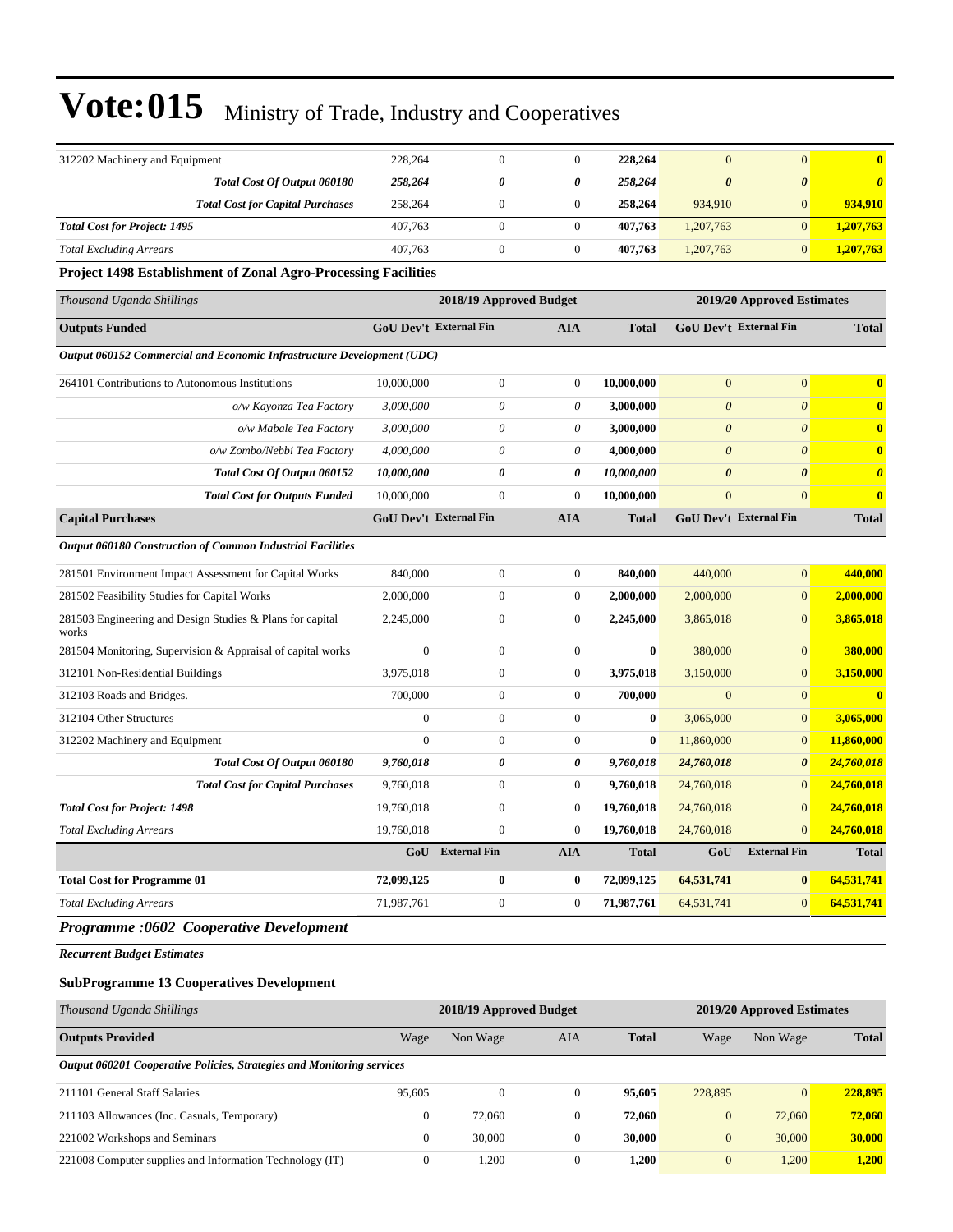| 221009 Welfare and Entertainment                                           | $\overline{0}$            | 13,915           | $\theta$              | 13,915       | $\overline{0}$            | 13,915                | 13,915                  |
|----------------------------------------------------------------------------|---------------------------|------------------|-----------------------|--------------|---------------------------|-----------------------|-------------------------|
| 221011 Printing, Stationery, Photocopying and Binding                      | $\boldsymbol{0}$          | 2,400            | $\boldsymbol{0}$      | 2,400        | $\mathbf{0}$              | 2,400                 | 2,400                   |
| 222001 Telecommunications                                                  | $\overline{0}$            | 6,000            | $\theta$              | 6,000        | $\overline{0}$            | 6,000                 | 6,000                   |
| 227001 Travel inland                                                       | $\overline{0}$            | 40,000           | $\theta$              | 40,000       | $\overline{0}$            | 40,000                | 40,000                  |
| 227004 Fuel, Lubricants and Oils                                           | $\boldsymbol{0}$          | 31,000           | $\boldsymbol{0}$      | 31,000       | $\boldsymbol{0}$          | 31,000                | 31,000                  |
| 228002 Maintenance - Vehicles                                              | $\boldsymbol{0}$          | 7,200            | $\mathbf{0}$          | 7,200        | $\mathbf{0}$              | 7,200                 | 7,200                   |
| <b>Total Cost of Output 01</b>                                             | 95,605                    | 203,775          | $\pmb{\theta}$        | 299,380      | 228,895                   | 203,775               | 432,670                 |
| <b>Output 060202 Cooperatives Establishment and Management</b>             |                           |                  |                       |              |                           |                       |                         |
| 211101 General Staff Salaries                                              | 55,000                    | $\mathbf{0}$     | $\mathbf{0}$          | 55,000       | $\mathbf{0}$              | $\overline{0}$        | $\mathbf{0}$            |
| 211103 Allowances (Inc. Casuals, Temporary)                                | $\overline{0}$            | 60,000           | $\theta$              | 60,000       | $\mathbf{0}$              | 60,000                | 60,000                  |
| 227001 Travel inland                                                       | $\overline{0}$            | 44,607           | $\boldsymbol{0}$      | 44,607       | $\mathbf{0}$              | 44,607                | 44,607                  |
| 282104 Compensation to 3rd Parties                                         | $\boldsymbol{0}$          | 4,077,116        | $\boldsymbol{0}$      | 4,077,116    | $\mathbf{0}$              | 23,077,116            | 23,077,116              |
| <b>Total Cost of Output 02</b>                                             | 55,000                    | 4,181,723        | $\boldsymbol{\theta}$ | 4,236,723    | $\boldsymbol{\theta}$     | 23,181,723            | 23,181,723              |
| <b>Output 060203 Cooperatives Skill Development and Awareness Creation</b> |                           |                  |                       |              |                           |                       |                         |
| 211101 General Staff Salaries                                              | 63,227                    | $\boldsymbol{0}$ | $\boldsymbol{0}$      | 63,227       | $\mathbf{0}$              | $\mathbf{0}$          | $\bf{0}$                |
| 211103 Allowances (Inc. Casuals, Temporary)                                | $\boldsymbol{0}$          | 60,000           | $\theta$              | 60,000       | $\mathbf{0}$              | 60,000                | 60,000                  |
| 221003 Staff Training                                                      | $\overline{0}$            | 20,000           | $\theta$              | 20,000       | $\mathbf{0}$              | 20,000                | 20,000                  |
| 227002 Travel abroad                                                       | $\overline{0}$            | 10,000           | $\theta$              | 10,000       | $\boldsymbol{0}$          | 10,000                | 10,000                  |
| <b>Total Cost of Output 03</b>                                             | 63,227                    | 90,000           | $\pmb{\theta}$        | 153,227      | $\boldsymbol{\theta}$     | 90,000                | 90,000                  |
| <b>Total Cost Of Outputs Provided</b>                                      | 213,832                   | 4,475,498        | $\bf{0}$              | 4,689,330    | 228,895                   | 23,475,498            | 23,704,393              |
| <b>Outputs Funded</b>                                                      | Wage                      | Non Wage         | AIA                   | <b>Total</b> | Wage                      | Non Wage              | <b>Total</b>            |
| Output 060251 Regulation of Warehouse Receipt System (UCE)                 |                           |                  |                       |              |                           |                       |                         |
| 264101 Contributions to Autonomous Institutions                            | $\boldsymbol{0}$          | 2,851,109        | $\mathbf{0}$          | 2,851,109    | $\overline{0}$            | 2,851,109             | 2,851,109               |
| o/w UWRSA                                                                  | $\theta$                  | 2,851,109        | $\theta$              | 2,851,109    | $\boldsymbol{\theta}$     | $\boldsymbol{\theta}$ | $\overline{\mathbf{0}}$ |
| o/w Uganda Warehouse Receipt System Authority                              | $\boldsymbol{\mathit{0}}$ | $\theta$         | $\theta$              | $\mathbf{0}$ | $\boldsymbol{\mathit{0}}$ | 2,851,109             | 2,851,109               |
| 264102 Contributions to Autonomous Institutions (Wage<br>Subventions)      | $\overline{0}$            | 548,100          | $\theta$              | 548,100      | $\mathbf{0}$              | 548,100               | 548,100                 |
| o/w UWRSA                                                                  | $\theta$                  | 548,100          | $\theta$              | 548,100      | $\theta$                  | $\theta$              | $\bf{0}$                |
| o/w Uganda Warehouse Receipt System                                        | $\theta$                  | $\theta$         | $\theta$              | $\bf{0}$     | $\boldsymbol{\theta}$     | 548,100               | 548,100                 |
| <b>Total Cost of Output 51</b>                                             | 0                         | 3,399,209        | 0                     | 3,399,209    | $\boldsymbol{\theta}$     | 3,399,209             | 3,399,209               |
| <b>Total Cost Of Outputs Funded</b>                                        | $\bf{0}$                  | 3,399,209        | $\bf{0}$              | 3,399,209    | $\bf{0}$                  | 3,399,209             | 3,399,209               |
| <b>Total Cost for SubProgramme 13</b>                                      | 213,832                   | 7,874,707        | $\bf{0}$              | 8,088,539    | 228,895                   | 26,874,707            | 27,103,602              |
| <b>Total Excluding Arrears</b>                                             | 213,832                   | 7,874,707        | $\mathbf{0}$          | 8,088,539    | 228,895                   | 26,874,707            | 27,103,602              |
| <b>Development Budget Estimates</b>                                        |                           |                  |                       |              |                           |                       |                         |

### **Project 1203 Support to Warehouse Receipt System**

| Thousand Uganda Shillings                                              |                               | 2018/19 Approved Budget | 2019/20 Approved Estimates |              |                               |                |              |
|------------------------------------------------------------------------|-------------------------------|-------------------------|----------------------------|--------------|-------------------------------|----------------|--------------|
| <b>Capital Purchases</b>                                               | <b>GoU</b> Dev't External Fin |                         | AIA                        | <b>Total</b> | <b>GoU</b> Dev't External Fin |                | <b>Total</b> |
| Output 060276 Purchase of Office and ICT Equipment, including Software |                               |                         |                            |              |                               |                |              |
| 312213 ICT Equipment                                                   | $\Omega$                      |                         |                            | $\mathbf{0}$ | 150,000                       | $\overline{0}$ | 150,000      |
| Total Cost Of Output 060276                                            |                               |                         |                            | 0            | 150,000                       | $\theta$       | 150,000      |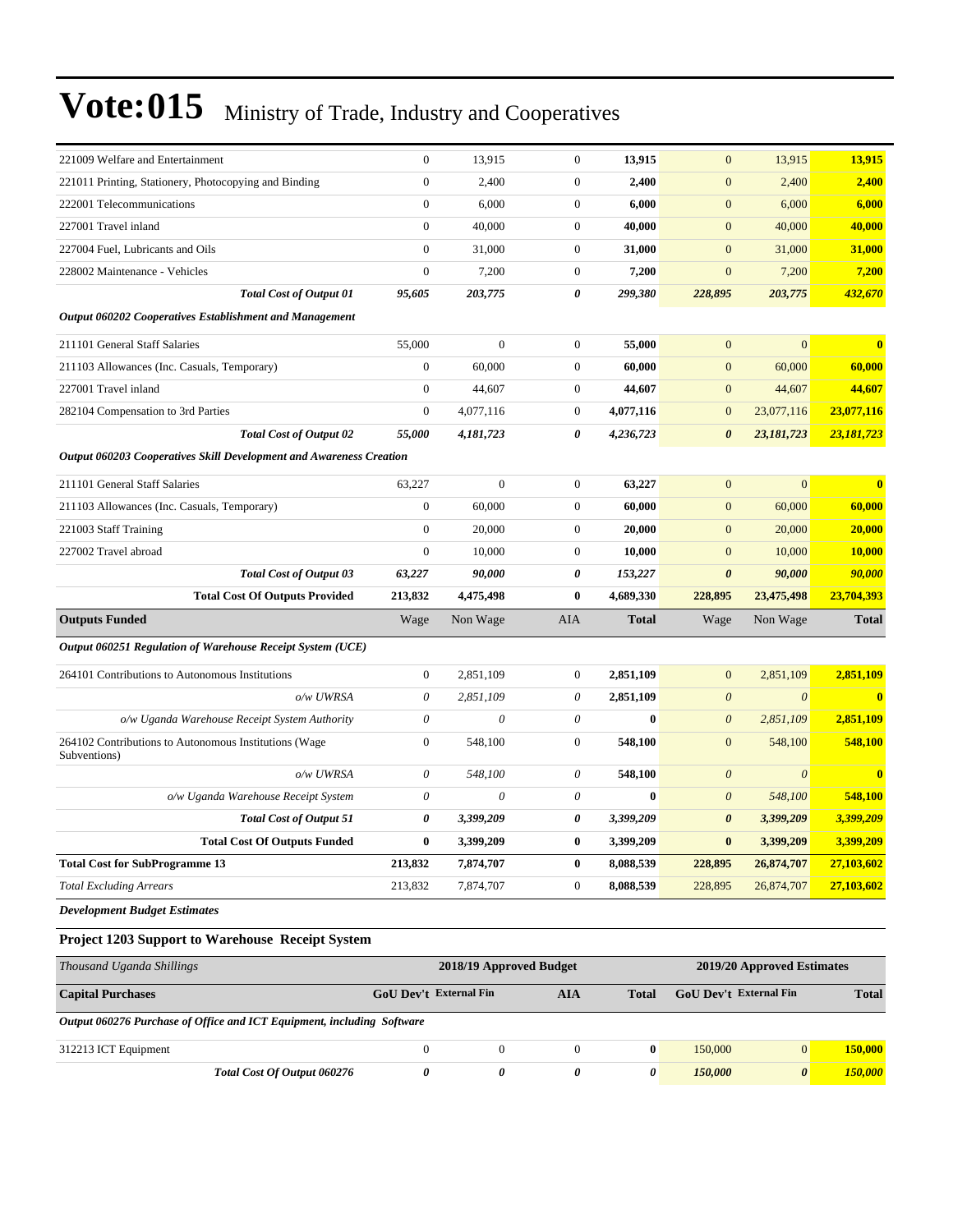#### *Output 060277 Purchase of Specialised Machinery & Equipment*

| 312214 Laboratory Equipments                                                                | 150,000          | $\boldsymbol{0}$        | $\boldsymbol{0}$ | 150,000      | $\mathbf{0}$          | $\overline{0}$             | $\bf{0}$              |
|---------------------------------------------------------------------------------------------|------------------|-------------------------|------------------|--------------|-----------------------|----------------------------|-----------------------|
| Total Cost Of Output 060277                                                                 | 150,000          | 0                       | 0                | 150,000      | $\boldsymbol{\theta}$ | $\boldsymbol{\theta}$      | $\boldsymbol{\theta}$ |
| <b>Total Cost for Capital Purchases</b>                                                     | 150,000          | $\boldsymbol{0}$        | $\mathbf{0}$     | 150,000      | 150,000               | $\mathbf{0}$               | 150,000               |
| <b>Total Cost for Project: 1203</b>                                                         | 150,000          | $\boldsymbol{0}$        | $\overline{0}$   | 150,000      | 150,000               | $\mathbf{0}$               | 150,000               |
| <b>Total Excluding Arrears</b>                                                              | 150,000          | $\boldsymbol{0}$        | $\overline{0}$   | 150,000      | 150,000               | $\overline{0}$             | 150,000               |
|                                                                                             | GoU              | <b>External Fin</b>     | <b>AIA</b>       | <b>Total</b> | GoU                   | <b>External Fin</b>        | <b>Total</b>          |
| <b>Total Cost for Programme 02</b>                                                          | 8,238,539        | $\bf{0}$                | 0                | 8,238,539    | 27,253,602            | $\bf{0}$                   | 27,253,602            |
| <b>Total Excluding Arrears</b>                                                              | 8,238,539        | $\boldsymbol{0}$        | $\mathbf{0}$     | 8,238,539    | 27,253,602            | $\mathbf{0}$               | 27,253,602            |
| Programme :0604 Trade Development                                                           |                  |                         |                  |              |                       |                            |                       |
| <b>Recurrent Budget Estimates</b>                                                           |                  |                         |                  |              |                       |                            |                       |
| <b>SubProgramme 07 External Trade</b>                                                       |                  |                         |                  |              |                       |                            |                       |
| Thousand Uganda Shillings                                                                   |                  | 2018/19 Approved Budget |                  |              |                       | 2019/20 Approved Estimates |                       |
| <b>Outputs Provided</b>                                                                     | Wage             | Non Wage                | <b>AIA</b>       | <b>Total</b> | Wage                  | Non Wage                   | <b>Total</b>          |
| Output 060401 Trade Policies, Strategies and Monitoring Services                            |                  |                         |                  |              |                       |                            |                       |
| 211101 General Staff Salaries                                                               | 100,000          | $\boldsymbol{0}$        | $\mathbf{0}$     | 100,000      | 193,730               | $\mathbf{0}$               | 193,730               |
| 211103 Allowances (Inc. Casuals, Temporary)                                                 | $\boldsymbol{0}$ | 82,240                  | $\boldsymbol{0}$ | 82,240       | $\mathbf{0}$          | 82,240                     | 82,240                |
| 221008 Computer supplies and Information Technology (IT)                                    | $\mathbf{0}$     | 1,200                   | $\mathbf{0}$     | 1,200        | $\boldsymbol{0}$      | 2,400                      | 2,400                 |
| 221009 Welfare and Entertainment                                                            | $\mathbf{0}$     | 4,900                   | $\boldsymbol{0}$ | 4,900        | $\mathbf{0}$          | 4,900                      | 4,900                 |
| 221011 Printing, Stationery, Photocopying and Binding                                       | $\mathbf{0}$     | 9,900                   | $\boldsymbol{0}$ | 9,900        | $\mathbf{0}$          | 9,900                      | 9,900                 |
| 222001 Telecommunications                                                                   | $\boldsymbol{0}$ | 6,000                   | 0                | 6,000        | $\mathbf{0}$          | 4,800                      | 4,800                 |
| 227004 Fuel, Lubricants and Oils                                                            | $\mathbf{0}$     | 41,000                  | $\boldsymbol{0}$ | 41,000       | $\mathbf{0}$          | 39,000                     | 39,000                |
| 228002 Maintenance - Vehicles                                                               | $\mathbf{0}$     | 7,200                   | $\mathbf{0}$     | 7,200        | $\mathbf{0}$          | 7,200                      | 7,200                 |
| <b>Total Cost of Output 01</b>                                                              | 100,000          | 152,440                 | 0                | 252,440      | 193,730               | 150,440                    | 344,170               |
| <b>Output 060402 Trade Negotiation</b>                                                      |                  |                         |                  |              |                       |                            |                       |
| 211101 General Staff Salaries                                                               | 90,000           | $\boldsymbol{0}$        | $\mathbf{0}$     | 90,000       | $\mathbf{0}$          | $\overline{0}$             | $\bf{0}$              |
| 225001 Consultancy Services- Short term                                                     | $\boldsymbol{0}$ | 7,000                   | $\boldsymbol{0}$ | 7,000        | $\mathbf{0}$          | 7,000                      | 7,000                 |
| 227002 Travel abroad                                                                        | $\mathbf{0}$     | 40,000                  | $\boldsymbol{0}$ | 40,000       | $\mathbf{0}$          | 40,000                     | 40,000                |
| <b>Total Cost of Output 02</b>                                                              | 90,000           | 47,000                  | 0                | 137,000      | $\boldsymbol{\theta}$ | 47,000                     | 47,000                |
| Output 060403 Capacity Building for Trade Facilitating Institutions                         |                  |                         |                  |              |                       |                            |                       |
| 221002 Workshops and Seminars                                                               | $\boldsymbol{0}$ | 40,000                  | $\boldsymbol{0}$ | 40,000       | $\boldsymbol{0}$      | 40,000                     | 40,000                |
| 221003 Staff Training                                                                       | $\boldsymbol{0}$ | 10,000                  | $\boldsymbol{0}$ | 10,000       | $\mathbf{0}$          | 10,000                     | <b>10,000</b>         |
| <b>Total Cost of Output 03</b>                                                              | 0                | 50,000                  | 0                | 50,000       | $\boldsymbol{\theta}$ | 50,000                     | 50,000                |
| Output 060404 Trade Information and Product Market Research                                 |                  |                         |                  |              |                       |                            |                       |
| 227001 Travel inland                                                                        | $\boldsymbol{0}$ | 25,000                  | $\boldsymbol{0}$ | 25,000       | $\boldsymbol{0}$      | 25,000                     | 25,000                |
| <b>Total Cost of Output 04</b>                                                              | $\pmb{\theta}$   | 25,000                  | 0                | 25,000       | $\pmb{\theta}$        | 25,000                     | 25,000                |
| Output 060405 Economic Integration and Market Access (Bilateral, Regional and Multilateral) |                  |                         |                  |              |                       |                            |                       |
| 211101 General Staff Salaries                                                               | 50,264           | $\boldsymbol{0}$        | $\boldsymbol{0}$ | 50,264       | $\boldsymbol{0}$      | $\boldsymbol{0}$           | $\mathbf{0}$          |
| 221002 Workshops and Seminars                                                               | $\boldsymbol{0}$ | 17,814                  | $\boldsymbol{0}$ | 17,814       | $\boldsymbol{0}$      | 17,814                     | 17,814                |
| 227001 Travel inland                                                                        | $\boldsymbol{0}$ | 20,000                  | $\boldsymbol{0}$ | 20,000       | $\mathbf{0}$          | 20,000                     | 20,000                |
| <b>Total Cost of Output 05</b>                                                              | 50,264           | 37,814                  | 0                | 88,078       | $\boldsymbol{\theta}$ | 37,814                     | 37,814                |
| <b>Total Cost Of Outputs Provided</b>                                                       | 240,264          | 312,254                 | $\boldsymbol{0}$ | 552,518      | 193,730               | 310,254                    | 503,984               |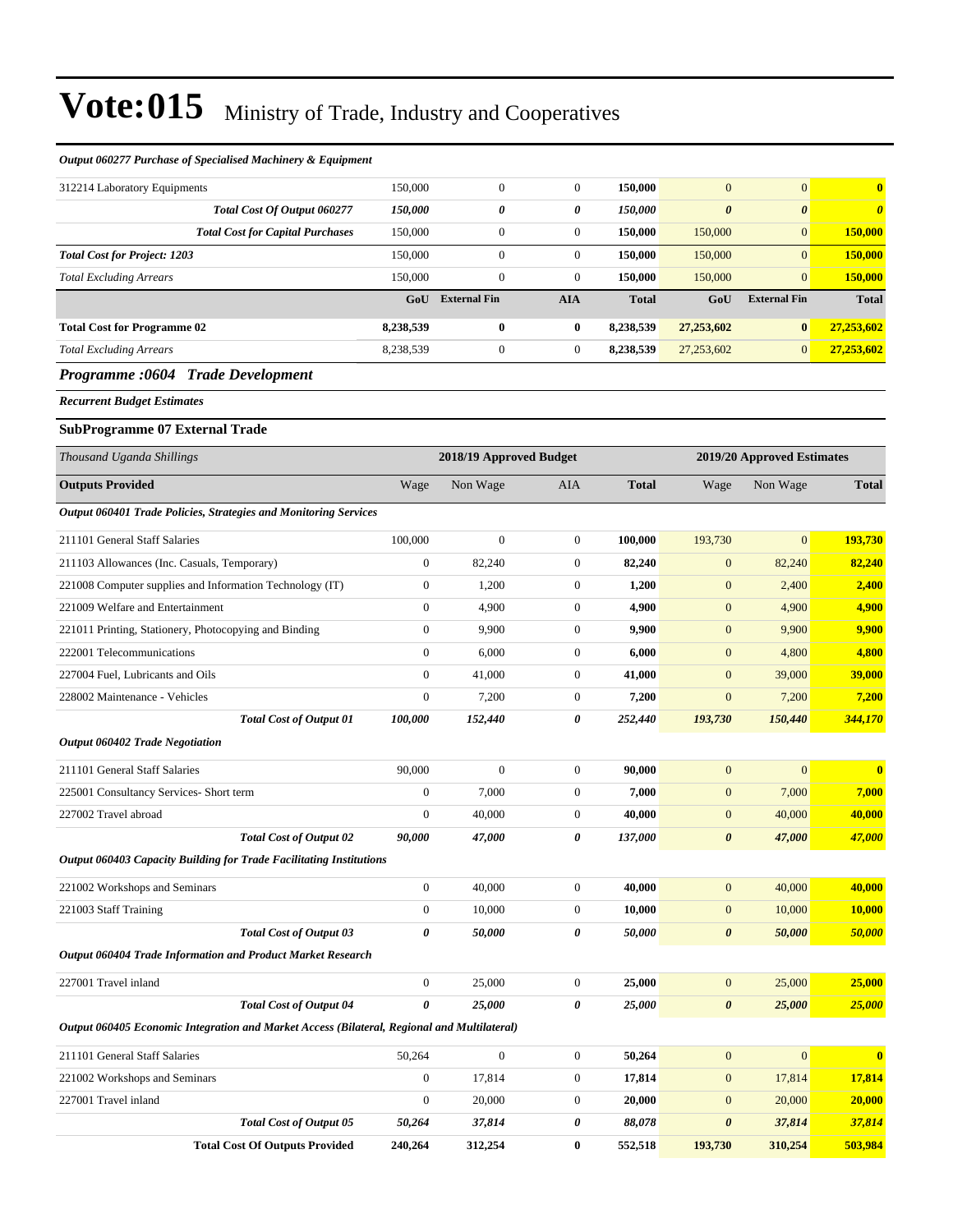| <b>Outputs Funded</b>                                               | Wage                      | Non Wage                  | AIA              | <b>Total</b> | Wage                  | Non Wage                   | <b>Total</b>          |
|---------------------------------------------------------------------|---------------------------|---------------------------|------------------|--------------|-----------------------|----------------------------|-----------------------|
| Output 060452 Support to AGOA Secretariat                           |                           |                           |                  |              |                       |                            |                       |
| 264101 Contributions to Autonomous Institutions                     | $\boldsymbol{0}$          | 1,041,562                 | $\overline{0}$   | 1,041,562    | $\mathbf{0}$          | 1,041,562                  | 1,041,562             |
| o/w AGOA Secretariat                                                | 0                         | 1,041,562                 | 0                | 1,041,562    | $\boldsymbol{\theta}$ | $\boldsymbol{\theta}$      | $\bf{0}$              |
| o/w AGOA Secretariat                                                | $\boldsymbol{\mathit{0}}$ | $\boldsymbol{\mathit{0}}$ | 0                | $\bf{0}$     | $\boldsymbol{\theta}$ | 1,041,562                  | 1,041,562             |
| <b>Total Cost of Output 52</b>                                      | 0                         | 1,041,562                 | 0                | 1,041,562    | $\boldsymbol{\theta}$ | 1,041,562                  | 1,041,562             |
| <b>Total Cost Of Outputs Funded</b>                                 | $\bf{0}$                  | 1.041.562                 | 0                | 1,041,562    | $\bf{0}$              | 1,041,562                  | 1,041,562             |
| <b>Arrears</b>                                                      | Wage                      | Non Wage                  | AIA              | <b>Total</b> | Wage                  | Non Wage                   | <b>Total</b>          |
| Output 060499 Arrears                                               |                           |                           |                  |              |                       |                            |                       |
| 321605 Domestic arrears (Budgeting)                                 | $\boldsymbol{0}$          | 955,682                   | $\boldsymbol{0}$ | 955,682      | $\mathbf{0}$          | $\boldsymbol{0}$           | $\bf{0}$              |
| <b>Total Cost of Output 99</b>                                      | 0                         | 955,682                   | 0                | 955,682      | $\boldsymbol{\theta}$ | $\boldsymbol{\theta}$      | $\boldsymbol{\theta}$ |
| <b>Total Cost Of Arrears</b>                                        | $\bf{0}$                  | 955,682                   | 0                | 955,682      | $\bf{0}$              | $\bf{0}$                   | $\bf{0}$              |
| <b>Total Cost for SubProgramme 07</b>                               | 240,264                   | 2,309,497                 | 0                | 2,549,762    | 193,730               | 1,351,816                  | 1,545,546             |
| <b>Total Excluding Arrears</b>                                      | 240,264                   | 1,353,816                 | $\boldsymbol{0}$ | 1,594,080    | 193,730               | 1,351,816                  | 1,545,546             |
| <b>SubProgramme 08 Internal Trade</b>                               |                           |                           |                  |              |                       |                            |                       |
| Thousand Uganda Shillings                                           |                           | 2018/19 Approved Budget   |                  |              |                       | 2019/20 Approved Estimates |                       |
| <b>Outputs Provided</b>                                             | Wage                      | Non Wage                  | <b>AIA</b>       | <b>Total</b> | Wage                  | Non Wage                   | <b>Total</b>          |
| Output 060401 Trade Policies, Strategies and Monitoring Services    |                           |                           |                  |              |                       |                            |                       |
| 211101 General Staff Salaries                                       | 45,000                    | $\boldsymbol{0}$          | $\boldsymbol{0}$ | 45,000       | 246,979               | $\boldsymbol{0}$           | 246,979               |
| 211103 Allowances (Inc. Casuals, Temporary)                         | $\mathbf{0}$              | 69,680                    | 375,720          | 445,400      | $\mathbf{0}$          | 69,680                     | 69,680                |
| 221002 Workshops and Seminars                                       | $\boldsymbol{0}$          | $\boldsymbol{0}$          | 57,120           | 57,120       | $\mathbf{0}$          | $\overline{0}$             | $\bf{0}$              |
| 221008 Computer supplies and Information Technology (IT)            | $\boldsymbol{0}$          | 1,200                     | $\boldsymbol{0}$ | 1,200        | $\mathbf{0}$          | 1,200                      | 1,200                 |
| 221009 Welfare and Entertainment                                    | $\mathbf{0}$              | 12,100                    | $\boldsymbol{0}$ | 12,100       | $\mathbf{0}$          | 12,100                     | 12,100                |
| 221011 Printing, Stationery, Photocopying and Binding               | $\boldsymbol{0}$          | 2,400                     | 14,992           | 17,392       | $\mathbf{0}$          | 2,400                      | 2,400                 |
| 222001 Telecommunications                                           | $\boldsymbol{0}$          | 6,000                     | 5,000            | 11,000       | $\mathbf{0}$          | 6,000                      | 6,000                 |
| 227001 Travel inland                                                | $\boldsymbol{0}$          | 20,000                    | $\boldsymbol{0}$ | 20,000       | $\mathbf{0}$          | 90,618                     | 90,618                |
| 227002 Travel abroad                                                | $\mathbf{0}$              | $\boldsymbol{0}$          | 70,000           | 70,000       | $\mathbf{0}$          | $\overline{0}$             | $\bf{0}$              |
| 227004 Fuel, Lubricants and Oils                                    | $\boldsymbol{0}$          | 41,000                    | 46,226           | 87,226       | $\mathbf{0}$          | 38,000                     | 38,000                |
| 228002 Maintenance - Vehicles                                       | $\mathbf{0}$              | 3,600                     | 20,000           | 23,600       | $\mathbf{0}$          | 3,600                      | 3,600                 |
| <b>Total Cost of Output 01</b>                                      | 45,000                    | 155,980                   | 589,058          | 790,038      | 246,979               | 223,598                    | 470,577               |
| Output 060403 Capacity Building for Trade Facilitating Institutions |                           |                           |                  |              |                       |                            |                       |
| 211101 General Staff Salaries                                       | 45,000                    | $\boldsymbol{0}$          | $\boldsymbol{0}$ | 45,000       | $\mathbf{0}$          | $\overline{0}$             | $\bf{0}$              |
| 221003 Staff Training                                               | $\boldsymbol{0}$          | 10,000                    | $\boldsymbol{0}$ | 10,000       | $\mathbf{0}$          | 10,000                     | 10,000                |
| 227001 Travel inland                                                | $\boldsymbol{0}$          | 25,000                    | 0                | 25,000       | $\mathbf{0}$          | 25,000                     | 25,000                |
| <b>Total Cost of Output 03</b>                                      | 45,000                    | 35,000                    | 0                | 80,000       | $\boldsymbol{\theta}$ | 35,000                     | 35,000                |
| Output 060404 Trade Information and Product Market Research         |                           |                           |                  |              |                       |                            |                       |
| 211101 General Staff Salaries                                       | 60,000                    | $\boldsymbol{0}$          | $\overline{0}$   | 60,000       | $\mathbf{0}$          | $\overline{0}$             | $\bf{0}$              |
| 211103 Allowances (Inc. Casuals, Temporary)                         | $\boldsymbol{0}$          | 7,200                     | $\boldsymbol{0}$ | 7,200        | $\mathbf{0}$          | 7,200                      | 7,200                 |
| 221011 Printing, Stationery, Photocopying and Binding               | $\boldsymbol{0}$          | 2,000                     | $\boldsymbol{0}$ | 2,000        | $\mathbf{0}$          | 2,000                      | 2,000                 |
| 222002 Postage and Courier                                          | $\boldsymbol{0}$          | 200                       | $\boldsymbol{0}$ | 200          | $\mathbf{0}$          | 200                        | <b>200</b>            |
| 227001 Travel inland                                                | $\boldsymbol{0}$          | 16,820                    | $\boldsymbol{0}$ | 16,820       | $\boldsymbol{0}$      | 16,820                     | <b>16,820</b>         |
| 227002 Travel abroad                                                | $\boldsymbol{0}$          | 23,280                    | $\boldsymbol{0}$ | 23,280       | $\boldsymbol{0}$      | 23,280                     | 23,280                |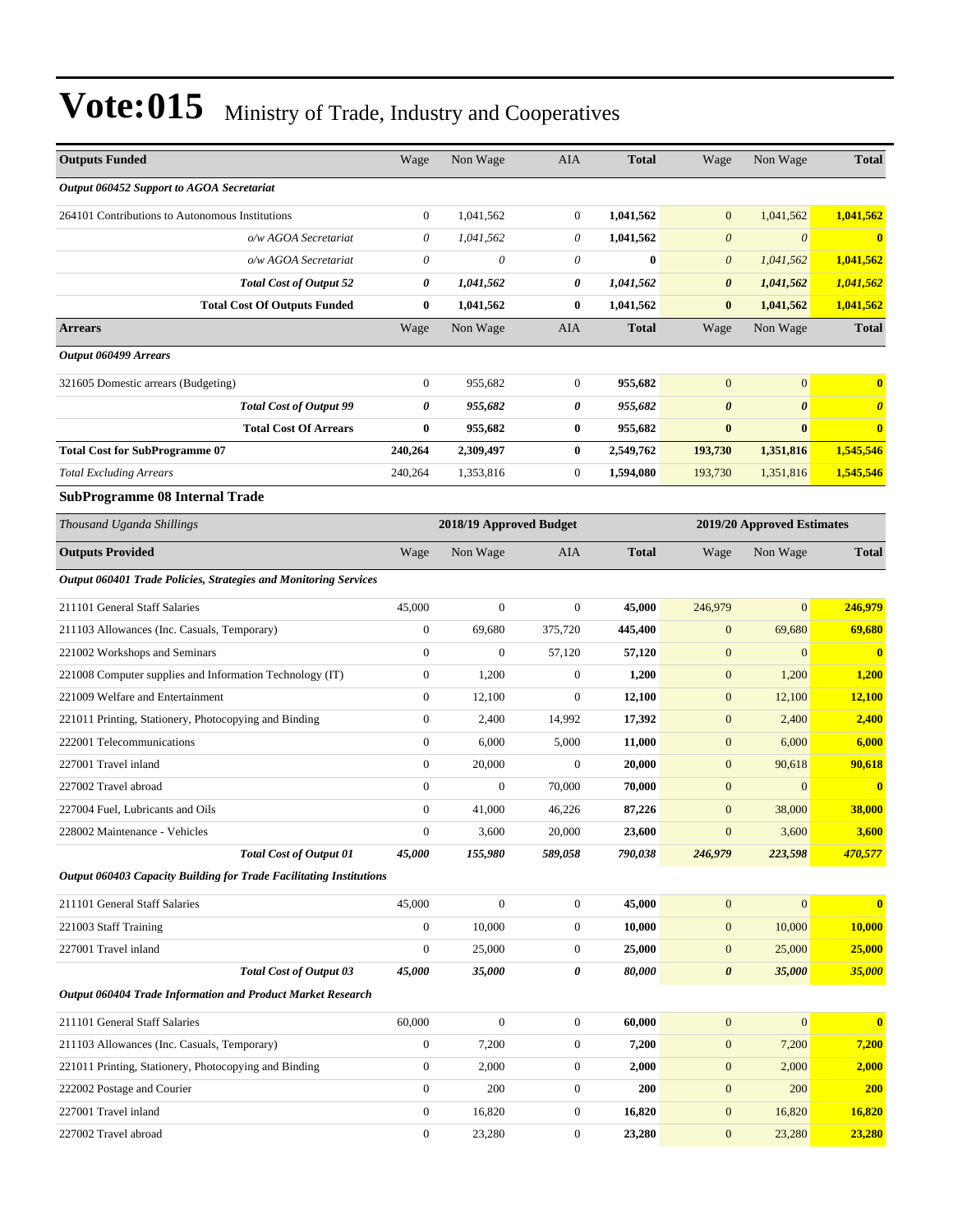| 227004 Fuel, Lubricants and Oils                                                            | $\mathbf{0}$     | 5,500                   | $\mathbf{0}$   | 5,500        | $\mathbf{0}$          | 5,500                      | 5,500                   |
|---------------------------------------------------------------------------------------------|------------------|-------------------------|----------------|--------------|-----------------------|----------------------------|-------------------------|
| <b>Total Cost of Output 04</b>                                                              | 60,000           | 55,000                  | 0              | 115,000      | $\boldsymbol{\theta}$ | 55,000                     | 55,000                  |
| Output 060405 Economic Integration and Market Access (Bilateral, Regional and Multilateral) |                  |                         |                |              |                       |                            |                         |
| 211101 General Staff Salaries                                                               | 43,551           | $\overline{0}$          | $\overline{0}$ | 43,551       | $\overline{0}$        | $\Omega$                   | $\mathbf{0}$            |
| 227002 Travel abroad                                                                        | $\overline{0}$   | 16,900                  | $\overline{0}$ | 16,900       | $\overline{0}$        | 16,900                     | 16,900                  |
| <b>Total Cost of Output 05</b>                                                              | 43,551           | 16,900                  | 0              | 60,451       | $\boldsymbol{\theta}$ | 16,900                     | 16,900                  |
| <b>Total Cost Of Outputs Provided</b>                                                       | 193,551          | 262,880                 | 589,058        | 1,045,490    | 246,979               | 330,498                    | 577,477                 |
| <b>Total Cost for SubProgramme 08</b>                                                       | 193,551          | 262,880                 | 589,058        | 1,045,490    | 246,979               | 330,498                    | 577,477                 |
| <b>Total Excluding Arrears</b>                                                              | 193,551          | 262,880                 | 589,058        | 1,045,490    | 246,979               | 330,498                    | 577,477                 |
| <b>SubProgramme 16 Directorate of Trade, Industry and Cooperatives</b>                      |                  |                         |                |              |                       |                            |                         |
| Thousand Uganda Shillings                                                                   |                  | 2018/19 Approved Budget |                |              |                       | 2019/20 Approved Estimates |                         |
| <b>Outputs Provided</b>                                                                     | Wage             | Non Wage                | <b>AIA</b>     | <b>Total</b> | Wage                  | Non Wage                   | <b>Total</b>            |
| Output 060401 Trade Policies, Strategies and Monitoring Services                            |                  |                         |                |              |                       |                            |                         |
| 211101 General Staff Salaries                                                               | 38,054           | $\boldsymbol{0}$        | $\mathbf{0}$   | 38,054       | 48,785                | $\overline{0}$             | 48,785                  |
| 211103 Allowances (Inc. Casuals, Temporary)                                                 | $\boldsymbol{0}$ | 25,080                  | $\overline{0}$ | 25,080       | $\mathbf{0}$          | 25,080                     | 25,080                  |
| 221002 Workshops and Seminars                                                               | $\boldsymbol{0}$ | 10,000                  | $\mathbf{0}$   | 10,000       | $\mathbf{0}$          | 18,000                     | 18,000                  |
| 221003 Staff Training                                                                       | $\overline{0}$   | 8,000                   | $\overline{0}$ | 8,000        | $\mathbf{0}$          | $\overline{0}$             | $\mathbf{0}$            |
| 221008 Computer supplies and Information Technology (IT)                                    | $\overline{0}$   | 1,200                   | $\overline{0}$ | 1,200        | $\overline{0}$        | $\Omega$                   | $\overline{\mathbf{0}}$ |
| 221009 Welfare and Entertainment                                                            | $\boldsymbol{0}$ | 1,210                   | $\mathbf{0}$   | 1,210        | $\mathbf{0}$          | 2,410                      | 2,410                   |
| 221011 Printing, Stationery, Photocopying and Binding                                       | $\boldsymbol{0}$ | 2,400                   | $\mathbf{0}$   | 2,400        | $\mathbf{0}$          | $\mathbf{0}$               | $\bf{0}$                |
| 222001 Telecommunications                                                                   | $\overline{0}$   | 2,400                   | $\overline{0}$ | 2,400        | $\mathbf{0}$          | $\overline{0}$             | $\overline{\mathbf{0}}$ |
| 227001 Travel inland                                                                        | $\overline{0}$   | 10,000                  | $\mathbf{0}$   | 10,000       | $\mathbf{0}$          | 10,000                     | <b>10,000</b>           |
| 227002 Travel abroad                                                                        | $\overline{0}$   | 10,000                  | $\overline{0}$ | 10,000       | $\overline{0}$        | 14,800                     | 14,800                  |
| 227004 Fuel, Lubricants and Oils                                                            | $\overline{0}$   | 9,800                   | $\overline{0}$ | 9,800        | $\overline{0}$        | 10,000                     | 10,000                  |
| 228002 Maintenance - Vehicles                                                               | $\boldsymbol{0}$ | 3,600                   | $\mathbf{0}$   | 3,600        | $\mathbf{0}$          | 3,400                      | 3,400                   |
| <b>Total Cost of Output 01</b>                                                              | 38,054           | 83,690                  | 0              | 121,744      | 48,785                | 83,690                     | 132,475                 |
| <b>Total Cost Of Outputs Provided</b>                                                       | 38,054           | 83,690                  | $\bf{0}$       | 121,744      | 48,785                | 83,690                     | 132,475                 |
| <b>Total Cost for SubProgramme 16</b>                                                       | 38,054           | 83,690                  | $\bf{0}$       | 121,744      | 48,785                | 83,690                     | 132,475                 |
| <b>Total Excluding Arrears</b>                                                              | 38,054           | 83,690                  | $\mathbf{0}$   | 121,744      | 48,785                | 83,690                     | 132,475                 |
| <b>Development Budget Estimates</b>                                                         |                  |                         |                |              |                       |                            |                         |

### **Project 1291 Regional Integration Implementation Programme [RIIP] Support for Uganda**

| Thousand Uganda Shillings                                               |                | 2018/19 Approved Budget                                     |          |                               | 2019/20 Approved Estimates |              |              |  |
|-------------------------------------------------------------------------|----------------|-------------------------------------------------------------|----------|-------------------------------|----------------------------|--------------|--------------|--|
| <b>Outputs Provided</b>                                                 |                | <b>GoU</b> Dev't External Fin<br><b>AIA</b><br><b>Total</b> |          | <b>GoU Dev't External Fin</b> |                            | <b>Total</b> |              |  |
| <b>Output 060401 Trade Policies, Strategies and Monitoring Services</b> |                |                                                             |          |                               |                            |              |              |  |
| 211102 Contract Staff Salaries                                          | $\Omega$       | $\theta$                                                    | $\Omega$ | $\mathbf{0}$                  | $\mathbf{0}$               | 80,424       | 80,424       |  |
| 211103 Allowances (Inc. Casuals, Temporary)                             | $\Omega$       | $\theta$                                                    | $\Omega$ | $\mathbf{0}$                  | $\mathbf{0}$               | 243,731      | 243,731      |  |
| 212101 Social Security Contributions                                    | $\Omega$       | $\theta$                                                    | $\Omega$ | $\mathbf{0}$                  | $\mathbf{0}$               | 21,134       | 21,134       |  |
| 221002 Workshops and Seminars                                           | $\Omega$       | 333,850                                                     | $\Omega$ | 333,850                       | $\mathbf{0}$               | 8,860        | 8,860        |  |
| 221011 Printing, Stationery, Photocopying and Binding                   | $\mathbf{0}$   | 72,836                                                      | 0        | 72,836                        | $\mathbf{0}$               | 4,500        | 4,500        |  |
| 222001 Telecommunications                                               | $\overline{0}$ | $\theta$                                                    | $\Omega$ | $\mathbf{0}$                  | $\mathbf{0}$               | 10,200       | 10,200       |  |
| 225001 Consultancy Services- Short term                                 | $\mathbf{0}$   | 66,150                                                      | 0        | 66,150                        | $\overline{0}$             | $\Omega$     | $\mathbf{0}$ |  |
| 225003 Taxes on (Professional) Services                                 | $\Omega$       | $\theta$                                                    | $\Omega$ | $\mathbf{0}$                  | $\mathbf{0}$               | 94,445       | 94,445       |  |
| 226001 Insurances                                                       | $\theta$       | $\theta$                                                    | $\Omega$ | $\mathbf{0}$                  | $\mathbf{0}$               | 10,669       | 10.669       |  |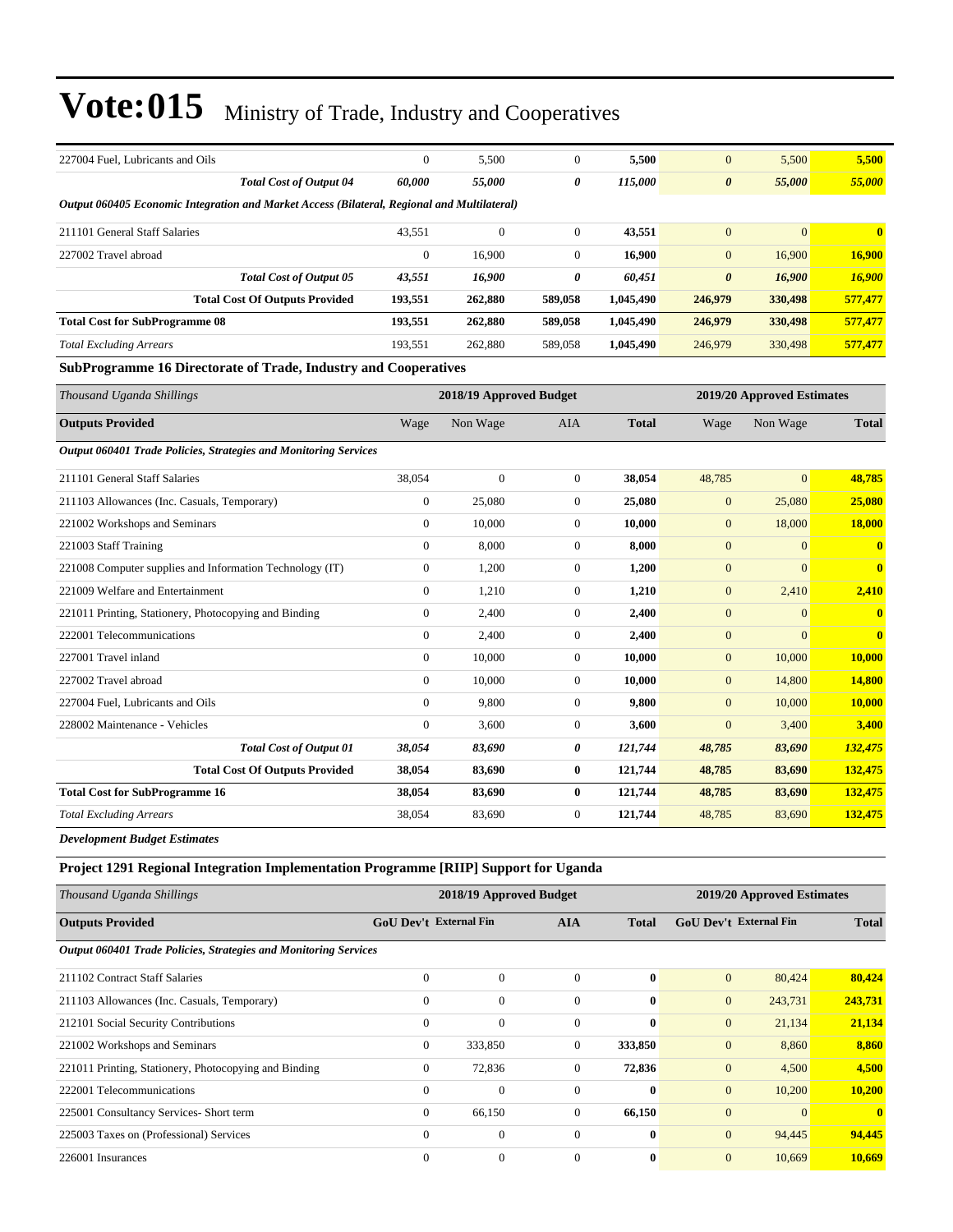| 227001 Travel inland                                                                        | $\boldsymbol{0}$ | 27,164                 | $\mathbf{0}$     | 27,164       | $\mathbf{0}$          | $\mathbf{0}$           | $\bf{0}$              |
|---------------------------------------------------------------------------------------------|------------------|------------------------|------------------|--------------|-----------------------|------------------------|-----------------------|
| 227004 Fuel, Lubricants and Oils                                                            | $\mathbf{0}$     | $\boldsymbol{0}$       | $\boldsymbol{0}$ | $\bf{0}$     | $\boldsymbol{0}$      | 31,740                 | 31,740                |
| 228002 Maintenance - Vehicles                                                               | $\mathbf{0}$     | $\boldsymbol{0}$       | $\mathbf{0}$     | $\bf{0}$     | $\boldsymbol{0}$      | 11,993                 | 11,993                |
| 228003 Maintenance - Machinery, Equipment & Furniture                                       | $\boldsymbol{0}$ | $\overline{0}$         | $\overline{0}$   | $\bf{0}$     | $\mathbf{0}$          | 11,652                 | 11,652                |
| Total Cost Of Output 060401                                                                 | 0                | 500,000                | 0                | 500,000      | $\boldsymbol{\theta}$ | 529,347                | 529,347               |
| <b>Output 060402 Trade Negotiation</b>                                                      |                  |                        |                  |              |                       |                        |                       |
| 211103 Allowances (Inc. Casuals, Temporary)                                                 | $\boldsymbol{0}$ | 67,164                 | $\mathbf{0}$     | 67,164       | $\mathbf{0}$          | $\mathbf{0}$           | $\bf{0}$              |
| 221002 Workshops and Seminars                                                               | $\mathbf{0}$     | 300,000                | $\boldsymbol{0}$ | 300,000      | $\mathbf{0}$          | $\overline{0}$         | $\bf{0}$              |
| 221011 Printing, Stationery, Photocopying and Binding                                       | $\mathbf{0}$     | 20,000                 | $\mathbf{0}$     | 20,000       | $\mathbf{0}$          | $\mathbf{0}$           | $\bf{0}$              |
| 225001 Consultancy Services- Short term                                                     | $\boldsymbol{0}$ | 256,418                | 0                | 256,418      | $\mathbf{0}$          | $\mathbf{0}$           | $\bf{0}$              |
| 227002 Travel abroad                                                                        | $\mathbf{0}$     | 256,418                | $\boldsymbol{0}$ | 256,418      | $\mathbf{0}$          | 161,085                | 161,085               |
| Total Cost Of Output 060402                                                                 | 0                | 900,000                | 0                | 900,000      | $\boldsymbol{\theta}$ | 161,085                | 161,085               |
| <b>Output 060403 Capacity Building for Trade Facilitating Institutions</b>                  |                  |                        |                  |              |                       |                        |                       |
| 211103 Allowances (Inc. Casuals, Temporary)                                                 | $\mathbf{0}$     | $\boldsymbol{0}$       | $\overline{0}$   | $\bf{0}$     | $\boldsymbol{0}$      | 20,950                 | 20,950                |
| 221002 Workshops and Seminars                                                               | $\mathbf{0}$     | $\boldsymbol{0}$       | $\mathbf{0}$     | $\bf{0}$     | $\boldsymbol{0}$      | 21,080                 | 21,080                |
| 225001 Consultancy Services- Short term                                                     | $\boldsymbol{0}$ | $\overline{0}$         | $\boldsymbol{0}$ | $\bf{0}$     | $\mathbf{0}$          | 13,200                 | 13,200                |
| 227001 Travel inland                                                                        | $\theta$         | 100,000                | $\boldsymbol{0}$ | 100,000      | $\mathbf{0}$          | 16,500                 | <b>16,500</b>         |
| 282104 Compensation to 3rd Parties                                                          | $\boldsymbol{0}$ | 900,000                | $\overline{0}$   | 900,000      | $\mathbf{0}$          | $\mathbf{0}$           | $\bf{0}$              |
| Total Cost Of Output 060403                                                                 | 0                | 1,000,000              | 0                | 1,000,000    | $\boldsymbol{\theta}$ | 71,730                 | 71,730                |
| Output 060404 Trade Information and Product Market Research                                 |                  |                        |                  |              |                       |                        |                       |
| 211103 Allowances (Inc. Casuals, Temporary)                                                 | $\mathbf{0}$     | $\mathbf{0}$           | $\mathbf{0}$     | $\bf{0}$     | $\mathbf{0}$          | 212,046                | 212,046               |
| 221002 Workshops and Seminars                                                               | $\boldsymbol{0}$ | 200,000                | $\boldsymbol{0}$ | 200,000      | $\mathbf{0}$          | 294,930                | 294,930               |
| 225001 Consultancy Services- Short term                                                     | $\theta$         | 300,000                | $\mathbf{0}$     | 300,000      | $\mathbf{0}$          | $\mathbf{0}$           | $\boldsymbol{0}$      |
| 227001 Travel inland                                                                        | $\boldsymbol{0}$ | 200,000                | 0                | 200,000      | $\mathbf{0}$          | $\boldsymbol{0}$       | $\bf{0}$              |
| Total Cost Of Output 060404                                                                 | $\theta$         | 700,000                | 0                | 700,000      | $\boldsymbol{\theta}$ | 506,976                | 506,976               |
| Output 060405 Economic Integration and Market Access (Bilateral, Regional and Multilateral) |                  |                        |                  |              |                       |                        |                       |
| 221002 Workshops and Seminars                                                               | $\mathbf{0}$     | 300,000                | $\mathbf{0}$     | 300,000      | $\boldsymbol{0}$      | $\mathbf{0}$           | $\bf{0}$              |
| 227001 Travel inland                                                                        | $\boldsymbol{0}$ | 100,000                | $\boldsymbol{0}$ | 100,000      | $\mathbf{0}$          | $\mathbf{0}$           | $\bf{0}$              |
| 227002 Travel abroad                                                                        | $\theta$         | 200,000                | $\boldsymbol{0}$ | 200,000      | $\mathbf{0}$          | $\mathbf{0}$           | $\bf{0}$              |
| Total Cost Of Output 060405                                                                 | 0                | 600,000                | 0                | 600,000      | $\boldsymbol{\theta}$ | 0                      | $\boldsymbol{\theta}$ |
| <b>Total Cost for Outputs Provided</b>                                                      | $\boldsymbol{0}$ | 3,700,000              | $\boldsymbol{0}$ | 3,700,000    | $\boldsymbol{0}$      | 1,269,138              | 1,269,138             |
| <b>Capital Purchases</b>                                                                    |                  | GoU Dev't External Fin | AIA              | <b>Total</b> |                       | GoU Dev't External Fin | <b>Total</b>          |
| Output 060481 Trade Infrastructure Development                                              |                  |                        |                  |              |                       |                        |                       |
| 281504 Monitoring, Supervision & Appraisal of capital works                                 | $\boldsymbol{0}$ | $\boldsymbol{0}$       | $\boldsymbol{0}$ | $\bf{0}$     | $\boldsymbol{0}$      | 176,101                | 176,101               |
| 312104 Other Structures                                                                     | $\boldsymbol{0}$ | 7,558,260              | $\boldsymbol{0}$ | 7,558,260    | $\boldsymbol{0}$      | 15,581,897             | 15,581,897            |
| Total Cost Of Output 060481                                                                 | $\pmb{\theta}$   | 7,558,260              | 0                | 7,558,260    | $\boldsymbol{\theta}$ | 15,757,998             | 15,757,998            |
| <b>Total Cost for Capital Purchases</b>                                                     | $\boldsymbol{0}$ | 7,558,260              | $\boldsymbol{0}$ | 7,558,260    | $\boldsymbol{0}$      | 15,757,998             | 15,757,998            |
| <b>Total Cost for Project: 1291</b>                                                         | $\boldsymbol{0}$ | 11,258,260             | $\boldsymbol{0}$ | 11,258,260   | $\boldsymbol{0}$      | 17,027,136             | 17,027,136            |
| <b>Total Excluding Arrears</b>                                                              | $\mathbf{0}$     | 11,258,260             | $\boldsymbol{0}$ | 11,258,260   | $\boldsymbol{0}$      | 17,027,136             | 17,027,136            |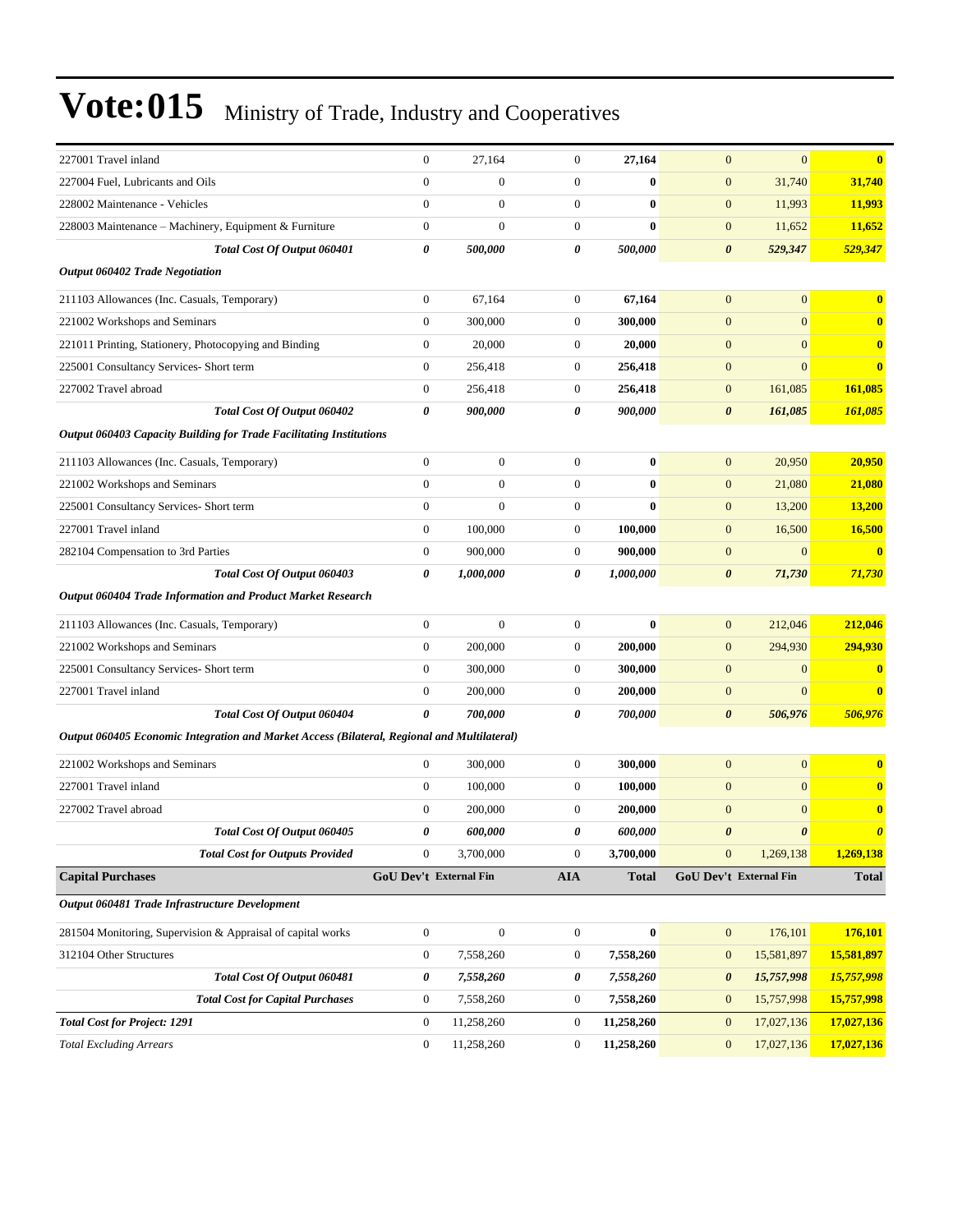| Project 1306 National Response Strategy on Elimination of Non Tariff Barriers (NRSE-NTB's)  |                         |                        |                  |              |                            |                        |                         |
|---------------------------------------------------------------------------------------------|-------------------------|------------------------|------------------|--------------|----------------------------|------------------------|-------------------------|
| Thousand Uganda Shillings                                                                   | 2018/19 Approved Budget |                        |                  |              | 2019/20 Approved Estimates |                        |                         |
| <b>Outputs Provided</b>                                                                     |                         | GoU Dev't External Fin | AIA              | <b>Total</b> |                            | GoU Dev't External Fin | <b>Total</b>            |
| Output 060401 Trade Policies, Strategies and Monitoring Services                            |                         |                        |                  |              |                            |                        |                         |
| 221002 Workshops and Seminars                                                               | $\boldsymbol{0}$        | 50,000                 | $\mathbf{0}$     | 50,000       | $\boldsymbol{0}$           | $\boldsymbol{0}$       | $\bf{0}$                |
| 227001 Travel inland                                                                        | $\boldsymbol{0}$        | 50,000                 | $\boldsymbol{0}$ | 50,000       | $\mathbf{0}$               | $\overline{0}$         | $\bf{0}$                |
| Total Cost Of Output 060401                                                                 | 0                       | 100,000                | 0                | 100,000      | $\boldsymbol{\theta}$      | $\boldsymbol{\theta}$  | $\boldsymbol{\theta}$   |
| <b>Output 060402 Trade Negotiation</b>                                                      |                         |                        |                  |              |                            |                        |                         |
| 221002 Workshops and Seminars                                                               | $\boldsymbol{0}$        | 25,000                 | $\mathbf{0}$     | 25,000       | $\mathbf{0}$               | $\mathbf{0}$           | $\bf{0}$                |
| 225001 Consultancy Services- Short term                                                     | $\boldsymbol{0}$        | 25,000                 | 0                | 25,000       | $\mathbf{0}$               | $\mathbf{0}$           | $\bf{0}$                |
| 227002 Travel abroad                                                                        | $\boldsymbol{0}$        | 50,000                 | 0                | 50,000       | $\mathbf{0}$               | $\mathbf{0}$           | $\bf{0}$                |
| Total Cost Of Output 060402                                                                 | 0                       | 100,000                | 0                | 100,000      | $\boldsymbol{\theta}$      | $\boldsymbol{\theta}$  | $\boldsymbol{\theta}$   |
| <b>Output 060403 Capacity Building for Trade Facilitating Institutions</b>                  |                         |                        |                  |              |                            |                        |                         |
| 221002 Workshops and Seminars                                                               | $\mathbf{0}$            | 50,000                 | $\mathbf{0}$     | 50,000       | $\boldsymbol{0}$           | $\mathbf{0}$           | $\overline{\mathbf{0}}$ |
| 225002 Consultancy Services-Long-term                                                       | $\boldsymbol{0}$        | 50,000                 | $\boldsymbol{0}$ | 50,000       | $\mathbf{0}$               | $\mathbf{0}$           | $\mathbf{0}$            |
| Total Cost Of Output 060403                                                                 | 0                       | 100,000                | 0                | 100,000      | $\boldsymbol{\theta}$      | $\boldsymbol{\theta}$  | $\boldsymbol{\theta}$   |
| Output 060404 Trade Information and Product Market Research                                 |                         |                        |                  |              |                            |                        |                         |
| 221002 Workshops and Seminars                                                               | $\mathbf{0}$            | 25,000                 | $\boldsymbol{0}$ | 25,000       | $\boldsymbol{0}$           | $\mathbf{0}$           | $\bf{0}$                |
| 221011 Printing, Stationery, Photocopying and Binding                                       | $\boldsymbol{0}$        | 25,000                 | $\boldsymbol{0}$ | 25,000       | $\boldsymbol{0}$           | $\mathbf{0}$           | $\mathbf{0}$            |
| 225001 Consultancy Services- Short term                                                     | $\mathbf{0}$            | 25,000                 | $\boldsymbol{0}$ | 25,000       | $\mathbf{0}$               | $\mathbf{0}$           | $\bf{0}$                |
| 227001 Travel inland                                                                        | $\boldsymbol{0}$        | 25,000                 | $\boldsymbol{0}$ | 25,000       | $\boldsymbol{0}$           | $\mathbf{0}$           | $\mathbf{0}$            |
| Total Cost Of Output 060404                                                                 | 0                       | 100,000                | 0                | 100,000      | $\boldsymbol{\theta}$      | 0                      | $\boldsymbol{\theta}$   |
| Output 060405 Economic Integration and Market Access (Bilateral, Regional and Multilateral) |                         |                        |                  |              |                            |                        |                         |
| 221002 Workshops and Seminars                                                               | $\mathbf{0}$            | 25,000                 | $\mathbf{0}$     | 25,000       | $\boldsymbol{0}$           | $\mathbf{0}$           | $\bf{0}$                |
| 225001 Consultancy Services- Short term                                                     | $\boldsymbol{0}$        | 25,000                 | $\boldsymbol{0}$ | 25,000       | $\boldsymbol{0}$           | $\mathbf{0}$           | $\bf{0}$                |
| 227001 Travel inland                                                                        | $\boldsymbol{0}$        | 25,000                 | $\boldsymbol{0}$ | 25,000       | $\mathbf{0}$               | $\mathbf{0}$           | $\bf{0}$                |
| 227002 Travel abroad                                                                        | $\boldsymbol{0}$        | 25,000                 | 0                | 25,000       | $\boldsymbol{0}$           | $\mathbf{0}$           | $\bf{0}$                |
| Total Cost Of Output 060405                                                                 | 0                       | 100,000                | 0                | 100,000      | $\boldsymbol{\theta}$      | 0                      | $\boldsymbol{\theta}$   |
| <b>Total Cost for Outputs Provided</b>                                                      | $\boldsymbol{0}$        | 500,000                | 0                | 500,000      | $\boldsymbol{0}$           | $\mathbf{0}$           | $\bf{0}$                |
| <b>Capital Purchases</b>                                                                    |                         | GoU Dev't External Fin | <b>AIA</b>       | <b>Total</b> |                            | GoU Dev't External Fin | <b>Total</b>            |
| Output 060481 Trade Infrastructure Development                                              |                         |                        |                  |              |                            |                        |                         |
| 312101 Non-Residential Buildings                                                            | $\mathbf{0}$            | 200,000                | $\mathbf{0}$     | 200,000      | $\boldsymbol{0}$           | $\mathbf{0}$           | $\bf{0}$                |
| 312104 Other Structures                                                                     | $\mathbf{0}$            | 100,000                | $\boldsymbol{0}$ | 100,000      | $\mathbf{0}$               | $\mathbf{0}$           | $\mathbf{0}$            |
| Total Cost Of Output 060481                                                                 | $\boldsymbol{\theta}$   | 300,000                | 0                | 300,000      | $\boldsymbol{\theta}$      | $\pmb{\theta}$         | $\boldsymbol{\theta}$   |
| <b>Total Cost for Capital Purchases</b>                                                     | $\mathbf{0}$            | 300,000                | $\mathbf{0}$     | 300,000      | $\mathbf{0}$               | $\mathbf{0}$           | $\bf{0}$                |
| <b>Total Cost for Project: 1306</b>                                                         | $\mathbf{0}$            | 800,000                | $\mathbf{0}$     | 800,000      | $\mathbf{0}$               | $\mathbf{0}$           | $\bf{0}$                |
| <b>Total Excluding Arrears</b>                                                              | $\mathbf{0}$            | 800,000                | $\boldsymbol{0}$ | 800,000      | $\boldsymbol{0}$           | $\mathbf{0}$           | $\bf{0}$                |
|                                                                                             | GoU                     | <b>External Fin</b>    | <b>AIA</b>       | <b>Total</b> | GoU                        | <b>External Fin</b>    | <b>Total</b>            |
| <b>Total Cost for Programme 04</b>                                                          | 3,127,938               | 12,058,260             | 589,058          | 15,775,256   | 2,255,498                  | 17,027,136             | 19,282,634              |
| <b>Total Excluding Arrears</b>                                                              | 2,172,256               | 12,058,260             | 589,058          | 14,819,574   | 2,255,498                  | 17,027,136             | 19,282,634              |
|                                                                                             |                         |                        |                  |              |                            |                        |                         |

*Programme :0607 MSME Development*

*Recurrent Budget Estimates*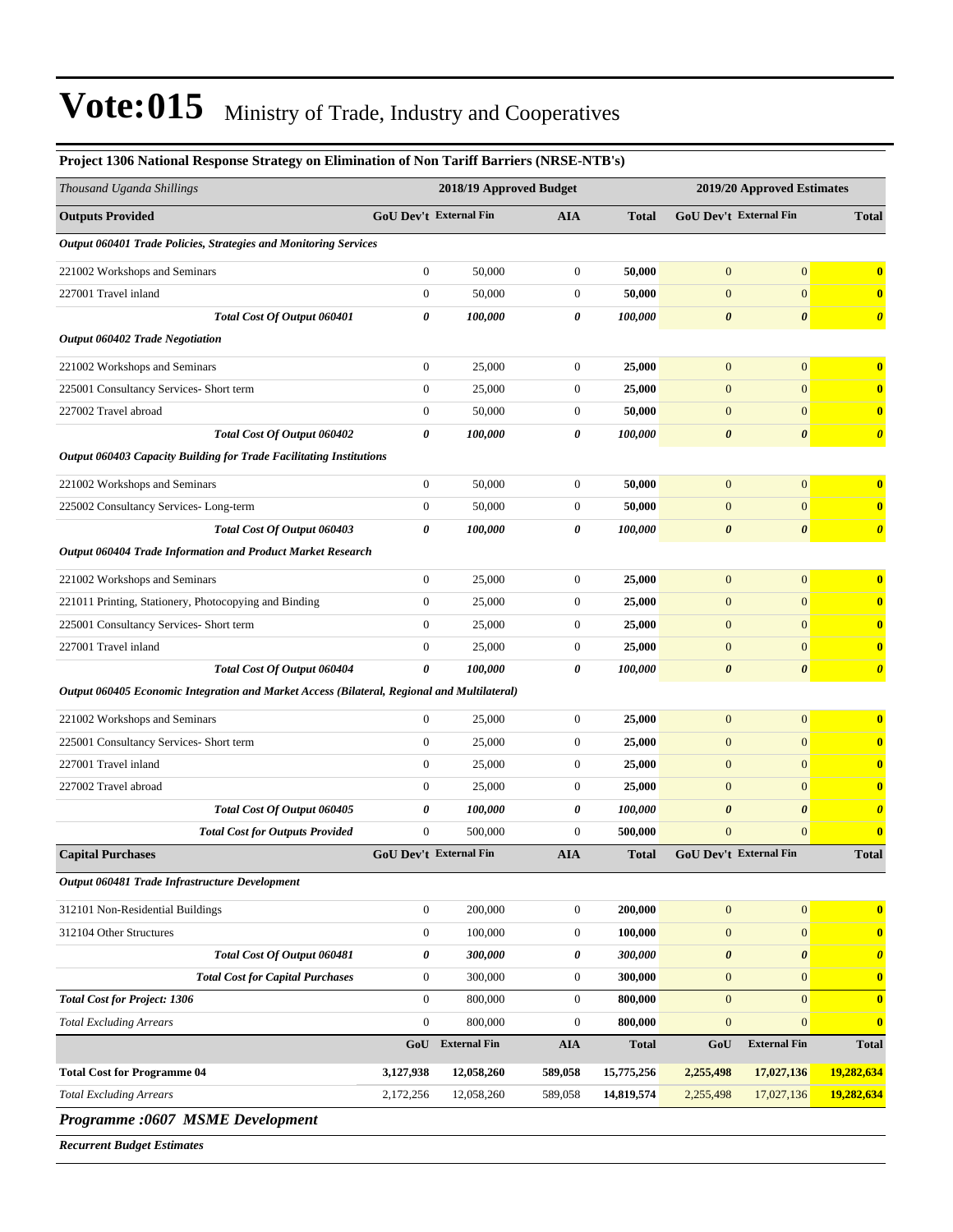### **SubProgramme 18 Directorate of MSMEs**

| Thousand Uganda Shillings                                        |                                                       |              | 2018/19 Approved Budget |                  |                | 2019/20 Approved Estimates |              |
|------------------------------------------------------------------|-------------------------------------------------------|--------------|-------------------------|------------------|----------------|----------------------------|--------------|
| <b>Outputs Provided</b>                                          | Wage                                                  | Non Wage     | <b>AIA</b>              | <b>Total</b>     | Wage           | Non Wage                   | <b>Total</b> |
| Output 060701 MSMEs Policies, Strategies and Monitoring Services |                                                       |              |                         |                  |                |                            |              |
| 211101 General Staff Salaries                                    | 33,292                                                | $\mathbf{0}$ | $\overline{0}$          | 33,292           | $\mathbf{0}$   | $\mathbf{0}$               | $\bf{0}$     |
| 211103 Allowances (Inc. Casuals, Temporary)                      | $\mathbf{0}$                                          | 56.880       | $\overline{0}$          | 56.880           | $\overline{0}$ | 56,880                     | 56,880       |
| 221008 Computer supplies and Information Technology (IT)         | $\mathbf{0}$                                          | 1,200        | $\overline{0}$          | 1,200            | $\mathbf{0}$   | $\overline{0}$             | $\bf{0}$     |
| 221009 Welfare and Entertainment                                 | $\Omega$                                              | 4,840        | $\Omega$                | 4,840            | $\mathbf{0}$   | 6,040                      | 6,040        |
| 221011 Printing, Stationery, Photocopying and Binding            | $\mathbf{0}$                                          | 2,400        | $\overline{0}$          | 2,400            | $\overline{0}$ | $\mathbf{0}$               | $\bf{0}$     |
| 222001 Telecommunications                                        | $\mathbf{0}$                                          | 1,200        | $\overline{0}$          | 1,200            | $\mathbf{0}$   | $\Omega$                   | $\mathbf{0}$ |
| 227001 Travel inland                                             | $\mathbf{0}$                                          | $\Omega$     | $\mathbf{0}$            | $\boldsymbol{0}$ | $\mathbf{0}$   | 3,600                      | 3,600        |
| 227002 Travel abroad                                             | $\mathbf{0}$                                          | 1.895        | $\overline{0}$          | 1.895            | $\overline{0}$ | 5,895                      | 5,895        |
| 227004 Fuel, Lubricants and Oils                                 | $\mathbf{0}$                                          | 9.800        | $\overline{0}$          | 9.800            | $\overline{0}$ | 5,800                      | 5,800        |
| <b>Total Cost of Output 01</b>                                   | 33,292                                                | 78,215       | 0                       | 111,507          | 0              | 78,215                     | 78,215       |
| <b>Total Cost Of Outputs Provided</b>                            | 33,292                                                | 78,215       | $\bf{0}$                | 111,507          | $\bf{0}$       | 78,215                     | 78,215       |
| <b>Total Cost for SubProgramme 18</b>                            | 33,292                                                | 78,215       | $\bf{0}$                | 111.507          | $\bf{0}$       | 78,215                     | 78,215       |
| <b>Total Excluding Arrears</b>                                   | 33,292                                                | 78,215       | $\overline{0}$          | 111,507          | $\overline{0}$ | 78,215                     | 78,215       |
| <b>SubProgramme 19 Processing and Marketing Department</b>       |                                                       |              |                         |                  |                |                            |              |
| Thousand Uganda Shillings                                        | 2018/19 Approved Budget<br>2019/20 Approved Estimates |              |                         |                  |                |                            |              |
| <b>Outputs Provided</b>                                          | Wage                                                  | Non Wage     | <b>AIA</b>              | <b>Total</b>     | Wage           | Non Wage                   | <b>Total</b> |
| Output 060701 MSMEs Policies, Strategies and Monitoring Services |                                                       |              |                         |                  |                |                            |              |

| 211101 General Staff Salaries                            | 40,000       | $\mathbf{0}$ | $\theta$     | 40.000   | 243,029        | $\mathbf{0}$ | 243,029 |
|----------------------------------------------------------|--------------|--------------|--------------|----------|----------------|--------------|---------|
| 211103 Allowances (Inc. Casuals, Temporary)              | $\theta$     | 59,200       | 0            | 59,200   | $\mathbf{0}$   | 59,200       | 59,200  |
| 221002 Workshops and Seminars                            | $\mathbf{0}$ | 15,000       | $\theta$     | 15,000   | $\overline{0}$ | 15,000       | 15,000  |
| 221003 Staff Training                                    | $\theta$     | $\mathbf{0}$ | $\theta$     | $\bf{0}$ | $\overline{0}$ | 4,715        | 4,715   |
| 221008 Computer supplies and Information Technology (IT) | $\theta$     | 1,200        | $\mathbf{0}$ | 1,200    | $\mathbf{0}$   | 1,200        | 1,200   |
| 221011 Printing, Stationery, Photocopying and Binding    | $\mathbf{0}$ | 2,400        | $\theta$     | 2,400    | $\mathbf{0}$   | 2,400        | 2,400   |
| 222001 Telecommunications                                | $\mathbf{0}$ | 3,600        | $\theta$     | 3,600    | $\overline{0}$ | 3,600        | 3,600   |
| 227001 Travel inland                                     | $\mathbf{0}$ | 15,200       | $\theta$     | 15,200   | $\overline{0}$ | 30,400       | 30,400  |
| 227002 Travel abroad                                     | $\mathbf{0}$ | 10,000       | $\theta$     | 10,000   | $\mathbf{0}$   | 10,000       | 10,000  |
| 227004 Fuel, Lubricants and Oils                         | $\mathbf{0}$ | 28,415       | $\theta$     | 28,415   | $\overline{0}$ | 8,500        | 8,500   |
| 228002 Maintenance - Vehicles                            | $\mathbf{0}$ | 7,200        | $\theta$     | 7,200    | $\overline{0}$ | 7,200        | 7,200   |
| <b>Total Cost of Output 01</b>                           | 40.000       | 142,215      | 0            | 182,215  | 243,029        | 142,215      | 385,244 |

*Output 060702 MSMEs Human Capital Development*

| 211101 General Staff Salaries                      |                                | 40,000   | $\mathbf{0}$ | $\mathbf{0}$ | 40,000  | $\mathbf{0}$          | $\Omega$     | $\mathbf{0}$ |
|----------------------------------------------------|--------------------------------|----------|--------------|--------------|---------|-----------------------|--------------|--------------|
| 211103 Allowances (Inc. Casuals, Temporary)        |                                | $\theta$ | 50,000       | $\mathbf{0}$ | 50,000  | $\mathbf{0}$          | 50,000       | 50,000       |
| 227002 Travel abroad                               |                                | $\theta$ | 10,000       | $\mathbf{0}$ | 10,000  | $\mathbf{0}$          | 10,000       | 10.000       |
|                                                    | <b>Total Cost of Output 02</b> | 40,000   | 60,000       | 0            | 100,000 | $\boldsymbol{\theta}$ | 60,000       | 60,000       |
| <b>Output 060703 Business Development Services</b> |                                |          |              |              |         |                       |              |              |
| 221002 Workshops and Seminars                      |                                | $\theta$ | 20,000       | $\mathbf{0}$ | 20,000  | $\mathbf{0}$          | 20,000       | 20,000       |
|                                                    | <b>Total Cost of Output 03</b> | 0        | 20,000       | 0            | 20,000  | $\boldsymbol{\theta}$ | 20,000       | 20,000       |
| <b>Output 060704 MSMEs Information Services</b>    |                                |          |              |              |         |                       |              |              |
| 211101 General Staff Salaries                      |                                | 20,000   | $\mathbf{0}$ | $\Omega$     | 20,000  | $\overline{0}$        | $\mathbf{0}$ | $\mathbf{0}$ |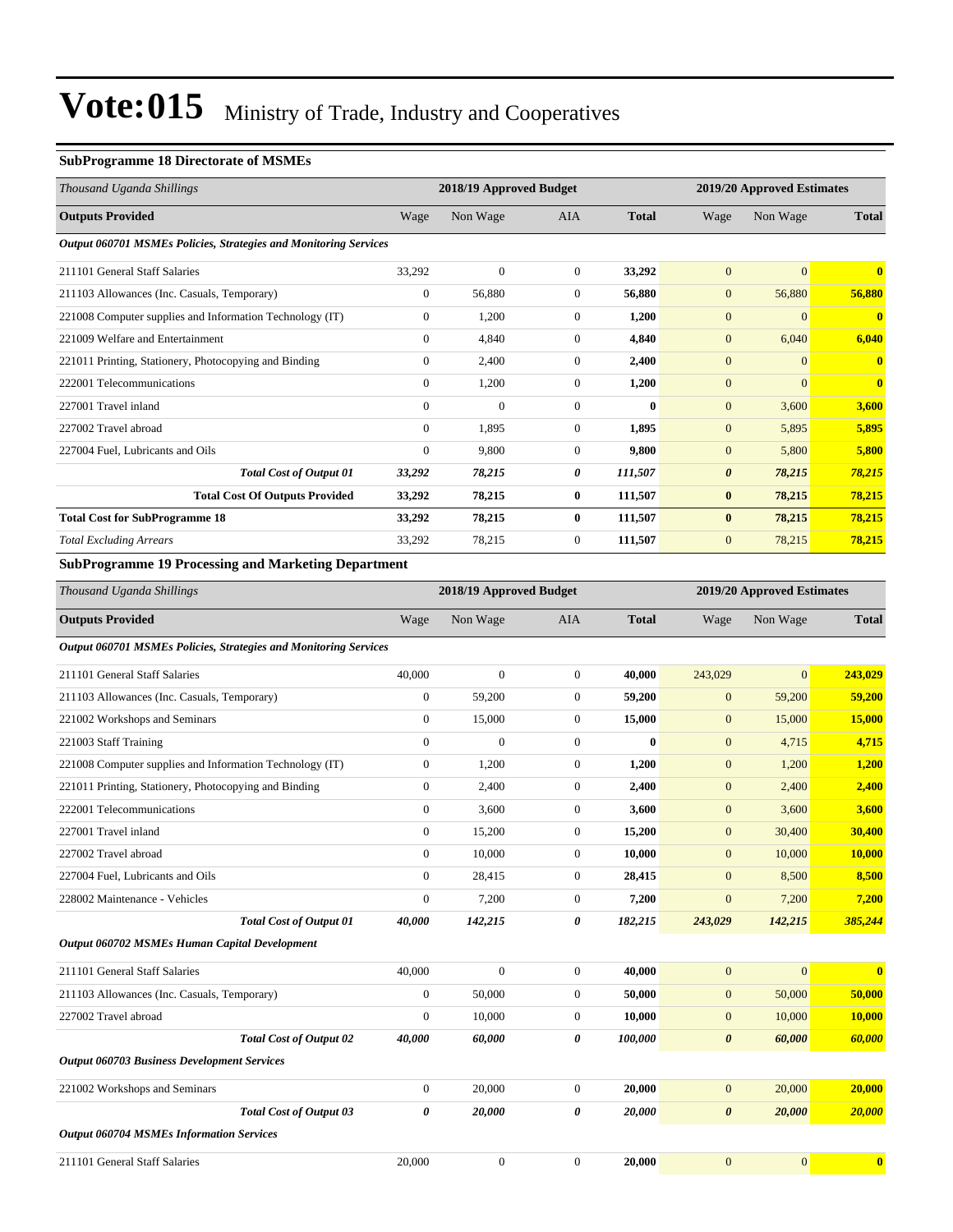| 221002 Workshops and Seminars                                                | $\overline{0}$        | 16,500                  | $\boldsymbol{0}$ | 16,500       | $\mathbf{0}$          | 16,500                     | 16,500         |
|------------------------------------------------------------------------------|-----------------------|-------------------------|------------------|--------------|-----------------------|----------------------------|----------------|
| 225001 Consultancy Services- Short term                                      | $\boldsymbol{0}$      | 5,460                   | $\boldsymbol{0}$ | 5,460        | $\mathbf{0}$          | 5,460                      | 5,460          |
| 227001 Travel inland                                                         | $\boldsymbol{0}$      | 2,500                   | $\boldsymbol{0}$ | 2,500        | $\mathbf{0}$          | 2,500                      | 2,500          |
| <b>Total Cost of Output 04</b>                                               | 20,000                | 24,460                  | 0                | 44,460       | $\boldsymbol{\theta}$ | 24,460                     | <b>24,460</b>  |
| Output 060705 Support to MSMEs Product Development and Marketing             |                       |                         |                  |              |                       |                            |                |
| 221002 Workshops and Seminars                                                | $\boldsymbol{0}$      | $\boldsymbol{0}$        | $\boldsymbol{0}$ | $\bf{0}$     | $\mathbf{0}$          | 14,000                     | 14,000         |
| 227001 Travel inland                                                         | $\boldsymbol{0}$      | 42,866                  | $\boldsymbol{0}$ | 42,866       | $\mathbf{0}$          | 8,866                      | 8,866          |
| <b>Total Cost of Output 05</b>                                               | 0                     | 42,866                  | 0                | 42,866       | $\boldsymbol{\theta}$ | 22,866                     | 22,866         |
| <b>Output 060706 Enterprise Training and Advisory Services</b>               |                       |                         |                  |              |                       |                            |                |
| 227001 Travel inland                                                         | $\boldsymbol{0}$      | $\boldsymbol{0}$        | $\boldsymbol{0}$ | $\bf{0}$     | $\mathbf{0}$          | 20,000                     | 20,000         |
| <b>Total Cost of Output 06</b>                                               | $\boldsymbol{\theta}$ | 0                       | 0                | 0            | $\boldsymbol{\theta}$ | 20,000                     | <b>20,000</b>  |
| <b>Total Cost Of Outputs Provided</b>                                        | 100,000               | 289,541                 | 0                | 389,541      | 243,029               | 289,541                    | 532,570        |
| <b>Total Cost for SubProgramme 19</b>                                        | 100,000               | 289,541                 | $\bf{0}$         | 389,541      | 243,029               | 289,541                    | 532,570        |
| <b>Total Excluding Arrears</b>                                               | 100,000               | 289,541                 | $\boldsymbol{0}$ | 389,541      | 243,029               | 289,541                    | 532,570        |
| <b>SubProgramme 20 Business Development and Quality Assurance Department</b> |                       |                         |                  |              |                       |                            |                |
| Thousand Uganda Shillings                                                    |                       | 2018/19 Approved Budget |                  |              |                       | 2019/20 Approved Estimates |                |
| <b>Outputs Provided</b>                                                      | Wage                  | Non Wage                | <b>AIA</b>       | <b>Total</b> | Wage                  | Non Wage                   | <b>Total</b>   |
| <b>Output 060701 MSMEs Policies, Strategies and Monitoring Services</b>      |                       |                         |                  |              |                       |                            |                |
| 211101 General Staff Salaries                                                | 40,000                | $\mathbf{0}$            | $\boldsymbol{0}$ | 40,000       | 240,701               | $\overline{0}$             | 240,701        |
| 211103 Allowances (Inc. Casuals, Temporary)                                  | $\boldsymbol{0}$      | 73,080                  | $\boldsymbol{0}$ | 73,080       | $\mathbf{0}$          | $\overline{0}$             | $\bf{0}$       |
| 221002 Workshops and Seminars                                                | $\boldsymbol{0}$      | 50,400                  | $\boldsymbol{0}$ | 50,400       | $\mathbf{0}$          | $\overline{0}$             | $\bf{0}$       |
| 221009 Welfare and Entertainment                                             | $\overline{0}$        | 13,915                  | $\boldsymbol{0}$ | 13,915       | $\mathbf{0}$          | $\overline{0}$             | $\bf{0}$       |
| 221011 Printing, Stationery, Photocopying and Binding                        | $\boldsymbol{0}$      | 2,400                   | $\boldsymbol{0}$ | 2,400        | $\mathbf{0}$          | 2,400                      | 2,400          |
| 222001 Telecommunications                                                    | $\boldsymbol{0}$      | 4,800                   | $\boldsymbol{0}$ | 4,800        | $\mathbf{0}$          | 5                          | 5 <sup>5</sup> |
| 227001 Travel inland                                                         | $\mathbf{0}$          | 36,000                  | $\boldsymbol{0}$ | 36,000       | $\mathbf{0}$          | 18,600                     | 18,600         |
| 227004 Fuel, Lubricants and Oils                                             | $\boldsymbol{0}$      | 41,000                  | $\boldsymbol{0}$ | 41,000       | $\mathbf{0}$          | 3,300                      | 3,300          |
| 228002 Maintenance - Vehicles                                                | $\boldsymbol{0}$      | 7,200                   | $\boldsymbol{0}$ | 7,200        | $\mathbf{0}$          | $\overline{0}$             | $\bf{0}$       |
| <b>Total Cost of Output 01</b>                                               | 40,000                | 228,795                 | 0                | 268,795      | 240,701               | 24,305                     | 265,006        |
| Output 060702 MSMEs Human Capital Development                                |                       |                         |                  |              |                       |                            |                |
| 211101 General Staff Salaries                                                | 30,000                | $\boldsymbol{0}$        | $\boldsymbol{0}$ | 30,000       | $\boldsymbol{0}$      | $\mathbf{0}$               | $\bf{0}$       |
| 211103 Allowances (Inc. Casuals, Temporary)                                  | $\boldsymbol{0}$      | 40,000                  | $\boldsymbol{0}$ | 40,000       | $\boldsymbol{0}$      | $\overline{0}$             | $\bf{0}$       |
| 227002 Travel abroad                                                         | $\boldsymbol{0}$      | 10,000                  | $\boldsymbol{0}$ | 10,000       | $\mathbf{0}$          | 23,500                     | 23,500         |
| <b>Total Cost of Output 02</b>                                               | 30,000                | 50,000                  | 0                | 80,000       | $\boldsymbol{\theta}$ | 23,500                     | <b>23,500</b>  |
| <b>Output 060703 Business Development Services</b>                           |                       |                         |                  |              |                       |                            |                |
| 221002 Workshops and Seminars                                                | $\overline{0}$        | $\boldsymbol{0}$        | $\boldsymbol{0}$ | $\bf{0}$     | $\mathbf{0}$          | 12,180                     | 12,180         |
| 221003 Staff Training                                                        | $\boldsymbol{0}$      | $\boldsymbol{0}$        | $\boldsymbol{0}$ | $\bf{0}$     | $\mathbf{0}$          | 21,000                     | 21,000         |
| 221009 Welfare and Entertainment                                             | $\overline{0}$        | $\boldsymbol{0}$        | $\boldsymbol{0}$ | $\bf{0}$     | $\mathbf{0}$          | 2,200                      | 2,200          |
| 222001 Telecommunications                                                    | $\overline{0}$        | $\boldsymbol{0}$        | $\boldsymbol{0}$ | $\bf{0}$     | $\mathbf{0}$          | 4,800                      | 4,800          |
| 227001 Travel inland                                                         | $\overline{0}$        | $\boldsymbol{0}$        | $\boldsymbol{0}$ | $\bf{0}$     | $\mathbf{0}$          | 72,320                     | 72,320         |
| 227004 Fuel, Lubricants and Oils                                             | $\overline{0}$        | $\boldsymbol{0}$        | $\boldsymbol{0}$ | $\bf{0}$     | $\mathbf{0}$          | 37,000                     | 37,000         |
| Total Cost of Output 03                                                      | 0                     | 0                       | 0                | 0            | $\pmb{\theta}$        | 149,500                    | 149,500        |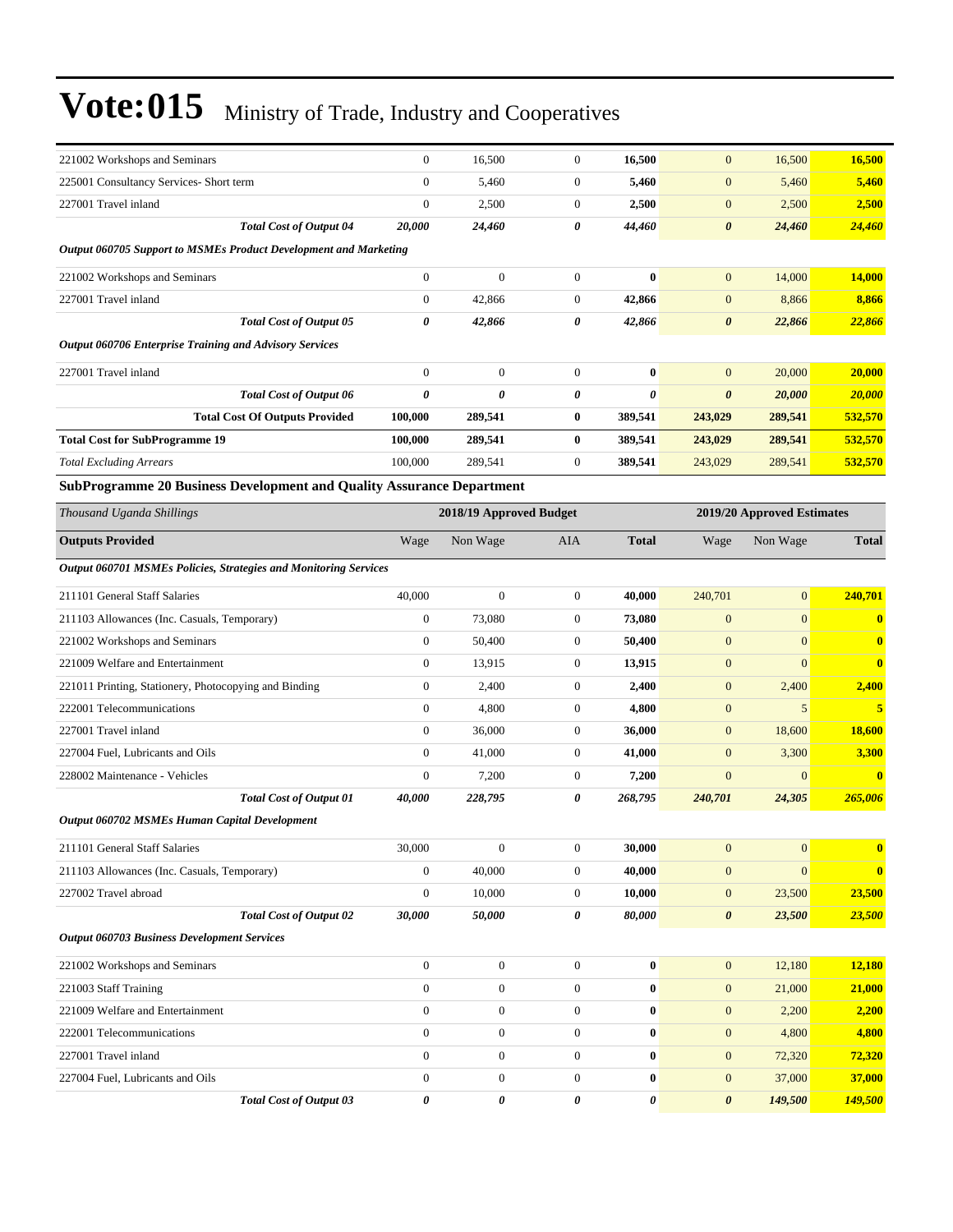| <b>Output 060704 MSMEs Information Services</b>                  |                  |                     |                       |                       |                       |                     |              |
|------------------------------------------------------------------|------------------|---------------------|-----------------------|-----------------------|-----------------------|---------------------|--------------|
| 211101 General Staff Salaries                                    | 10,000           | $\mathbf{0}$        | $\overline{0}$        | 10,000                | $\overline{0}$        | $\overline{0}$      | $\bf{0}$     |
| 211103 Allowances (Inc. Casuals, Temporary)                      | $\overline{0}$   | $\mathbf{0}$        | $\theta$              | $\bf{0}$              | $\overline{0}$        | 18,000              | 18,000       |
| 221002 Workshops and Seminars                                    | $\overline{0}$   | 24,000              | $\mathbf{0}$          | 24,000                | $\mathbf{0}$          | $\overline{0}$      | $\mathbf{0}$ |
| 221011 Printing, Stationery, Photocopying and Binding            | $\overline{0}$   | $\mathbf{0}$        | $\overline{0}$        | $\bf{0}$              | $\mathbf{0}$          | 4,600               | 4,600        |
| 222001 Telecommunications                                        | $\boldsymbol{0}$ | $\boldsymbol{0}$    | $\boldsymbol{0}$      | $\bf{0}$              | $\boldsymbol{0}$      | 1,000               | 1,000        |
| 227004 Fuel, Lubricants and Oils                                 | $\overline{0}$   | $\mathbf{0}$        | $\mathbf{0}$          | $\bf{0}$              | $\mathbf{0}$          | 865                 | 865          |
| Total Cost of Output 04                                          | 10,000           | 24,000              | $\boldsymbol{\theta}$ | 34,000                | $\boldsymbol{\theta}$ | 24,465              | 24,465       |
| Output 060705 Support to MSMEs Product Development and Marketing |                  |                     |                       |                       |                       |                     |              |
| 211101 General Staff Salaries                                    | 20,000           | $\mathbf{0}$        | $\theta$              | 20,000                | $\overline{0}$        | $\overline{0}$      | $\bf{0}$     |
| 221003 Staff Training                                            | $\overline{0}$   | $\mathbf{0}$        | $\theta$              | $\bf{0}$              | $\overline{0}$        | 1,116               | 1,116        |
| 221011 Printing, Stationery, Photocopying and Binding            | $\overline{0}$   | $\mathbf{0}$        | $\overline{0}$        | $\bf{0}$              | $\overline{0}$        | 3,600               | 3,600        |
| 222001 Telecommunications                                        | $\overline{0}$   | $\mathbf{0}$        | $\boldsymbol{0}$      | $\bf{0}$              | $\boldsymbol{0}$      | 3,600               | 3,600        |
| 227001 Travel inland                                             | $\overline{0}$   | 9,000               | $\mathbf{0}$          | 9,000                 | $\mathbf{0}$          | 40,480              | 40,480       |
| 227002 Travel abroad                                             | $\overline{0}$   | 10,000              | $\theta$              | 10,000                | $\overline{0}$        | $\overline{0}$      | $\mathbf{0}$ |
| 227004 Fuel, Lubricants and Oils                                 | $\boldsymbol{0}$ | $\mathbf{0}$        | $\boldsymbol{0}$      | $\bf{0}$              | $\overline{0}$        | 5,824               | 5,824        |
| <b>Total Cost of Output 05</b>                                   | 20,000           | 19,000              | $\boldsymbol{\theta}$ | 39,000                | $\boldsymbol{\theta}$ | 54,620              | 54,620       |
| <b>Output 060706 Enterprise Training and Advisory Services</b>   |                  |                     |                       |                       |                       |                     |              |
| 221003 Staff Training                                            | $\boldsymbol{0}$ | $\boldsymbol{0}$    | $\boldsymbol{0}$      | $\bf{0}$              | $\overline{0}$        | 4,005               | 4,005        |
| 221011 Printing, Stationery, Photocopying and Binding            | $\overline{0}$   | $\mathbf{0}$        | $\overline{0}$        | $\bf{0}$              | $\mathbf{0}$          | 2,400               | 2,400        |
| 222001 Telecommunications                                        | $\overline{0}$   | $\mathbf{0}$        | $\theta$              | $\bf{0}$              | $\mathbf{0}$          | 2,400               | 2,400        |
| 227001 Travel inland                                             | $\boldsymbol{0}$ | $\boldsymbol{0}$    | $\boldsymbol{0}$      | $\bf{0}$              | $\overline{0}$        | 29,000              | 29,000       |
| 227004 Fuel, Lubricants and Oils                                 | $\overline{0}$   | $\Omega$            | $\theta$              | $\bf{0}$              | $\boldsymbol{0}$      | 2,600               | 2,600        |
| <b>Total Cost of Output 06</b>                                   | 0                | $\theta$            | $\boldsymbol{\theta}$ | $\boldsymbol{\theta}$ | $\boldsymbol{\theta}$ | 40,405              | 40,405       |
| <b>Total Cost Of Outputs Provided</b>                            | 100,000          | 321,795             | $\bf{0}$              | 421,795               | 240,701               | 316,795             | 557,496      |
| <b>Total Cost for SubProgramme 20</b>                            | 100,000          | 321,795             | $\bf{0}$              | 421,795               | 240,701               | 316,795             | 557,496      |
| <b>Total Excluding Arrears</b>                                   | 100,000          | 321,795             | $\theta$              | 421,795               | 240,701               | 316,795             | 557,496      |
| N/A                                                              |                  |                     |                       |                       |                       |                     |              |
|                                                                  | GoU              | <b>External Fin</b> | <b>AIA</b>            | <b>Total</b>          | GoU                   | <b>External Fin</b> | <b>Total</b> |
| <b>Total Cost for Programme 07</b>                               | 922,842          | $\bf{0}$            | $\bf{0}$              | 922,842               | 1,168,281             | $\bf{0}$            | 1,168,281    |
| <b>Total Excluding Arrears</b>                                   | 922,842          | $\boldsymbol{0}$    | $\boldsymbol{0}$      | 922,842               | 1,168,281             | $\overline{0}$      | 1,168,281    |
| Programme :0649 General Administration, Policy and Planning      |                  |                     |                       |                       |                       |                     |              |
| <b>Recurrent Budget Estimates</b>                                |                  |                     |                       |                       |                       |                     |              |

#### **SubProgramme 01 HQs and Administration**

| Thousand Uganda Shillings                                            |              | 2018/19 Approved Budget |                | 2019/20 Approved Estimates |              |                |              |
|----------------------------------------------------------------------|--------------|-------------------------|----------------|----------------------------|--------------|----------------|--------------|
| <b>Outputs Provided</b>                                              | Wage         | Non Wage                | <b>AIA</b>     | <b>Total</b>               | Wage         | Non Wage       | <b>Total</b> |
| Output 064901 Policy, consultation, planning and monitoring services |              |                         |                |                            |              |                |              |
| 211101 General Staff Salaries                                        | 211.316      | $\Omega$                | $\overline{0}$ | 211.316                    | 664,926      | $\overline{0}$ | 664,926      |
| 211103 Allowances (Inc. Casuals, Temporary)                          | $\theta$     | 22,200                  | $\mathbf{0}$   | 22,200                     | $\mathbf{0}$ | 22,200         | 22,200       |
| 221008 Computer supplies and Information Technology (IT)             | $\mathbf{0}$ | 1,200                   | $\mathbf{0}$   | 1,200                      | $\mathbf{0}$ | 1,200          | 1,200        |
| 221009 Welfare and Entertainment                                     | $\mathbf{0}$ | 3,600                   | $\overline{0}$ | 3,600                      | $\mathbf{0}$ | 3,600          | 3,600        |
| 221011 Printing, Stationery, Photocopying and Binding                | $\mathbf{0}$ | 2,400                   | $\mathbf{0}$   | 2,400                      | $\mathbf{0}$ | 2,400          | 2,400        |
| 222001 Telecommunications                                            | $\mathbf{0}$ | 4,800                   | $\mathbf{0}$   | 4,800                      | $\mathbf{0}$ | 4,800          | 4,800        |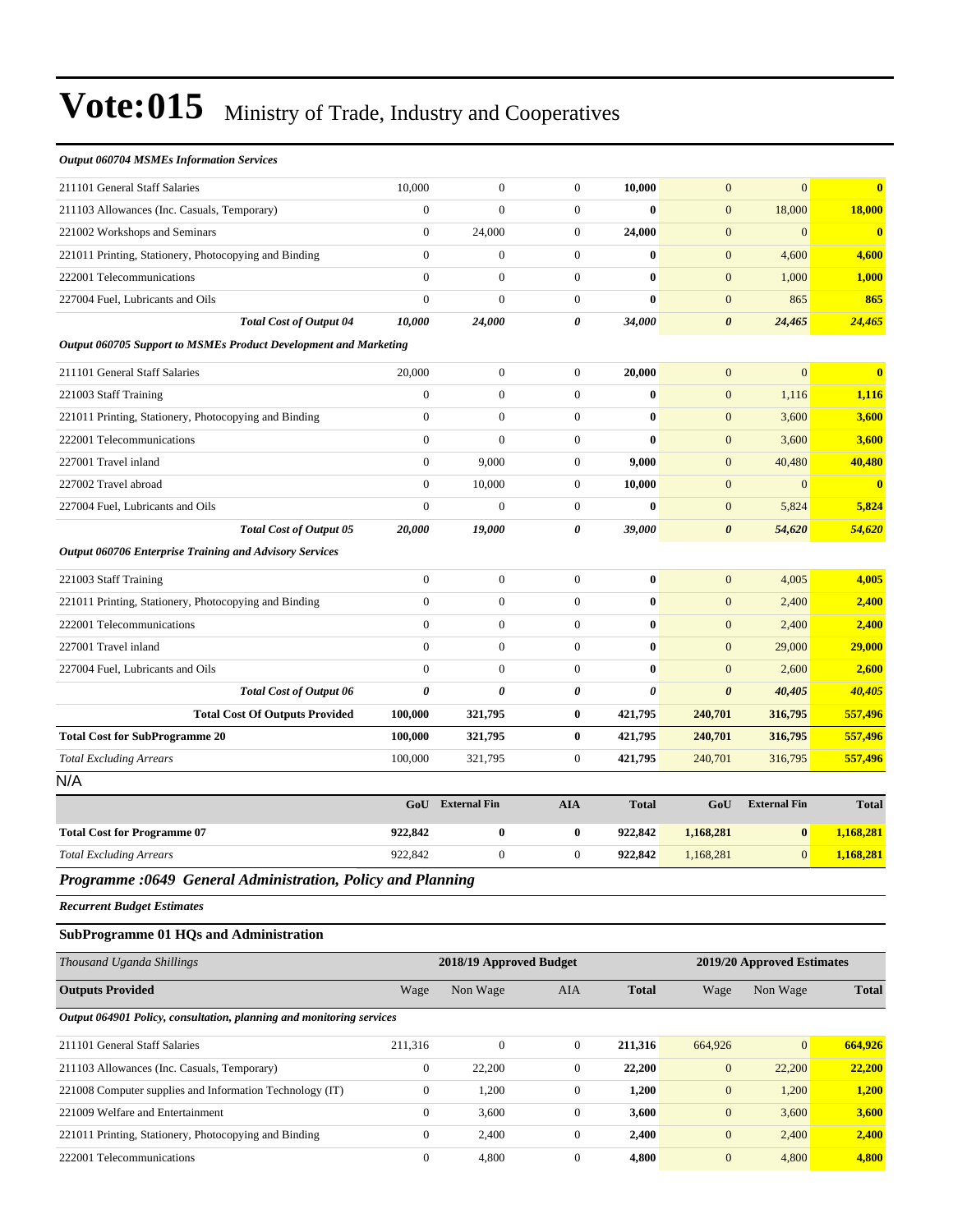| 223004 Guard and Security services                            | $\mathbf{0}$     | 5,400            | $\mathbf{0}$     | 5,400     | $\boldsymbol{0}$      | 5,400        | 5,400         |
|---------------------------------------------------------------|------------------|------------------|------------------|-----------|-----------------------|--------------|---------------|
| 227001 Travel inland                                          | $\mathbf{0}$     | 15,000           | $\mathbf{0}$     | 15,000    | $\boldsymbol{0}$      | 15,000       | <b>15,000</b> |
| 227002 Travel abroad                                          | $\mathbf{0}$     | 45,000           | $\boldsymbol{0}$ | 45,000    | $\boldsymbol{0}$      | 45,000       | 45,000        |
| 227004 Fuel, Lubricants and Oils                              | $\overline{0}$   | 16,000           | $\mathbf{0}$     | 16.000    | $\boldsymbol{0}$      | 11,000       | 11,000        |
| 228002 Maintenance - Vehicles                                 | $\overline{0}$   | 6,000            | $\mathbf{0}$     | 6,000     | $\mathbf{0}$          | 7,000        | 7,000         |
| <b>Total Cost of Output 01</b>                                | 211,316          | 121,600          | 0                | 332,916   | 664,926               | 117,600      | 782,526       |
| Output 064902 Sector Coordination and Administrative Services |                  |                  |                  |           |                       |              |               |
| 211101 General Staff Salaries                                 | 165,137          | $\overline{0}$   | $\mathbf{0}$     | 165,137   | $\boldsymbol{0}$      | $\mathbf{0}$ | $\bf{0}$      |
| 211103 Allowances (Inc. Casuals, Temporary)                   | $\overline{0}$   | 466,020          | $\mathbf{0}$     | 466,020   | $\boldsymbol{0}$      | 466,020      | 466,020       |
| 221001 Advertising and Public Relations                       | $\mathbf{0}$     | 10,000           | $\mathbf{0}$     | 10,000    | $\boldsymbol{0}$      | 10,000       | 10,000        |
| 221007 Books, Periodicals & Newspapers                        | $\mathbf{0}$     | 25,000           | $\mathbf{0}$     | 25,000    | $\mathbf{0}$          | 25,000       | 25,000        |
| 221008 Computer supplies and Information Technology (IT)      | $\boldsymbol{0}$ | 8,400            | $\mathbf{0}$     | 8,400     | $\boldsymbol{0}$      | 8,400        | 8,400         |
| 221009 Welfare and Entertainment                              | $\boldsymbol{0}$ | 22,385           | $\boldsymbol{0}$ | 22,385    | $\boldsymbol{0}$      | 22,385       | 22,385        |
| 221011 Printing, Stationery, Photocopying and Binding         | $\boldsymbol{0}$ | 16,800           | $\mathbf{0}$     | 16,800    | $\boldsymbol{0}$      | 16,800       | 16,800        |
| 221012 Small Office Equipment                                 | $\boldsymbol{0}$ | 7,200            | $\mathbf{0}$     | 7,200     | $\boldsymbol{0}$      | 7,200        | 7,200         |
| 221016 IFMS Recurrent costs                                   | $\mathbf{0}$     | 45,000           | $\mathbf{0}$     | 45,000    | $\boldsymbol{0}$      | 45,000       | 45,000        |
| 222001 Telecommunications                                     | $\boldsymbol{0}$ | 12,000           | $\mathbf{0}$     | 12,000    | $\boldsymbol{0}$      | 12,000       | 12,000        |
| 222003 Information and communications technology (ICT)        | $\boldsymbol{0}$ | 82,000           | $\mathbf{0}$     | 82,000    | $\boldsymbol{0}$      | 80,000       | 80,000        |
| 223001 Property Expenses                                      | $\overline{0}$   | 20,000           | $\mathbf{0}$     | 20,000    | $\boldsymbol{0}$      | 20,000       | 20,000        |
| 223004 Guard and Security services                            | $\boldsymbol{0}$ | 82,000           | $\mathbf{0}$     | 82,000    | $\boldsymbol{0}$      | 82,000       | 82,000        |
| 223005 Electricity                                            | $\mathbf{0}$     | 100,000          | $\mathbf{0}$     | 100,000   | $\mathbf{0}$          | 100,000      | 100,000       |
| 223006 Water                                                  | $\boldsymbol{0}$ | 16,000           | $\mathbf{0}$     | 16,000    | $\boldsymbol{0}$      | 18,000       | 18,000        |
| 224004 Cleaning and Sanitation                                | $\boldsymbol{0}$ | 75,000           | $\mathbf{0}$     | 75,000    | $\boldsymbol{0}$      | 75,000       | 75,000        |
| 225001 Consultancy Services- Short term                       | $\boldsymbol{0}$ | 20,000           | $\mathbf{0}$     | 20,000    | $\boldsymbol{0}$      | 20,000       | 20,000        |
| 227001 Travel inland                                          | $\boldsymbol{0}$ | 16,500           | $\mathbf{0}$     | 16,500    | $\boldsymbol{0}$      | 16,500       | 16,500        |
| 227004 Fuel, Lubricants and Oils                              | $\mathbf{0}$     | 62,000           | $\mathbf{0}$     | 62,000    | $\mathbf{0}$          | 44,505       | 44,505        |
| 228001 Maintenance - Civil                                    | $\boldsymbol{0}$ | 34,000           | $\mathbf{0}$     | 34,000    | $\boldsymbol{0}$      | 34,000       | 34,000        |
| 228002 Maintenance - Vehicles                                 | $\boldsymbol{0}$ | 28,000           | $\mathbf{0}$     | 28,000    | $\boldsymbol{0}$      | 28,000       | 28,000        |
| 228003 Maintenance - Machinery, Equipment & Furniture         | $\boldsymbol{0}$ | 35,000           | $\mathbf{0}$     | 35,000    | $\boldsymbol{0}$      | 35,000       | 35,000        |
| <b>Total Cost of Output 02</b>                                | 165,137          | 1,183,305        | 0                | 1,348,442 | 0                     | 1,165,810    | 1,165,810     |
| <b>Output 064903 Ministerial Support Services</b>             |                  |                  |                  |           |                       |              |               |
| 211101 General Staff Salaries                                 | 71,747           | $\boldsymbol{0}$ | $\mathbf{0}$     | 71,747    | $\mathbf{0}$          | $\mathbf{0}$ | $\bf{0}$      |
| 211103 Allowances (Inc. Casuals, Temporary)                   | $\overline{0}$   | 145,875          | $\mathbf{0}$     | 145,875   | $\mathbf{0}$          | 145,875      | 145,875       |
| 221002 Workshops and Seminars                                 | $\boldsymbol{0}$ | 23,400           | $\boldsymbol{0}$ | 23,400    | $\mathbf{0}$          | 23,400       | 23,400        |
| 221008 Computer supplies and Information Technology (IT)      | $\overline{0}$   | 4,000            | $\mathbf{0}$     | 4,000     | $\mathbf{0}$          | $\mathbf{0}$ | $\mathbf{0}$  |
| 221009 Welfare and Entertainment                              | $\overline{0}$   | 6,800            | $\boldsymbol{0}$ | 6,800     | $\mathbf{0}$          | 10,800       | 10,800        |
| 221011 Printing, Stationery, Photocopying and Binding         | $\mathbf{0}$     | 6,000            | $\boldsymbol{0}$ | 6,000     | $\mathbf{0}$          | 6,000        | 6,000         |
| 222001 Telecommunications                                     | $\overline{0}$   | 9,600            | $\boldsymbol{0}$ | 9,600     | $\mathbf{0}$          | 9,600        | 9,600         |
| 223004 Guard and Security services                            | $\overline{0}$   | 67,800           | $\boldsymbol{0}$ | 67,800    | $\mathbf{0}$          | 67,800       | 67,800        |
| 227001 Travel inland                                          | $\overline{0}$   | 36,000           | $\boldsymbol{0}$ | 36,000    | $\boldsymbol{0}$      | 36,000       | 36,000        |
| 227002 Travel abroad                                          | $\overline{0}$   | 121,270          | $\boldsymbol{0}$ | 121,270   | $\boldsymbol{0}$      | 121,270      | 121,270       |
| 227004 Fuel, Lubricants and Oils                              | $\mathbf{0}$     | 119,210          | $\boldsymbol{0}$ | 119,210   | $\mathbf{0}$          | 119,210      | 119,210       |
| 228002 Maintenance - Vehicles                                 | $\overline{0}$   | 25,000           | $\boldsymbol{0}$ | 25,000    | $\mathbf{0}$          | 25,000       | 25,000        |
| <b>Total Cost of Output 03</b>                                | 71,747           | 564,955          | 0                | 636,702   | $\boldsymbol{\theta}$ | 564,955      | 564,955       |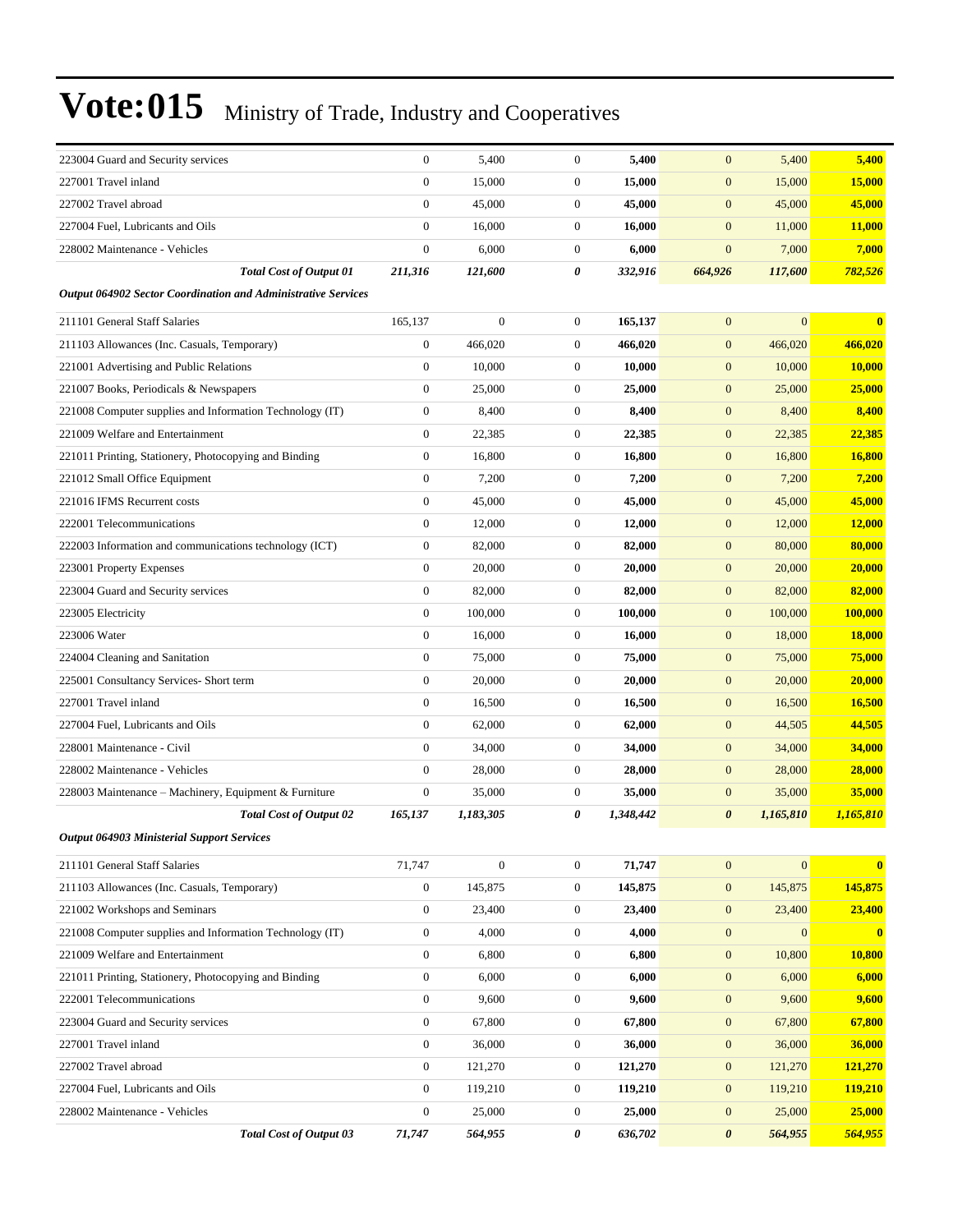#### *Output 064907 Human Resource Management Services*

| 211101 General Staff Salaries                                              | 260,735                                               | $\overline{0}$   | $\boldsymbol{0}$ | 260,735      | $\mathbf{0}$          | $\overline{0}$        | $\bf{0}$                |
|----------------------------------------------------------------------------|-------------------------------------------------------|------------------|------------------|--------------|-----------------------|-----------------------|-------------------------|
| 211103 Allowances (Inc. Casuals, Temporary)                                | $\boldsymbol{0}$                                      | 57,960           | $\boldsymbol{0}$ | 57,960       | $\boldsymbol{0}$      | 57,960                | 57,960                  |
| 212102 Pension for General Civil Service                                   | $\mathbf{0}$                                          | 3,423,784        | $\overline{0}$   | 3,423,784    | $\boldsymbol{0}$      | 3,847,395             | 3,847,395               |
| 212106 Validation of old Pensioners                                        | $\theta$                                              | 20,000           | $\boldsymbol{0}$ | 20,000       | $\boldsymbol{0}$      | 20,000                | 20,000                  |
| 213001 Medical expenses (To employees)                                     | $\boldsymbol{0}$                                      | 20,000           | $\boldsymbol{0}$ | 20,000       | $\mathbf{0}$          | 10,000                | 10,000                  |
| 213002 Incapacity, death benefits and funeral expenses                     | $\boldsymbol{0}$                                      | 20,000           | $\boldsymbol{0}$ | 20,000       | $\boldsymbol{0}$      | 2,400                 | 2,400                   |
| 213004 Gratuity Expenses                                                   | $\boldsymbol{0}$                                      | 433,800          | $\boldsymbol{0}$ | 433,800      | $\boldsymbol{0}$      | 433,800               | 433,800                 |
| 221003 Staff Training                                                      | $\boldsymbol{0}$                                      | 8,012            | $\boldsymbol{0}$ | 8,012        | $\mathbf{0}$          | 10,212                | 10,212                  |
| 221008 Computer supplies and Information Technology (IT)                   | $\mathbf{0}$                                          | 1,200            | $\boldsymbol{0}$ | 1,200        | $\mathbf{0}$          | $\mathbf{0}$          | $\overline{\mathbf{0}}$ |
| 221009 Welfare and Entertainment                                           | $\mathbf{0}$                                          | 14,840           | $\boldsymbol{0}$ | 14,840       | $\mathbf{0}$          | 19,840                | <b>19,840</b>           |
| 221011 Printing, Stationery, Photocopying and Binding                      | $\boldsymbol{0}$                                      | 2,400            | $\boldsymbol{0}$ | 2,400        | $\boldsymbol{0}$      | 2,400                 | 2,400                   |
| 221020 IPPS Recurrent Costs                                                | $\mathbf{0}$                                          | 25,000           | $\boldsymbol{0}$ | 25,000       | $\boldsymbol{0}$      | 25,000                | 25,000                  |
| 222001 Telecommunications                                                  | $\boldsymbol{0}$                                      | 2,400            | $\boldsymbol{0}$ | 2,400        | $\boldsymbol{0}$      | $\mathbf{0}$          | $\bf{0}$                |
| 227001 Travel inland                                                       | $\mathbf{0}$                                          | 2,500            | $\boldsymbol{0}$ | 2,500        | $\boldsymbol{0}$      | 4,000                 | 4,000                   |
| 227004 Fuel, Lubricants and Oils                                           | $\boldsymbol{0}$                                      | 2,500            | $\boldsymbol{0}$ | 2,500        | $\boldsymbol{0}$      | 5,000                 | 5,000                   |
| <b>Total Cost of Output 07</b>                                             | 260,735                                               | 4,034,395        | 0                | 4,295,130    | $\boldsymbol{\theta}$ | 4,438,006             | 4,438,006               |
| <b>Output 064920 Records Management Services</b>                           |                                                       |                  |                  |              |                       |                       |                         |
| 221002 Workshops and Seminars                                              | $\mathbf{0}$                                          | 6,096            | $\overline{0}$   | 6,096        | $\mathbf{0}$          | $\mathbf{0}$          | $\mathbf{0}$            |
| 222002 Postage and Courier                                                 | $\mathbf{0}$                                          | 16,096           | $\boldsymbol{0}$ | 16,096       | $\mathbf{0}$          | 22,191                | 22,191                  |
| <b>Total Cost of Output 20</b>                                             | $\pmb{\theta}$                                        | 22,191           | 0                | 22,191       | $\boldsymbol{\theta}$ | 22,191                | 22,191                  |
| <b>Total Cost Of Outputs Provided</b>                                      | 708,935                                               | 5,926,446        | 0                | 6,635,381    | 664,926               | 6,308,562             | 6,973,488               |
| <b>Outputs Funded</b>                                                      | Wage                                                  | Non Wage         | AIA              | <b>Total</b> | Wage                  | Non Wage              | <b>Total</b>            |
| Output 064951 Contributions and Memberships to International Organisations |                                                       |                  |                  |              |                       |                       |                         |
| 262201 Contributions to International Organisations (Capital)              | $\boldsymbol{0}$                                      | 3,400,001        | $\overline{0}$   | 3,400,001    | $\mathbf{0}$          | 3,400,001             | 3,400,001               |
| o/w International Organisations                                            | 0                                                     | 3,400,001        | 0                | 3,400,001    | $\boldsymbol{\theta}$ | $\boldsymbol{\theta}$ | $\bf{0}$                |
| $o/w$ .                                                                    | $\theta$                                              | $\theta$         | 0                | $\bf{0}$     | $\boldsymbol{\theta}$ | 3,400,001             | 3,400,001               |
| <b>Total Cost of Output 51</b>                                             | 0                                                     | 3,400,001        | 0                | 3,400,001    | $\pmb{\theta}$        | 3,400,001             | 3,400,001               |
| <b>Total Cost Of Outputs Funded</b>                                        | $\bf{0}$                                              | 3,400,001        | 0                | 3,400,001    | $\bf{0}$              | 3,400,001             | 3,400,001               |
| <b>Arrears</b>                                                             | Wage                                                  | Non Wage         | AIA              | <b>Total</b> | Wage                  | Non Wage              | <b>Total</b>            |
| Output 064999 Arrears                                                      |                                                       |                  |                  |              |                       |                       |                         |
| 321605 Domestic arrears (Budgeting)                                        | $\boldsymbol{0}$                                      | 27,459           | $\boldsymbol{0}$ | 27,459       | $\boldsymbol{0}$      | 10,000,000            | 10,000,000              |
| 321608 General Public Service Pension arrears (Budgeting)                  | $\boldsymbol{0}$                                      | 251,721          | $\boldsymbol{0}$ | 251,721      | $\boldsymbol{0}$      | $\boldsymbol{0}$      | $\bf{0}$                |
| 321613 Telephone arrears (Budgeting)                                       | $\boldsymbol{0}$                                      | 197,507          | $\boldsymbol{0}$ | 197,507      | $\boldsymbol{0}$      | $\mathbf{0}$          | $\bf{0}$                |
| <b>Total Cost of Output 99</b>                                             | $\pmb{\theta}$                                        | 476,687          | 0                | 476,687      | 0                     | 10,000,000            | 10,000,000              |
| <b>Total Cost Of Arrears</b>                                               | $\bf{0}$                                              | 476,687          | 0                | 476,687      | $\bf{0}$              | 10,000,000            | 10,000,000              |
| <b>Total Cost for SubProgramme 01</b>                                      | 708,935                                               | 9,803,134        | $\bf{0}$         | 10,512,069   | 664,926               | 19,708,563            | 20,373,489              |
| <b>Total Excluding Arrears</b>                                             | 708,935                                               | 9,326,447        | $\boldsymbol{0}$ | 10,035,382   | 664,926               | 9,708,563             | 10,373,489              |
| <b>SubProgramme 15 Internal Audit</b>                                      |                                                       |                  |                  |              |                       |                       |                         |
| Thousand Uganda Shillings                                                  | 2018/19 Approved Budget<br>2019/20 Approved Estimates |                  |                  |              |                       |                       |                         |
| <b>Outputs Provided</b>                                                    | Wage                                                  | Non Wage         | AIA              | <b>Total</b> | Wage                  | Non Wage              | <b>Total</b>            |
| Output 064901 Policy, consultation, planning and monitoring services       |                                                       |                  |                  |              |                       |                       |                         |
| 211101 General Staff Salaries                                              | 24,318                                                | $\boldsymbol{0}$ | $\boldsymbol{0}$ | 24,318       | 24,859                | $\vert 0 \vert$       | 24,859                  |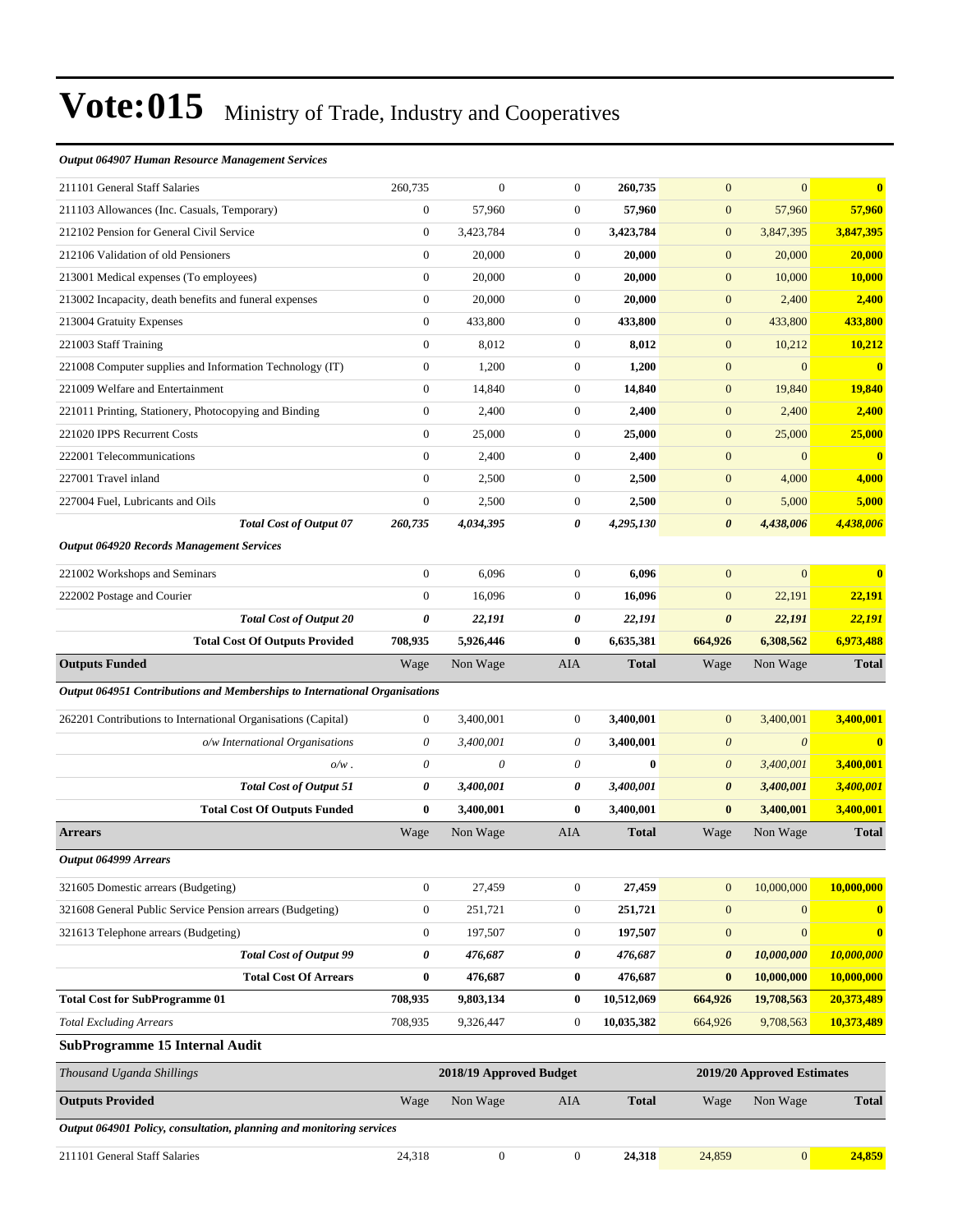| 211103 Allowances (Inc. Casuals, Temporary)                          | $\boldsymbol{0}$ | 14,640                  | $\boldsymbol{0}$ | 14,640       | $\mathbf{0}$     | 14,640                     | 14,640                  |
|----------------------------------------------------------------------|------------------|-------------------------|------------------|--------------|------------------|----------------------------|-------------------------|
| 221008 Computer supplies and Information Technology (IT)             | $\boldsymbol{0}$ | 600                     | $\boldsymbol{0}$ | 600          | $\mathbf{0}$     | $\mathbf{0}$               | $\bf{0}$                |
| 221009 Welfare and Entertainment                                     | $\boldsymbol{0}$ | 1,210                   | $\boldsymbol{0}$ | 1,210        | $\mathbf{0}$     | $\overline{0}$             | $\bf{0}$                |
| 221011 Printing, Stationery, Photocopying and Binding                | $\boldsymbol{0}$ | 2,400                   | $\boldsymbol{0}$ | 2,400        | $\mathbf{0}$     | $\mathbf{0}$               | $\bf{0}$                |
| 222001 Telecommunications                                            | $\mathbf{0}$     | 2,400                   | $\boldsymbol{0}$ | 2,400        | $\mathbf{0}$     | $\overline{0}$             | $\bf{0}$                |
| 225001 Consultancy Services- Short term                              | $\boldsymbol{0}$ | 10,000                  | $\boldsymbol{0}$ | 10,000       | $\mathbf{0}$     | $\mathbf{0}$               | $\bf{0}$                |
| 227001 Travel inland                                                 | $\boldsymbol{0}$ | 28,000                  | $\mathbf{0}$     | 28,000       | $\mathbf{0}$     | 33,875                     | 33,875                  |
| 227004 Fuel, Lubricants and Oils                                     | $\boldsymbol{0}$ | 4,900                   | $\boldsymbol{0}$ | 4,900        | $\mathbf{0}$     | 19,235                     | 19,235                  |
| 228002 Maintenance - Vehicles                                        | $\mathbf{0}$     | 3,600                   | $\boldsymbol{0}$ | 3,600        | $\mathbf{0}$     | $\mathbf{0}$               | $\overline{\mathbf{0}}$ |
| <b>Total Cost of Output 01</b>                                       | 24,318           | 67,750                  | 0                | 92,068       | 24,859           | 67,750                     | 92,609                  |
| <b>Total Cost Of Outputs Provided</b>                                | 24,318           | 67,750                  | $\bf{0}$         | 92,068       | 24,859           | 67,750                     | 92,609                  |
| <b>Total Cost for SubProgramme 15</b>                                | 24,318           | 67,750                  | $\bf{0}$         | 92,068       | 24,859           | 67,750                     | 92,609                  |
| <b>Total Excluding Arrears</b>                                       | 24,318           | 67,750                  | $\boldsymbol{0}$ | 92,068       | 24,859           | 67,750                     | 92,609                  |
| <b>SubProgramme 17 Policy and Planning</b>                           |                  |                         |                  |              |                  |                            |                         |
| Thousand Uganda Shillings                                            |                  | 2018/19 Approved Budget |                  |              |                  | 2019/20 Approved Estimates |                         |
| <b>Outputs Provided</b>                                              | Wage             | Non Wage                | AIA              | <b>Total</b> | Wage             | Non Wage                   | <b>Total</b>            |
| Output 064901 Policy, consultation, planning and monitoring services |                  |                         |                  |              |                  |                            |                         |
| 211101 General Staff Salaries                                        | 90,000           | $\mathbf{0}$            | $\boldsymbol{0}$ | 90,000       | 133,979          | $\overline{0}$             | 133,979                 |
| 211103 Allowances (Inc. Casuals, Temporary)                          | $\boldsymbol{0}$ | 75,000                  | $\boldsymbol{0}$ | 75,000       | $\mathbf{0}$     | 75,000                     | 75,000                  |
| 221002 Workshops and Seminars                                        | $\boldsymbol{0}$ | 61,746                  | $\boldsymbol{0}$ | 61,746       | $\mathbf{0}$     | 61,746                     | 61,746                  |
| 221003 Staff Training                                                | $\boldsymbol{0}$ | 20,000                  | $\mathbf{0}$     | 20,000       | $\mathbf{0}$     | 20,000                     | 20,000                  |
| 221008 Computer supplies and Information Technology (IT)             | $\boldsymbol{0}$ | 3,600                   | $\boldsymbol{0}$ | 3,600        | $\mathbf{0}$     | $\boldsymbol{0}$           | $\overline{\mathbf{0}}$ |
| 221009 Welfare and Entertainment                                     | $\boldsymbol{0}$ | 5,184                   | $\boldsymbol{0}$ | 5,184        | $\boldsymbol{0}$ | 8,784                      | 8,784                   |
| 221011 Printing, Stationery, Photocopying and Binding                | $\boldsymbol{0}$ | 11,100                  | $\boldsymbol{0}$ | 11,100       | $\boldsymbol{0}$ | 11,100                     | 11,100                  |
| 222001 Telecommunications                                            | $\boldsymbol{0}$ | 3,600                   | $\boldsymbol{0}$ | 3,600        | $\mathbf{0}$     | 3,600                      | 3,600                   |
| 227001 Travel inland                                                 | $\boldsymbol{0}$ | 20,310                  | $\mathbf{0}$     | 20,310       | $\mathbf{0}$     | 20,310                     | 20,310                  |
| 227002 Travel abroad                                                 | $\boldsymbol{0}$ | 7,500                   | $\boldsymbol{0}$ | 7,500        | $\mathbf{0}$     | 7,500                      | 7,500                   |
| 227004 Fuel, Lubricants and Oils                                     | $\mathbf{0}$     | 24,000                  | $\boldsymbol{0}$ | 24,000       | $\mathbf{0}$     | 24,000                     | 24,000                  |
| 228002 Maintenance - Vehicles                                        | $\mathbf{0}$     | 7,200                   | $\mathbf{0}$     | 7,200        | $\mathbf{0}$     | 7,200                      | 7,200                   |
| <b>Total Cost of Output 01</b>                                       | 90,000           | 239,240                 | 0                | 329,240      | 133,979          | 239,240                    | 373,219                 |
| Output 064908 Research, Information and Statistical Services         |                  |                         |                  |              |                  |                            |                         |
| 211101 General Staff Salaries                                        | 31,616           | $\boldsymbol{0}$        | $\boldsymbol{0}$ | 31,616       | $\boldsymbol{0}$ | $\boldsymbol{0}$           | $\bf{0}$                |
| 221002 Workshops and Seminars                                        | $\boldsymbol{0}$ | 29,240                  | $\overline{0}$   | 29,240       | $\boldsymbol{0}$ | 39,240                     | 39,240                  |
| 221011 Printing, Stationery, Photocopying and Binding                | $\boldsymbol{0}$ | 5,000                   | $\boldsymbol{0}$ | 5,000        | $\boldsymbol{0}$ | $\mathbf{0}$               | $\mathbf{0}$            |
| 225001 Consultancy Services- Short term                              | $\boldsymbol{0}$ | 5,000                   | $\boldsymbol{0}$ | 5,000        | $\boldsymbol{0}$ | $\boldsymbol{0}$           | $\mathbf{0}$            |
| <b>Total Cost of Output 08</b>                                       | 31,616           | 39,240                  | 0                | 70,856       | $\pmb{\theta}$   | 39,240                     | 39,240                  |
| <b>Total Cost Of Outputs Provided</b>                                | 121,616          | 278,480                 | $\boldsymbol{0}$ | 400,095      | 133,979          | 278,480                    | 412,459                 |
| <b>Total Cost for SubProgramme 17</b>                                | 121,616          | 278,480                 | $\bf{0}$         | 400,095      | 133,979          | 278,480                    | 412,459                 |
| <b>Total Excluding Arrears</b>                                       | 121,616          | 278,480                 | $\boldsymbol{0}$ | 400,095      | 133,979          | 278,480                    | 412,459                 |
| <b>Development Budget Estimates</b>                                  |                  |                         |                  |              |                  |                            |                         |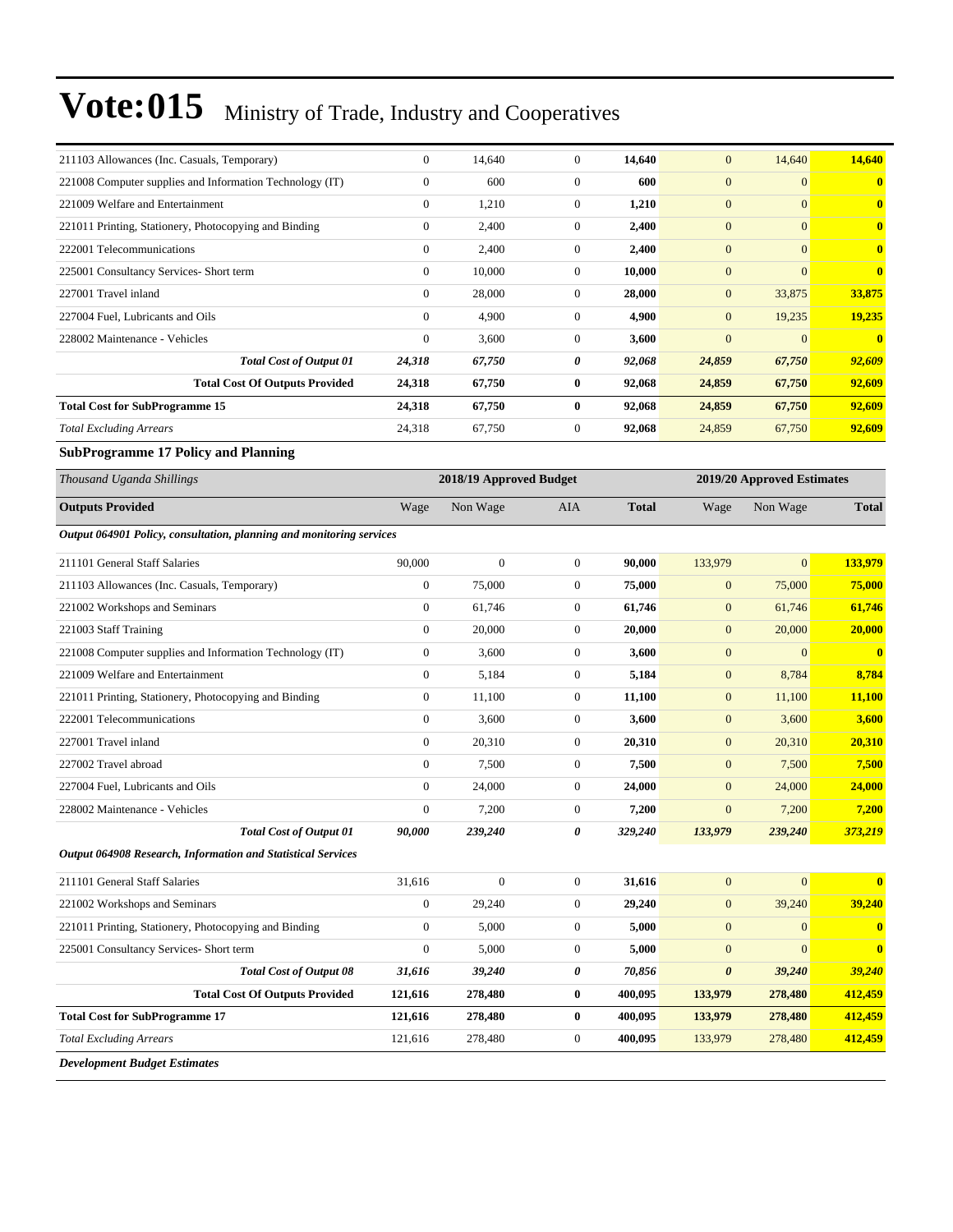| Project 1408 Support to the Ministry of Trade, Industry and Cooperatives |                         |                               |                  |                            |                       |                               |                       |
|--------------------------------------------------------------------------|-------------------------|-------------------------------|------------------|----------------------------|-----------------------|-------------------------------|-----------------------|
| Thousand Uganda Shillings                                                | 2018/19 Approved Budget |                               |                  | 2019/20 Approved Estimates |                       |                               |                       |
| <b>Outputs Provided</b>                                                  |                         | GoU Dev't External Fin        | <b>AIA</b>       | <b>Total</b>               |                       | <b>GoU Dev't External Fin</b> | <b>Total</b>          |
| Output 064901 Policy, consultation, planning and monitoring services     |                         |                               |                  |                            |                       |                               |                       |
| 221002 Workshops and Seminars                                            | 45,005                  | $\boldsymbol{0}$              | $\boldsymbol{0}$ | 45,005                     | 45,005                | $\boldsymbol{0}$              | 45,005                |
| Total Cost Of Output 064901                                              | 45,005                  | 0                             | 0                | 45,005                     | 45,005                | $\boldsymbol{\theta}$         | 45,005                |
| <b>Output 064902 Sector Coordination and Administrative Services</b>     |                         |                               |                  |                            |                       |                               |                       |
| 228001 Maintenance - Civil                                               | 35,594                  | $\boldsymbol{0}$              | $\boldsymbol{0}$ | 35,594                     | 35,594                | $\boldsymbol{0}$              | 35,594                |
| 228002 Maintenance - Vehicles                                            | 10,000                  | $\boldsymbol{0}$              | $\boldsymbol{0}$ | 10,000                     | 10,000                | $\mathbf{0}$                  | 10,000                |
| Total Cost Of Output 064902                                              | 45,594                  | 0                             | 0                | 45,594                     | 45,594                | $\boldsymbol{\theta}$         | 45,594                |
| <b>Output 064903 Ministerial Support Services</b>                        |                         |                               |                  |                            |                       |                               |                       |
| 223901 Rent – (Produced Assets) to other govt. units                     | 120,000                 | $\boldsymbol{0}$              | $\overline{0}$   | 120,000                    | 120,000               | $\vert 0 \vert$               | 120,000               |
| Total Cost Of Output 064903                                              | 120,000                 | 0                             | 0                | 120,000                    | 120,000               | $\boldsymbol{\theta}$         | 120,000               |
| Output 064908 Research, Information and Statistical Services             |                         |                               |                  |                            |                       |                               |                       |
| 221002 Workshops and Seminars                                            | 40,000                  | $\boldsymbol{0}$              | $\boldsymbol{0}$ | 40,000                     | 80,000                | $\boldsymbol{0}$              | 80,000                |
| 225001 Consultancy Services- Short term                                  | 40,000                  | $\boldsymbol{0}$              | $\boldsymbol{0}$ | 40,000                     | $\mathbf{0}$          | $\mathbf{0}$                  | $\bf{0}$              |
| Total Cost Of Output 064908                                              | 80,000                  | 0                             | 0                | 80,000                     | 80,000                | $\boldsymbol{\theta}$         | 80,000                |
| <b>Total Cost for Outputs Provided</b>                                   | 290,599                 | $\boldsymbol{0}$              | $\overline{0}$   | 290,599                    | 290,599               | $\mathbf{0}$                  | 290,599               |
| <b>Outputs Funded</b>                                                    |                         | <b>GoU Dev't External Fin</b> | <b>AIA</b>       | <b>Total</b>               |                       | <b>GoU Dev't External Fin</b> | <b>Total</b>          |
| Output 064952 Support to other Government Units                          |                         |                               |                  |                            |                       |                               |                       |
| 263204 Transfers to other govt. Units (Capital)                          | 3,000,000               | $\boldsymbol{0}$              | $\boldsymbol{0}$ | 3,000,000                  | 3,000,000             | $\boldsymbol{0}$              | 3,000,000             |
| o/w Management Training and Advisory Centre (MTAC)                       | 3,000,000               | 0                             | 0                | 3,000,000                  | $\boldsymbol{\theta}$ | $\boldsymbol{\theta}$         | $\mathbf{0}$          |
| o/w MTAC                                                                 | $\boldsymbol{\theta}$   | 0                             | 0                | $\bf{0}$                   | 3,000,000             | $\boldsymbol{0}$              | 3,000,000             |
| Total Cost Of Output 064952                                              | 3,000,000               | 0                             | 0                | 3,000,000                  | 3,000,000             | $\boldsymbol{\theta}$         | 3,000,000             |
| <b>Total Cost for Outputs Funded</b>                                     | 3,000,000               | $\boldsymbol{0}$              | $\overline{0}$   | 3,000,000                  | 3,000,000             | $\mathbf{0}$                  | 3,000,000             |
| <b>Capital Purchases</b>                                                 |                         | <b>GoU Dev't External Fin</b> | <b>AIA</b>       | <b>Total</b>               |                       | <b>GoU Dev't External Fin</b> | <b>Total</b>          |
| Output 064975 Purchase of Motor Vehicles and Other Transport Equipment   |                         |                               |                  |                            |                       |                               |                       |
| 312201 Transport Equipment                                               | 400,000                 | $\boldsymbol{0}$              | 500,000          | 900,000                    | $\boldsymbol{0}$      | $\boldsymbol{0}$              | $\bf{0}$              |
| Total Cost Of Output 064975                                              | 400,000                 | 0                             | 500,000          | 900,000                    | $\boldsymbol{\theta}$ | $\boldsymbol{\theta}$         | $\boldsymbol{\theta}$ |
| Output 064976 Purchase of Office and ICT Equipment, including Software   |                         |                               |                  |                            |                       |                               |                       |
| 312213 ICT Equipment                                                     | 60,000                  | $\boldsymbol{0}$              | $\overline{0}$   | 60,000                     | 60,000                | $\vert 0 \vert$               | 60,000                |
| Total Cost Of Output 064976                                              | 60,000                  | $\pmb{\theta}$                | 0                | 60,000                     | 60,000                | $\boldsymbol{\theta}$         | 60,000                |
| Output 064978 Purchase of Office and Residential Furniture and Fittings  |                         |                               |                  |                            |                       |                               |                       |
| 312203 Furniture & Fixtures                                              | 75,401                  | $\boldsymbol{0}$              | $\overline{0}$   | 75,401                     | 75,401                | $\vert 0 \vert$               | 75,401                |
| Total Cost Of Output 064978                                              | 75,401                  | 0                             | 0                | 75,401                     | 75,401                | $\pmb{\theta}$                | 75,401                |
| <b>Total Cost for Capital Purchases</b>                                  | 535,401                 | $\boldsymbol{0}$              | 500,000          | 1,035,401                  | 135,401               | $\mathbf{0}$                  | 135,401               |
| <b>Total Cost for Project: 1408</b>                                      | 3,826,000               | $\boldsymbol{0}$              | 500,000          | 4,326,000                  | 3,426,000             | $\mathbf{0}$                  | 3,426,000             |
| <b>Total Excluding Arrears</b>                                           | 3,826,000               | $\boldsymbol{0}$              | 500,000          | 4,326,000                  | 3,426,000             | $\mathbf{0}$                  | 3,426,000             |
|                                                                          |                         | GoU External Fin              | AIA              | <b>Total</b>               | GoU                   | <b>External Fin</b>           | <b>Total</b>          |
| <b>Total Cost for Programme 49</b>                                       | 14,830,232              | 0                             | 500,000          | 15,330,232                 | 24,304,557            | $\boldsymbol{0}$              | 24,304,557            |
| <b>Total Excluding Arrears</b>                                           | 14,353,546              | $\boldsymbol{0}$              | 500,000          | 14,853,546                 | 14,304,557            | $\mathbf{0}$                  | 14,304,557            |
|                                                                          |                         | GoU External Fin              | <b>AIA</b>       | <b>Total</b>               | GoU                   | <b>External Fin.</b>          | <b>Total</b>          |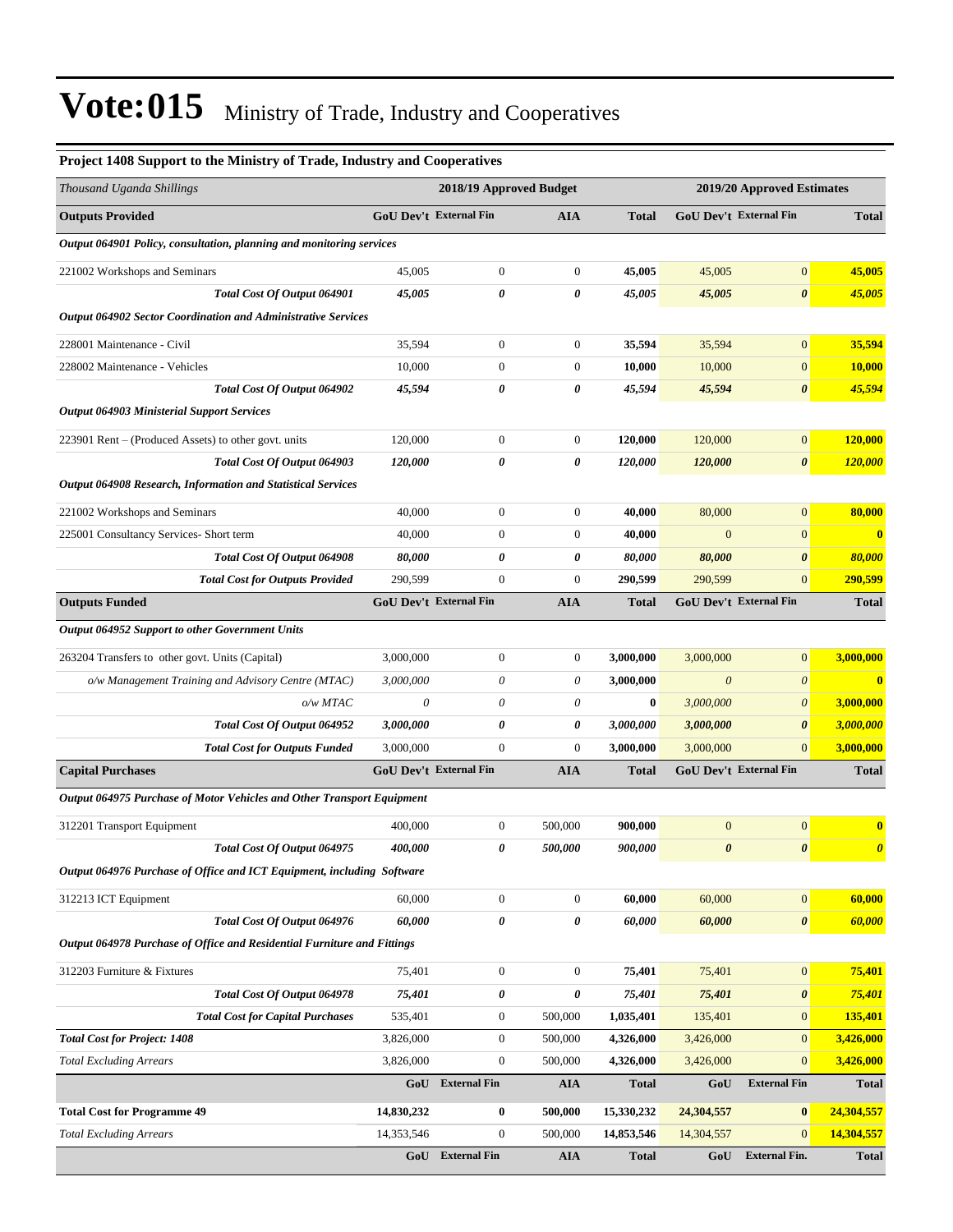| <b>Grand Total for Vote 015</b> | 99.218.677 | 12,058,260 | 1.089.058 |             | 112,365,995 119,513,678 | 17,027,136 | 136,540,814                   |
|---------------------------------|------------|------------|-----------|-------------|-------------------------|------------|-------------------------------|
| Total Excluding Arrears         | 97.674.943 | 12.058.260 | 1,089,058 | 110,822,262 | 109.513.678             |            | 17.027.136 <b>126.540.814</b> |